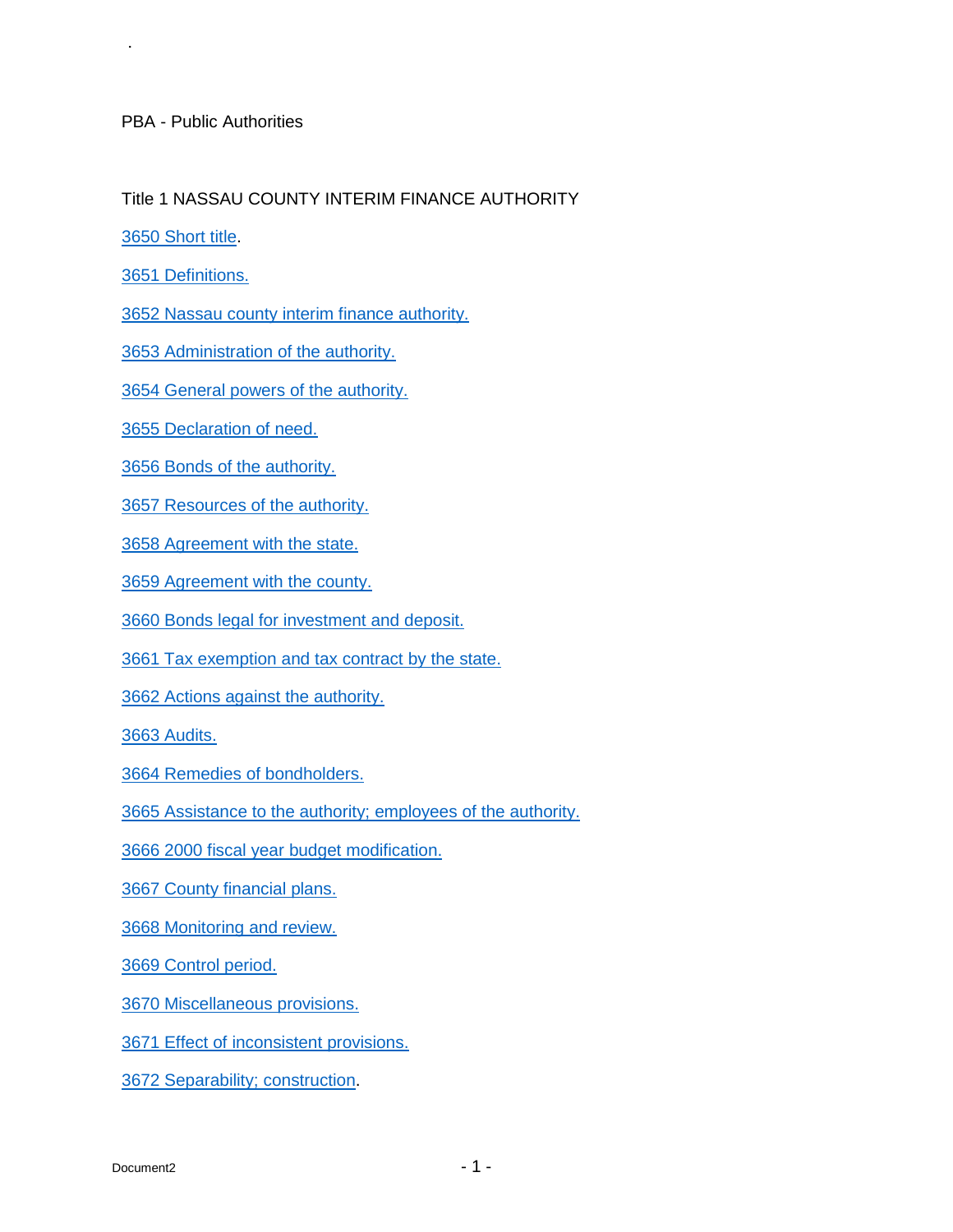<span id="page-1-0"></span>§ 3650. Short title. This title shall be known and may be cited as the "Nassau County Interim Finance Authority Act".

<span id="page-1-1"></span>§ 3651. Definitions. For the purposes of this title, unless the context otherwise requires:

1. "Authority" or "Nassau county interim finance authority" means the public benefit corporation created by this title.

2. "Bonds" means bonds, notes and other evidences of indebtedness, issued or incurred by the authority.

3. "Chief fiscal officer" means the chief fiscal officer of the county as defined in the county charter.

4. "Comptroller" means the comptroller of the county.

5. "Control period" means a period determined by the authority in accordance with section thirty-six hundred sixty-nine of this title.

6. "County" means the county of Nassau.

7. "County charter" means the county government law of Nassau county, as amended.

8. "County executive" means the county executive of the county.

9. "County tax revenues" means (a) that portion of tax revenues that is deducted and withheld for transfer and credit by the authority to the county of Nassau revenue anticipation note withholding fund established by the authority and (b) the balance of tax revenues transferred by the authority to the county, pursuant to section thirty-six hundred fifty-seven of this title.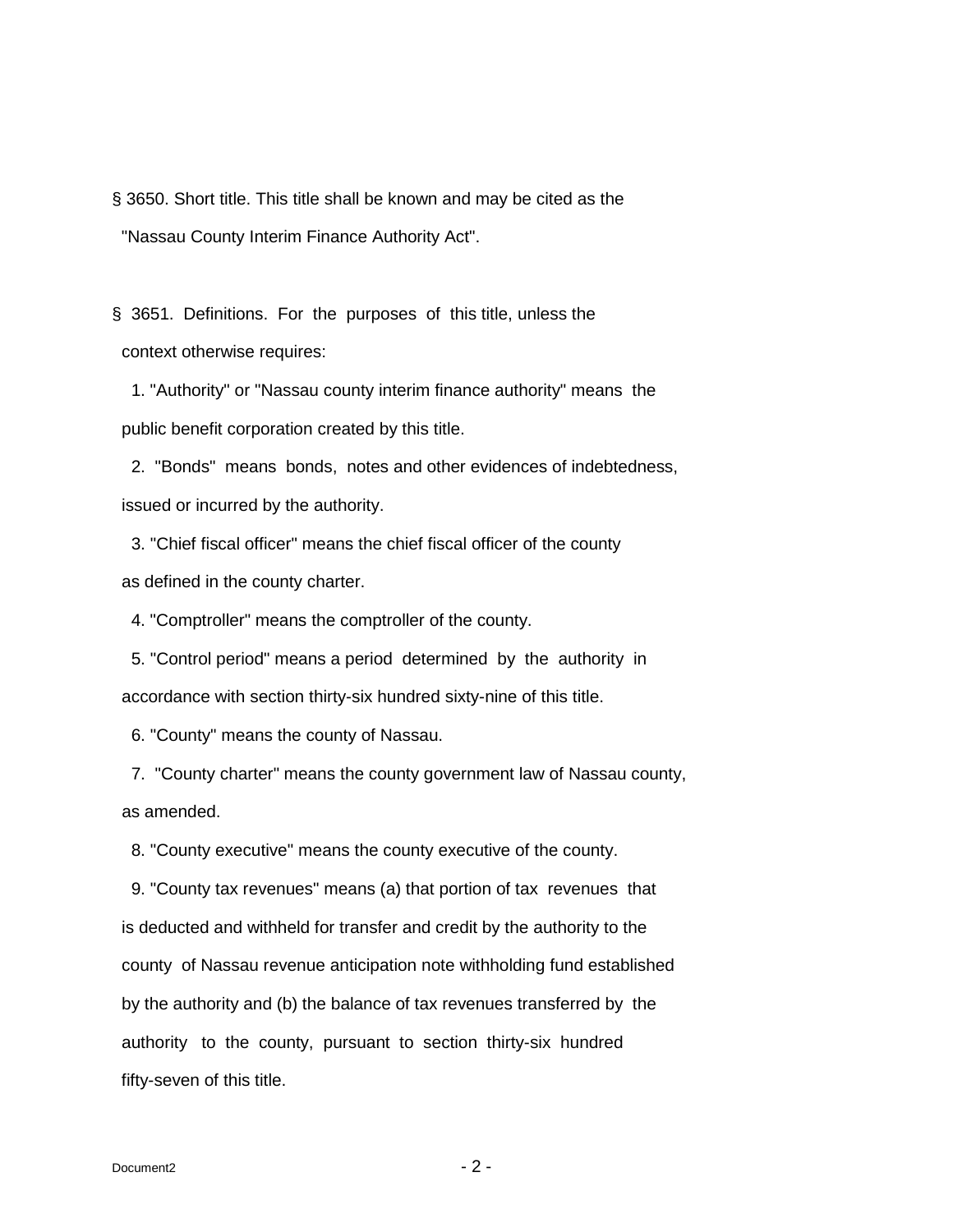10. "Covered organization" means the Nassau health care corporation, and any other governmental agency, public authority or public benefit corporation which receives or may receive moneys directly, indirectly or contingently from the county, but excluding the authority and (i) any governmental agency, public authority or public benefit corporation specifically exempted from the provisions of this title by order of the authority upon application of such agency, public authority, or corporation to the authority or at the authority's own motion upon a finding by the authority that such exemption does not materially affect the ability of the county to adopt and maintain a budget pursuant to the provisions of this title, and provided that at the time of such exemption, there shall have been and during the period of such exemption there shall be an annual audit by a nationally recognized independent certified public accounting firm or consortium of firms, one of which shall be a nationally recognized firm, of the covered organization's financial statements performed in accordance with generally accepted auditing standards and report by such auditor thereon which includes an opinion that the financial statements so audited have been prepared in accordance with generally accepted accounting principles and such other information as such auditors deem appropriate, (ii) any state public authority as defined in section two hundred one of the civil service law, unless specifically named above, or (iii) any governmental agency, authority, commission or instrumentality created by compact or agreement between the state of New York and another state or states; provided, however, that the authority may terminate any exemption granted by order of the authority pursuant to this subdivision upon a determination that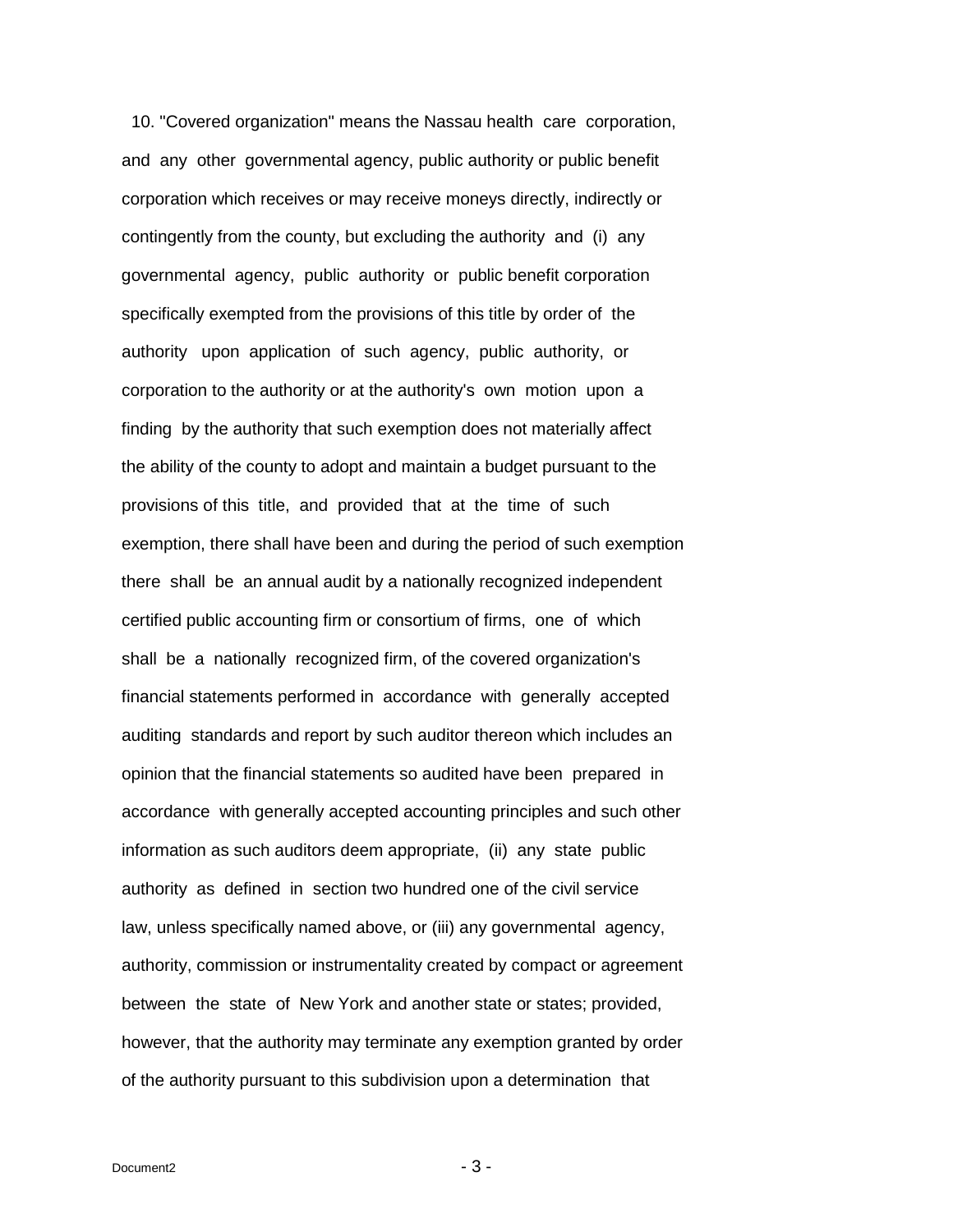the circumstances upon which such exemption was granted are no longer applicable.

 11. "Director of the budget" means the director of the budget of the state.

 12. "Financeable costs" or "costs" means costs to finance (a) amounts necessary to accomplish a refunding, repayment or restructuring of a portion of the county's outstanding indebtedness or that of any covered organization, (b) cash flow needs of the county, (c) tax certiorari settlements and judgments of any kind to which the county is a party, (d) appropriated capital costs of the county, including the costs of any preliminary studies, surveys, maps, plans, estimates and hearings, (e) amounts necessary to finance any county deficit, to the extent authorized by state law, or (f) incidental costs, including, but not limited to, legal fees, printing or engraving, publication of notices, taking of title, apportionment of costs, and capitalized interest, insurance premiums, costs related to items authorized in subdivisions seven through ten of section thirty-six hundred fifty-four of this title or any underwriting or other costs incurred in connection with the financing thereof.

 13. "Financial plan" means the financial plan of the county and the covered organizations to be developed pursuant to section thirty-six hundred sixty-seven of this title, as from time to time amended.

 14. "Interim finance period" means the period of time from the effective date of this title until the date when (a) the authority shall determine, based on annual audit reports furnished in accordance with this title, that for each fiscal year, through and including fiscal year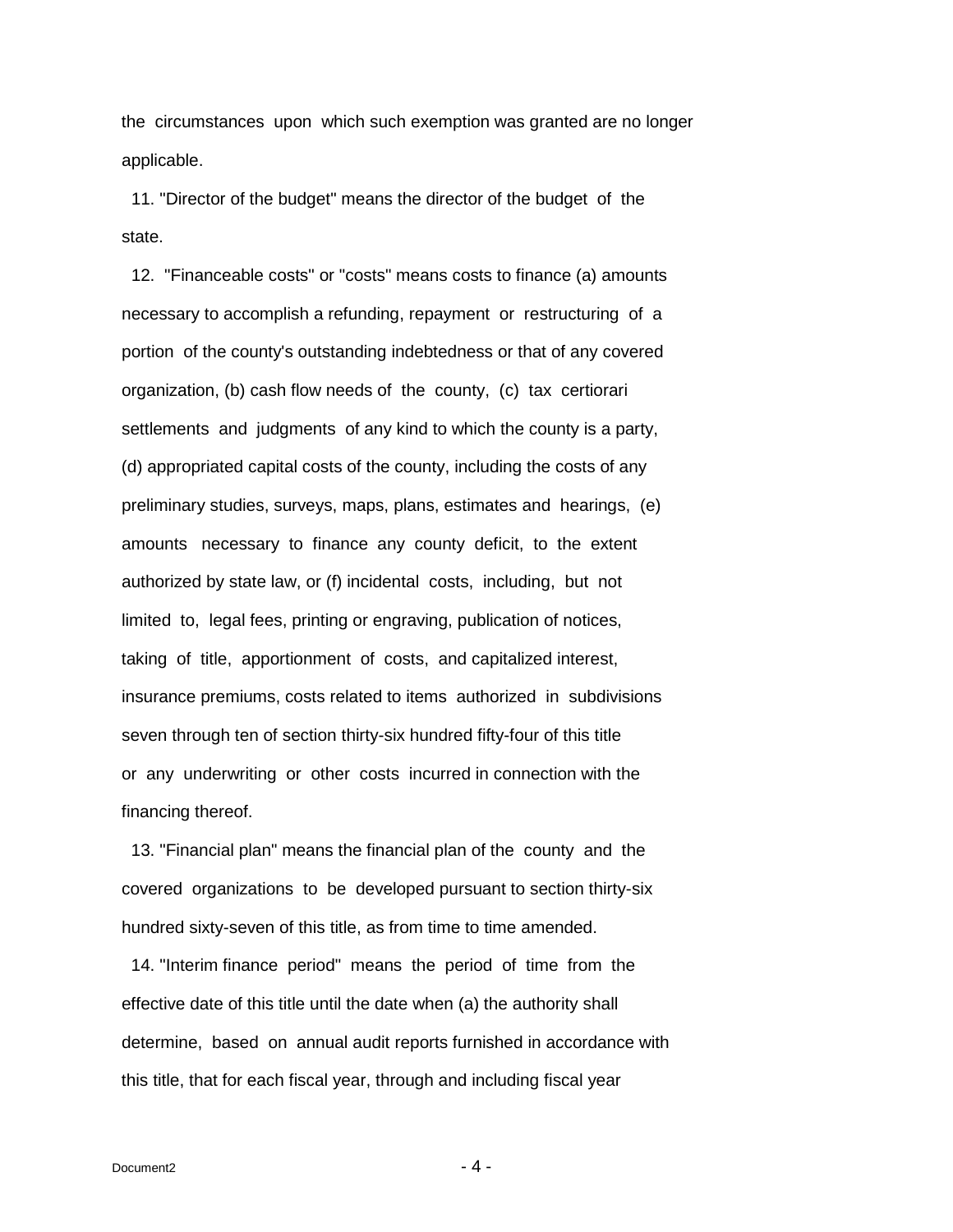two thousand eight, that the county has adopted and adhered to budgets covering all expenditures the results of which did not show a major operating funds deficit when reported in accordance with generally accepted accounting principles, subject to the provisions of this title, and shall further determine that in the then current fiscal year there is a substantial likelihood that the results of the county's operations will not show a deficit in the major operating funds when so reported and (b) the chief fiscal officer shall certify that securities sold by or for the benefit of the county during the fiscal year immediately preceding such date and the then current fiscal year in the general public market satisfied the financing requirements of the county during such period and that there is a substantial likelihood that such securities can be sold in the general public market from such date through the end of the next succeeding fiscal year in amounts which will satisfy substantially all of the capital and seasonal financing requirements of the county during such period in accordance with the financial plan then in effect.

15. "Legislature" means the legislature of the county.

 16. "Major operating funds" means the general fund, the police district fund, the police headquarters fund, the county parks fund and the fire prevention fund of the county, together with any other funds of the county or a covered organization from time to time designated by the authority.

 17. "NCIFA assistance" means the amount of debt service savings in a given fiscal year generated from the proceeds of bonds made available to or for the benefit of the county or any covered organization as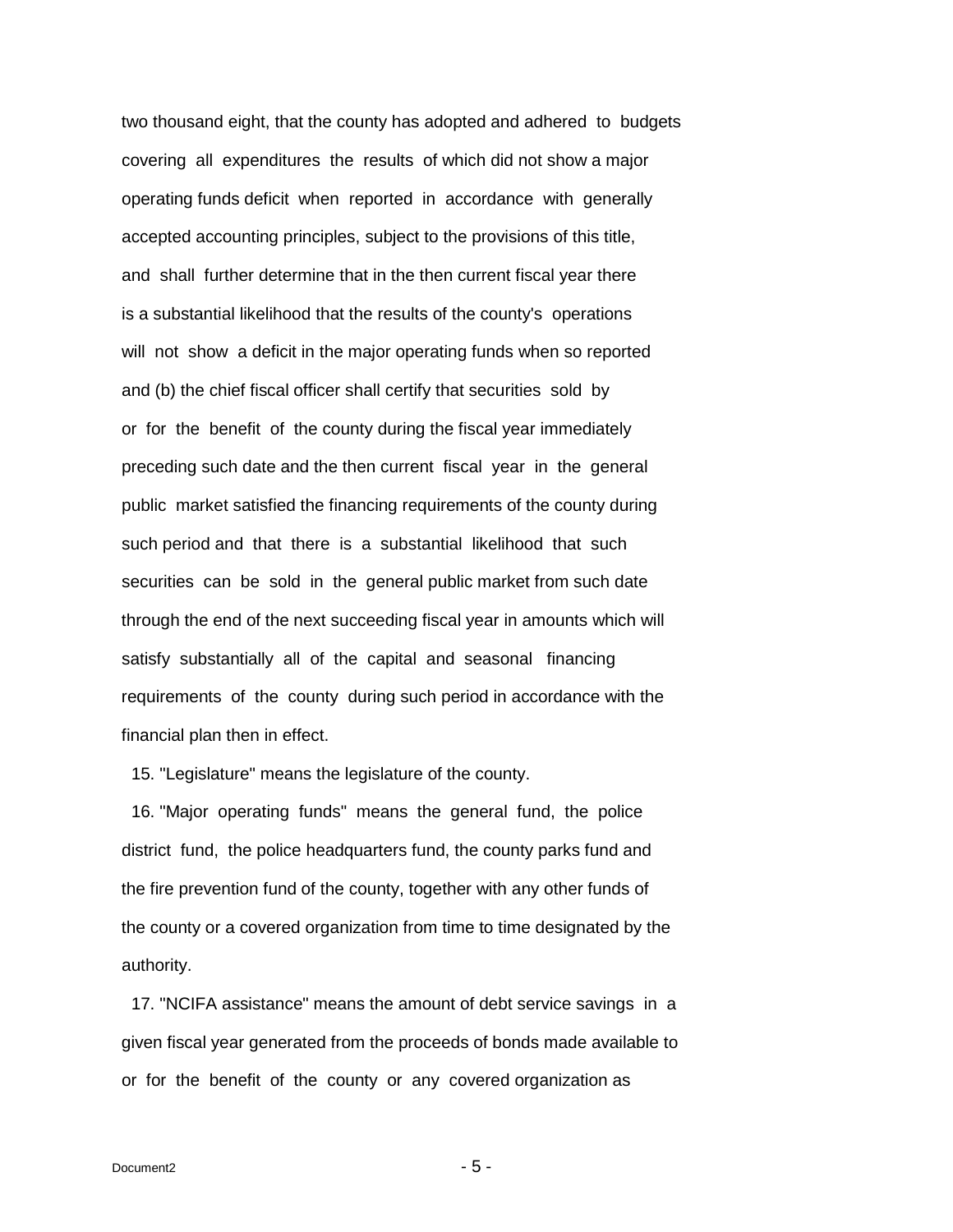determined by the authority.

 18. "Presiding officer" means the presiding officer of the legislature, elected pursuant to the rules of the legislature.

 19. "Projected gap" means the excess, if any, of annual aggregate projected expenditures over annual aggregate projected revenues for the major operating funds in each year of a financial plan as determined by the county and certified by the authority. For purposes of determining the projected gap in each fiscal year, annual aggregate projected revenues shall not include the amount of NCIFA assistance or transitional state aid expected to be available for such fiscal year.

 20. "Public corporation" means and includes the county, the state and every public corporation as defined in the general construction law.

 21. "Revenues" means the tax revenues and all aid, rents, fees, charges, payments and other income and receipts paid or payable to the authority or a trustee for the account of the authority to the extent such amounts are pledged to bondholders, but in no event shall revenues include any transitional state aid.

22. "State" means the state of New York.

 23. "Tax revenues" means sales and compensating use tax net collections paid or payable to the authority pursuant to section twelve hundred sixty-one of the tax law.

 24. "Transitional state aid" means any state aid appropriated to the authority for the benefit of the county for (a) unrestricted aid purposes and (b) the purpose of assisting the county in streamlining the tax certiorari claims process and eliminating the need to borrow for such costs.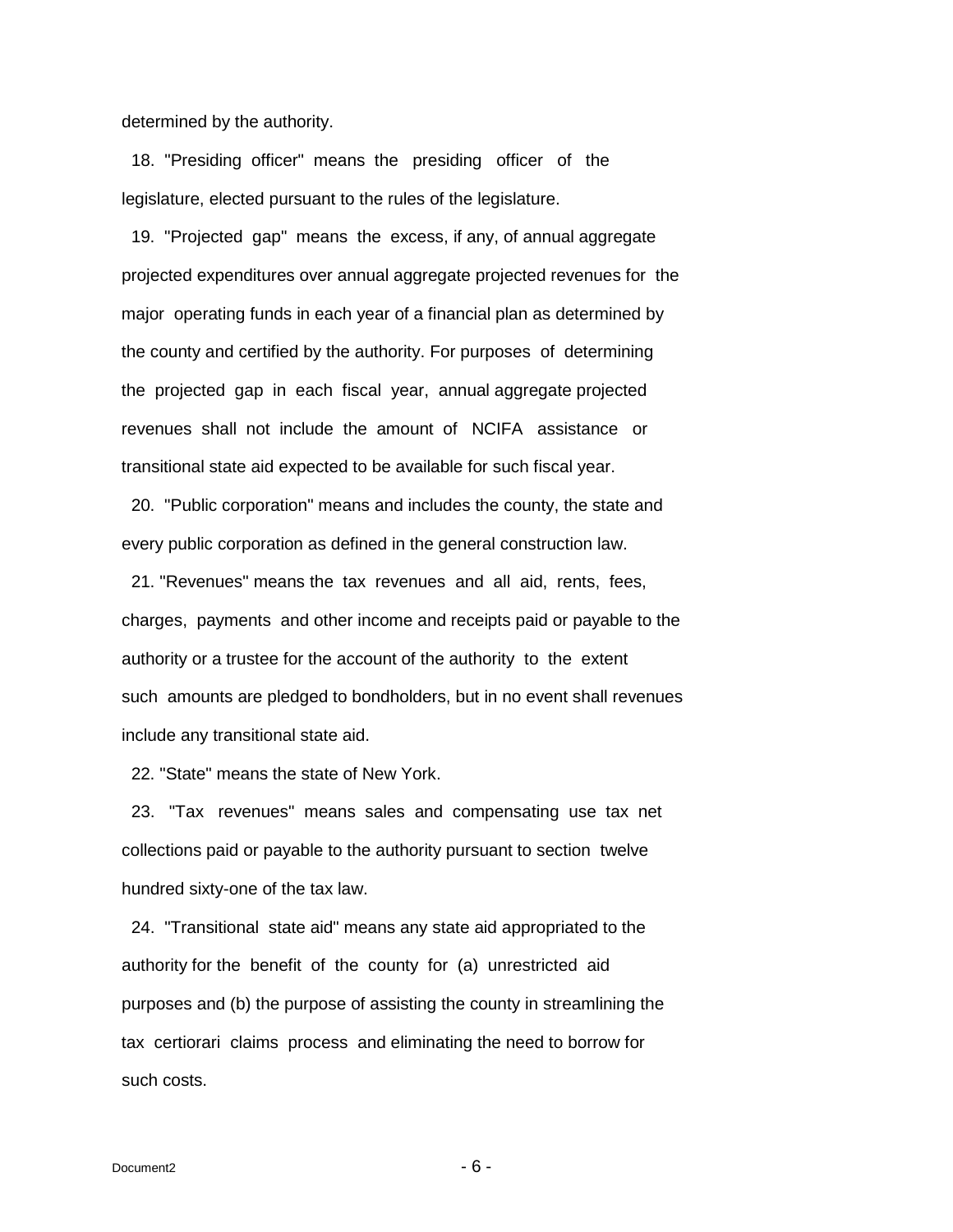<span id="page-6-0"></span>§ 3652. Nassau county interim finance authority. 1. There is hereby created the Nassau county interim finance authority. The authority shall be a corporate governmental agency and instrumentality of the state constituting a public benefit corporation.

 2. In accordance with the provisions of this title, the authority may issue bonds only to finance costs, including the refunding of bonds issued by the authority to finance costs, and fund reserves to secure such bonds.

 3. The authority shall continue until its oversight, control or other responsibilities, and its liabilities have been met or otherwise discharged. Upon the termination of the existence of the authority, all of its rights and property shall pass to and be vested in the county.

<span id="page-6-1"></span>§ 3653. Administration of the authority. 1. The authority shall be administered by seven directors appointed by the governor. Of the seven directors, one each shall be appointed on the written recommendation of the majority leader of the state senate, the speaker of the state assembly and the state comptroller, respectively. Two of the members appointed directly by the governor and the members appointed on the recommendation of the majority leader of the state senate, the recommendation of the speaker of the state assembly and the recommendation of the state comptroller shall be residents of the county of Nassau. Each director shall be appointed for a term of four years, provided however, that two of the directors first appointed by the governor shall serve for a term ending December thirty-first, two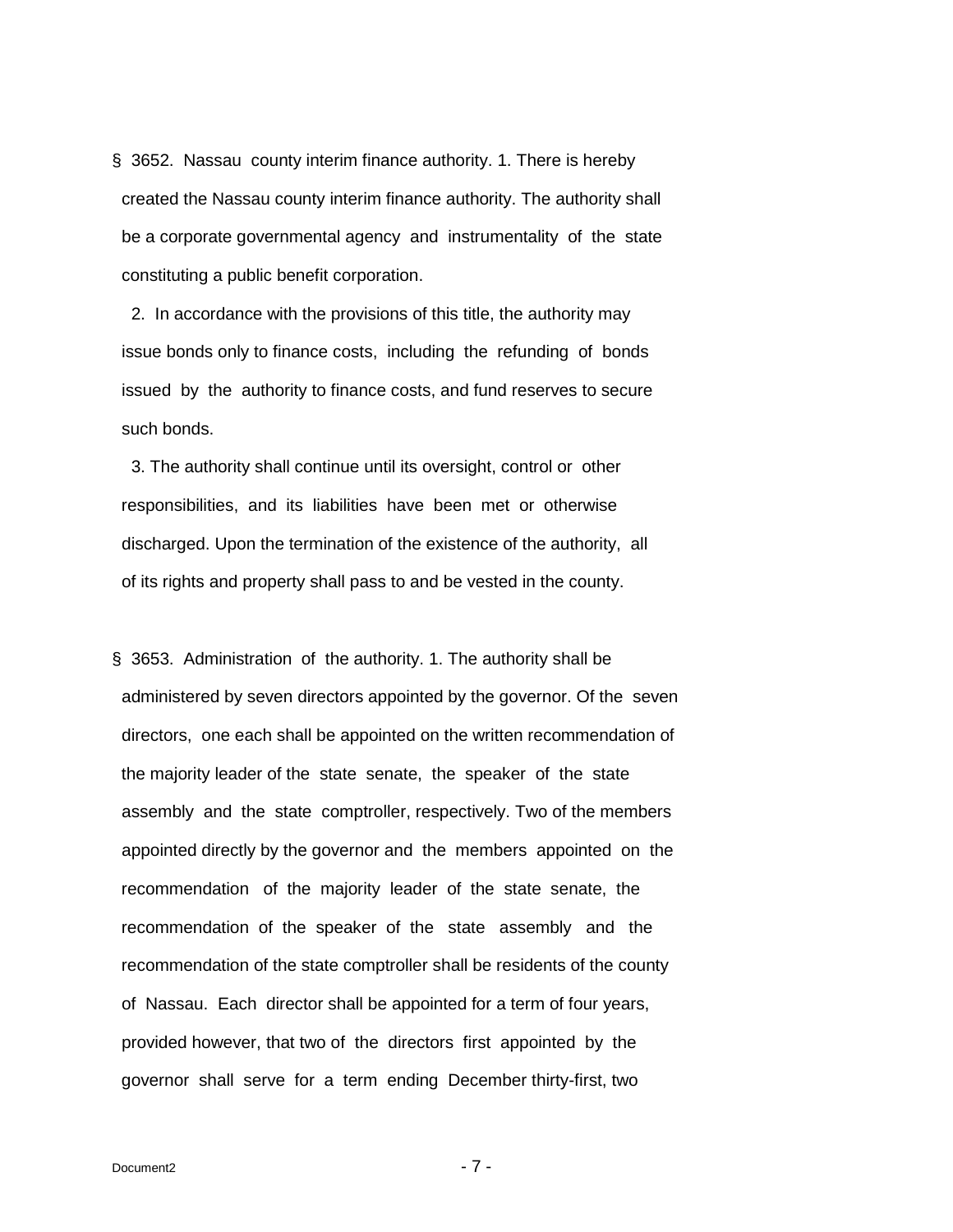thousand four, and the five other directors first appointed shall serve for the following terms: the directors appointed on recommendation of the majority leader of the state senate, the speaker of the state assembly and the state comptroller shall serve for a term ending December thirty-first, two thousand five and the two remaining directors first appointed directly by the governor shall serve for a term ending on December thirty-first, two thousand six. Each director shall hold office until his or her successor has been appointed and qualified. Thereafter each director shall serve a term of four years, except that any director appointed to fill a vacancy shall serve only until the expiration of his or her predecessor's term.

 2. The governor shall designate a chairperson and a vice-chairperson from among the directors. The chairperson shall preside over all meetings of the directors and shall have such other duties as the directors may prescribe. The vice-chairperson shall preside over all meetings of the directors in the absence of the chairperson and shall have such other duties as the directors may prescribe.

 3. The directors of the authority shall serve without salary, but each director shall be reimbursed for actual necessary expenses incurred in the performance of such director's official duties as a director of the authority.

 4. Notwithstanding any inconsistent provision of any general, special or local law, ordinance, resolution or charter, no officer, member or employee of the state of New York, any city, county, town or village, any governmental entity operating any public school or college, any school district or any other public agency or instrumentality which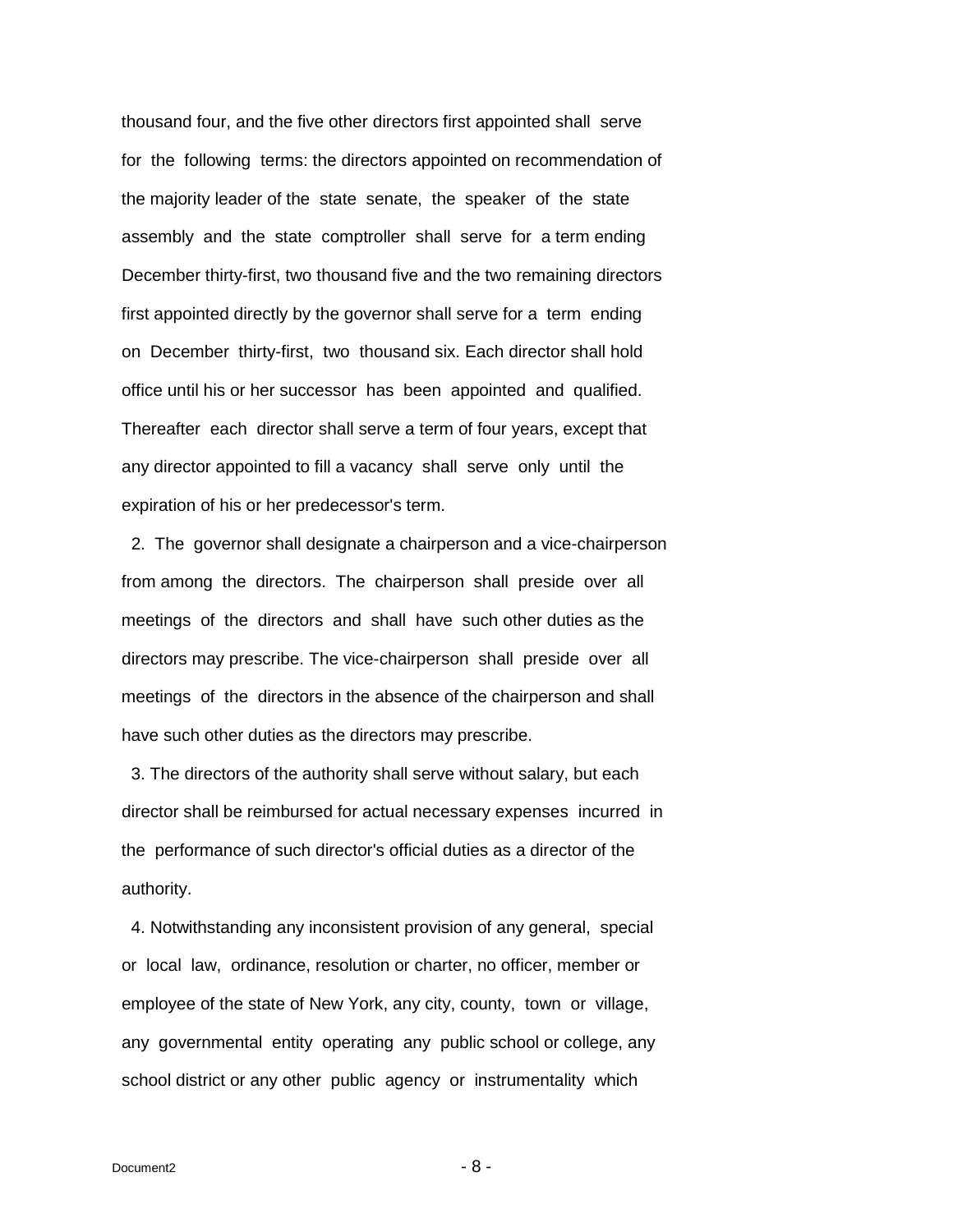exercises governmental powers under the laws of the state, shall forfeit his or her office or employment by reason of his or her acceptance of appointment as a director, officer or employee of the authority, nor shall service as such director, officer or employee of the authority be deemed incompatible or in conflict with such office or employment.

 5. Four directors shall constitute a quorum for the transaction of any business or the exercise of any power of the authority. No action shall be taken by the authority except pursuant to a favorable vote of at least four directors participating in a meeting at which such action is taken.

 6. The authority shall appoint a treasurer and may appoint officers and agents as it may require and prescribe their duties.

 7. At least annually, commencing no more than one year after the date on which authority bonds are first issued, the authority shall report to the county executive, county legislature, the county comptroller, the director of the budget and the state comptroller on the costs financed by the authority and the amount of such financing for each such cost over the past year.

<span id="page-8-0"></span>§ 3654. General powers of the authority. Except as otherwise limited by this title, the authority shall have the following powers in addition to those specially conferred elsewhere in this title, subject only to agreements with bondholders:

1. to sue and be sued;

2. to have a seal and alter the same at pleasure;

3. to make and alter by-laws for its organization and management and,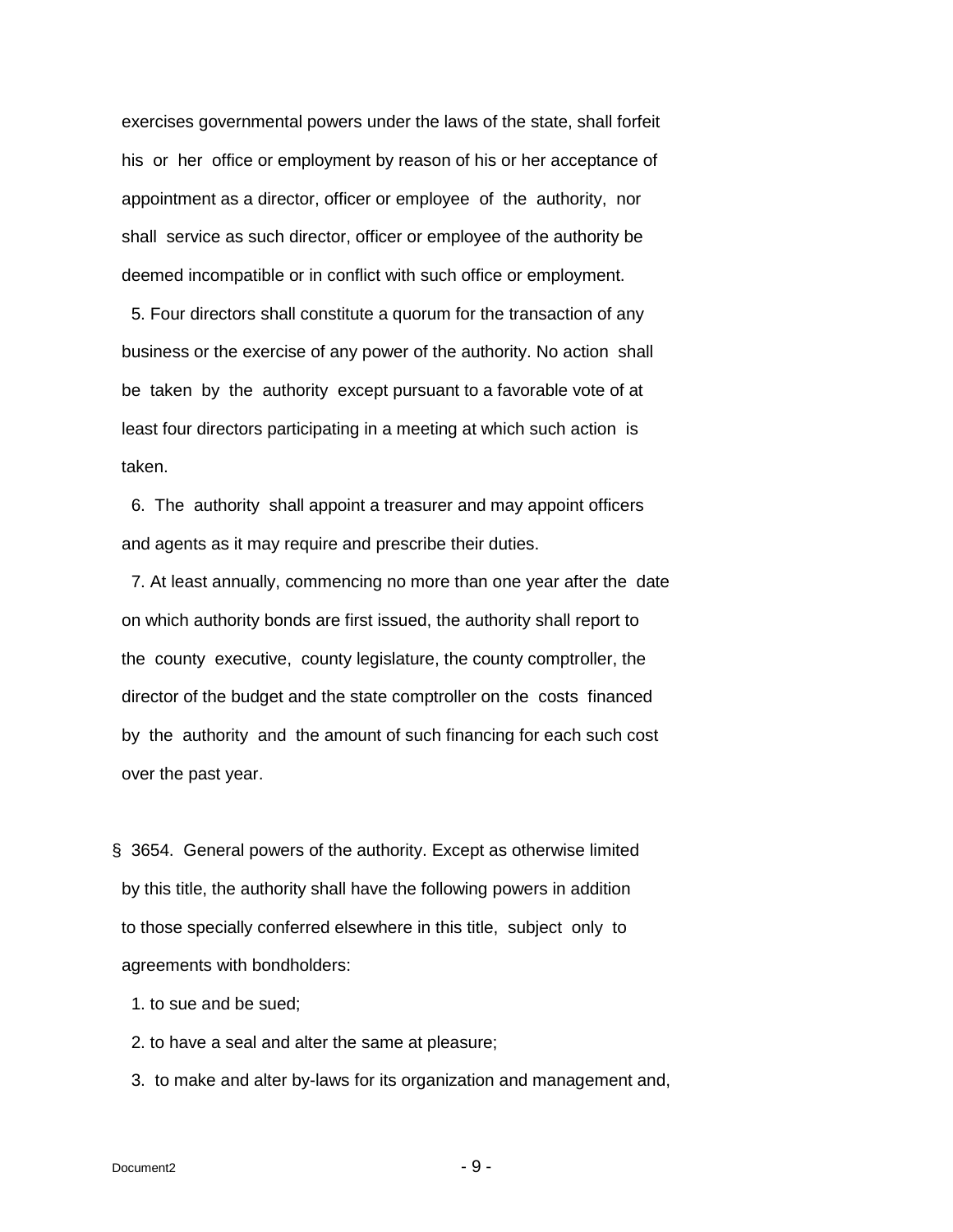subject to agreements with its bondholders, to make and alter rules and regulations governing the exercise of its powers and fulfillment of its purposes under this title;

 4. to make and execute contracts and all other instruments or agreements necessary or convenient to carry out any powers and functions expressly given in this title;

 5. to commence any action to protect or enforce any right conferred upon it by any law, contract or other agreement;

 6. to borrow money and issue bonds, or to refund the same, and to provide for the rights of the holders of its bonds;

 7. as security for the payment of the principal of and interest on any bonds issued by it pursuant to this title and any agreements made in connection therewith and for its obligations under bond facilities, to pledge all or any part of its revenues or assets;

 8. to procure insurance, letters of credit or other credit enhancement with respect to its bonds, or facilities for the payment of tenders of such bonds or facilities for the payment upon maturity of short-term notes not renewed;

 9. to enter into interest rate exchange or similar arrangements with any person under such terms and conditions as the authority may determine, not inconsistent with the general laws of this state and other provisions of this title, including, without limitation, provisions as to default or early termination and indemnification by the authority or any other party thereto for loss of benefits as a result thereof; provided, however, that such exchanges or similar arrangements shall be limited to fifty percent of the amount authorized in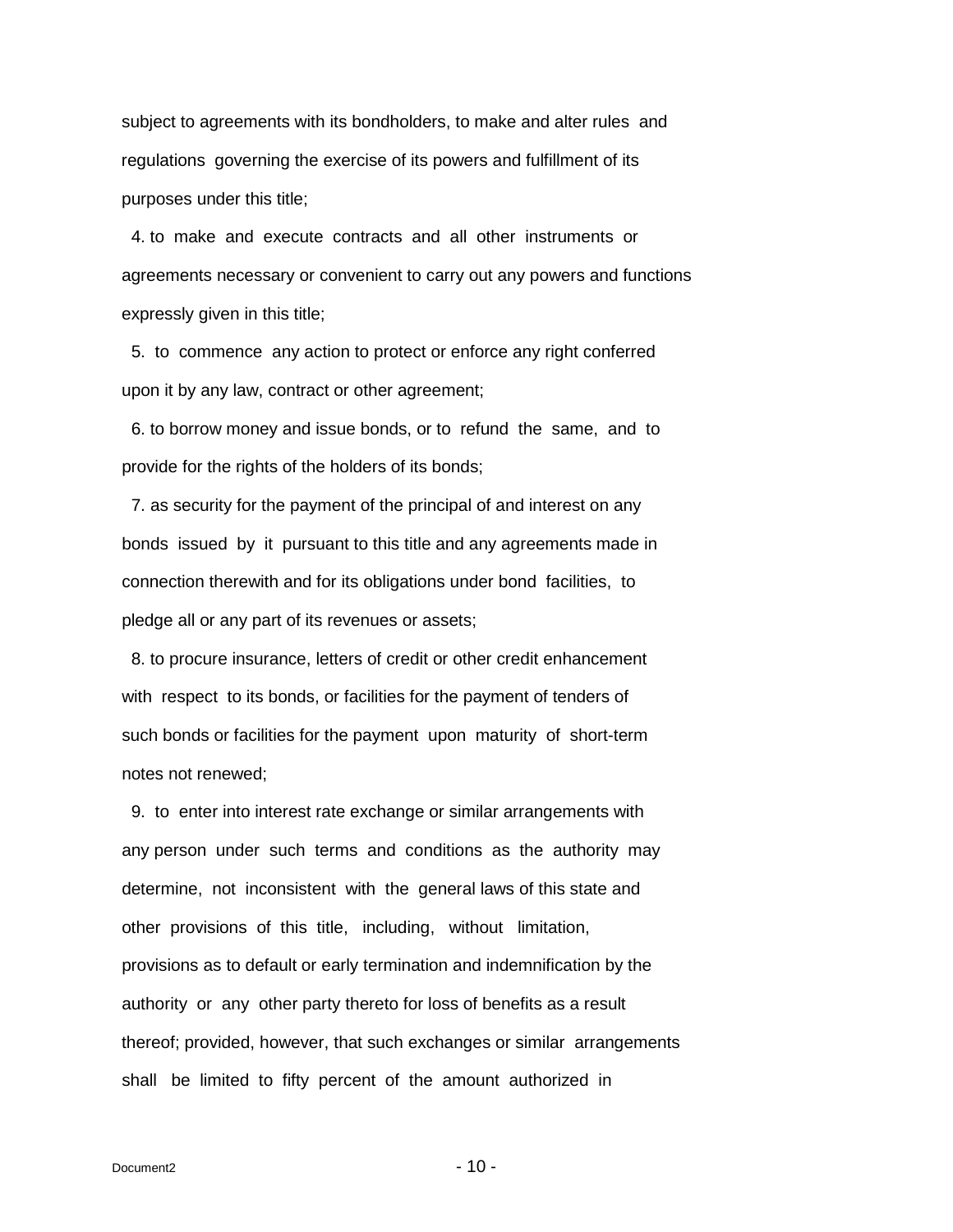subdivision one of section thirty-six hundred fifty-six of this article to pay the financeable costs described in paragraph (a) of subdivision eleven of section thirty-six hundred fifty-one of this article;

 10. to procure insurance, letters of credit or other credit enhancement with respect to arrangements described in subdivision nine of this section;

 11. to accept gifts, grants, loans or contributions of funds or financial or other aid in any form from the county, state or federal government or any agency or instrumentality thereof, or from any other source and to expend the proceeds for any of its corporate purposes in accordance with the provisions of this title;

 12. subject to the provisions of any contract with bondholders, to invest any funds held in reserves or sinking funds, or any funds not required for immediate use or disbursement, at the discretion of the authority, in (a) obligations of the state or the United States government, (b) obligations the principal and interest of which are guaranteed by the state or the United States government, (c) certificates of deposit, whether negotiable or non-negotiable, and banker's acceptances of any of the fifty largest banks in the United States which bank, at the time of investment, has an outstanding unsecured, uninsured and unguaranteed debt issue ranked in either of the two highest rating categories of two nationally recognized independent rating agencies, (d) commercial paper of any bank or corporation created under the laws of either the United States or any state of the United States which commercial paper, at the time of the investment, has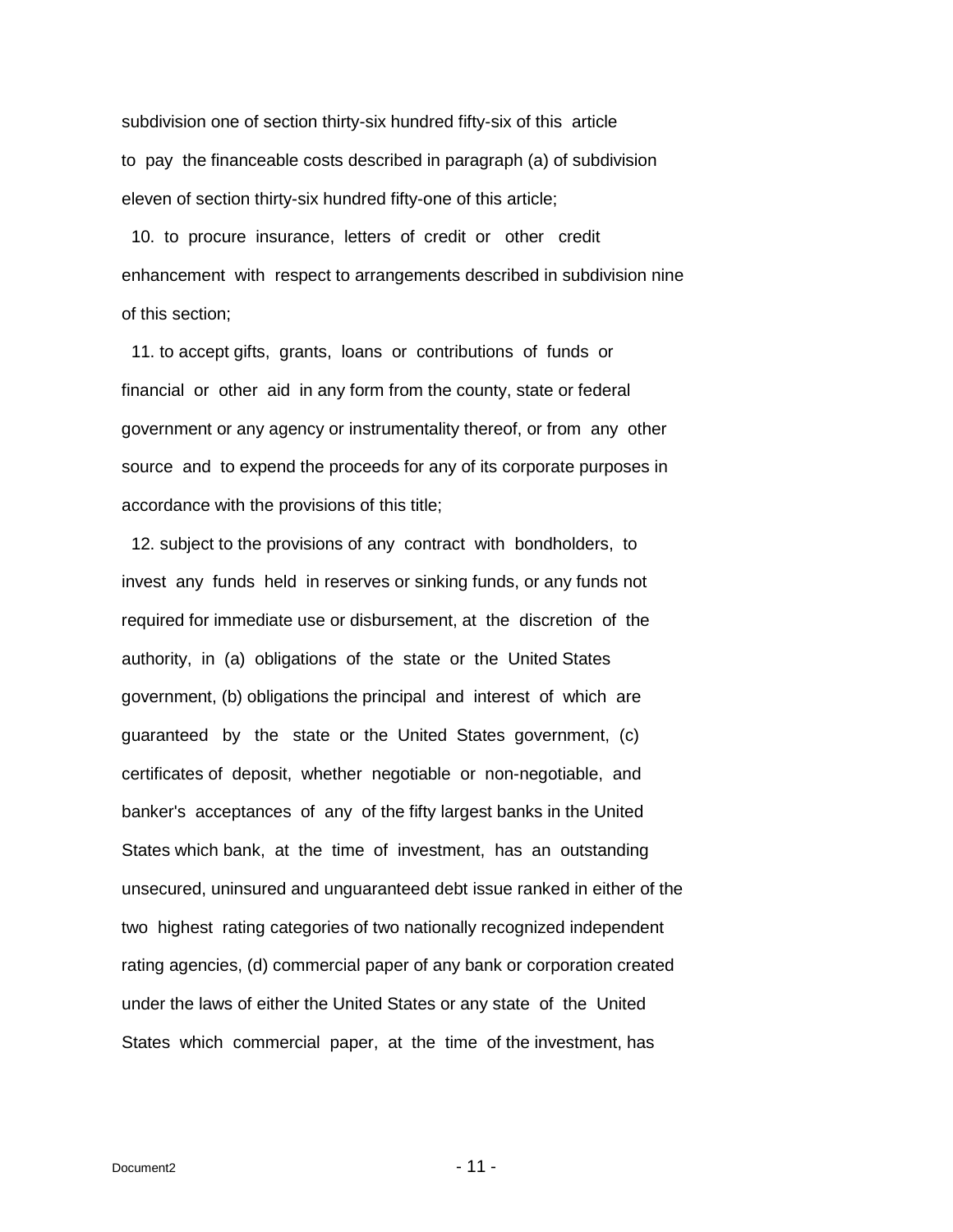received the highest rating of two nationally recognized independent rating agencies, (e) bonds, debentures, or other evidences of indebtedness, issued or guaranteed at the time of the investment by the federal national mortgage association, federal home loan mortgage corporation, student loan marketing association, federal farm credit system, or any other United States government sponsored agency, provided that at the time of the investment such agency receives, or its obligations receive, any of the three highest rating categories of two nationally recognized independent rating agencies, (f) any bonds or other obligations of any state or the United States of America or of any political subdivision thereof or any agency, instrumentality or local governmental unit of any such state or political subdivision which bonds or other obligations, at the time of the investment, have received any of the three highest ratings of two nationally recognized independent rating agencies, (g) any repurchase agreement with any bank or trust company organized under the laws of any state of the United States of America or any national banking association or government bond dealer reporting to, trading with, and recognized as a primary dealer by the Federal Reserve Bank of New York, which agreement is secured by any one or more of the securities described in paragraph (a), (b) or (e) of this subdivision which securities shall at all times have a market value of not less than the full amount of the repurchase agreement and be delivered to another bank or trust company organized under the laws of New York State or any national banking association domiciled in New York State, as custodian, and (h) reverse repurchase agreements with any bank

 $Document2$  - 12 -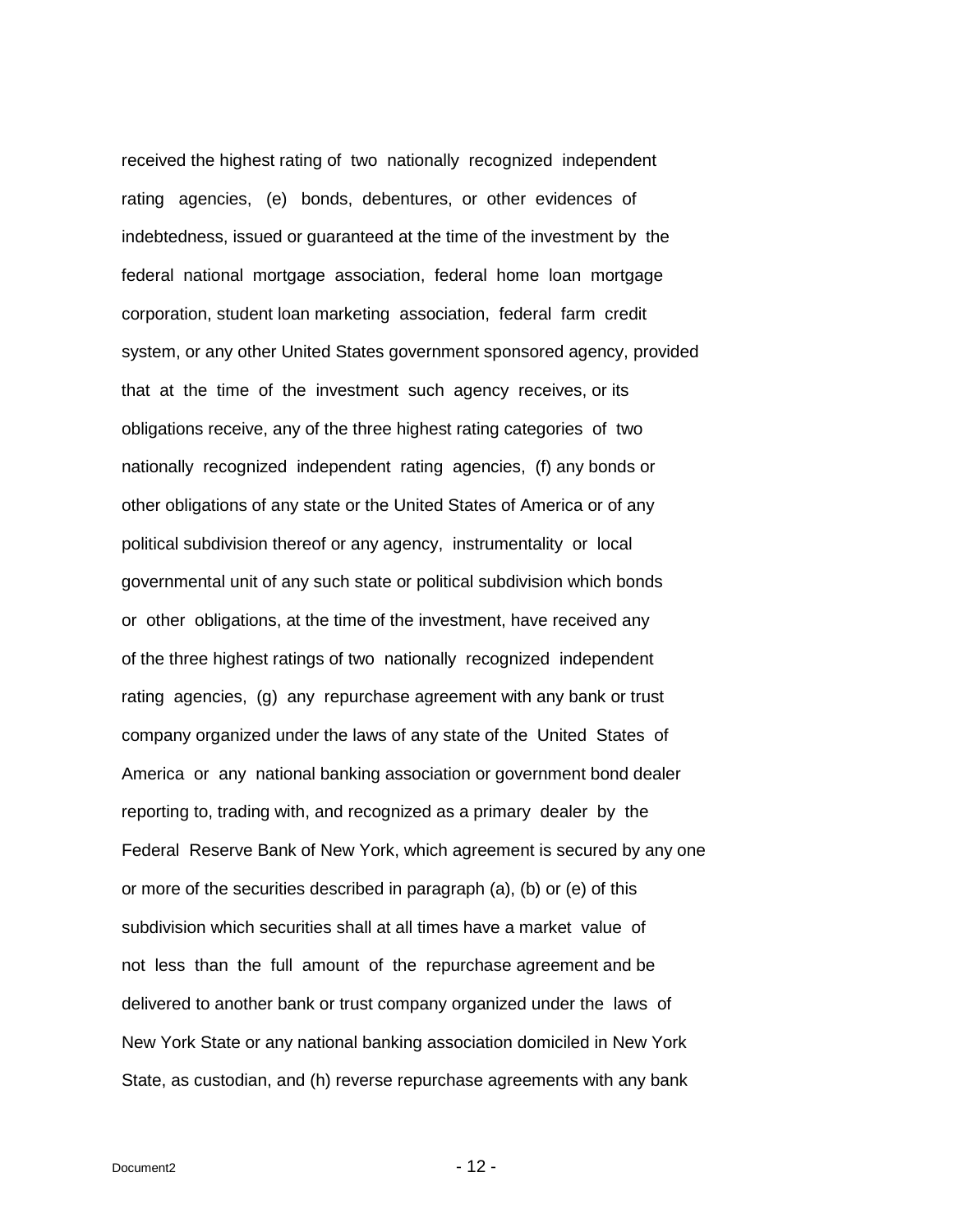or trust company organized under the laws of any state of the United States of America or any national banking association or government bond dealer reporting to, trading with, and recognized as a primary dealer by the Federal Reserve Bank of New York, which agreement is secured by any one or more of the securities described in paragraph (a), (b) or (e) of this subdivision which securities shall at all times have a market value of not less than the full amount of the repurchase agreement and be delivered to another bank or trust company organized under the laws of New York State or any national banking association domiciled in New York State, as custodian.

 13. to appoint such officers and employees as it may require for the performance of its duties and to fix and determine their qualifications, duties, and compensation, and to retain or employ counsel, auditors and private financial consultants and other services on a contract basis or otherwise for rendering professional, business or technical services and advice; and, in taking such actions, the authority shall consider the financial impact on the county; and

 14. to do any and all things necessary or convenient to carry out its purposes and exercise the powers expressly given and granted in this title; provided, however, such authority shall under no circumstances acquire, hold or transfer title to, lease, own beneficially or otherwise, manage, operate or otherwise exercise control over any real property, any improvement to real property or any interest therein other than a lease or sublease of office space deemed necessary or desirable by the authority.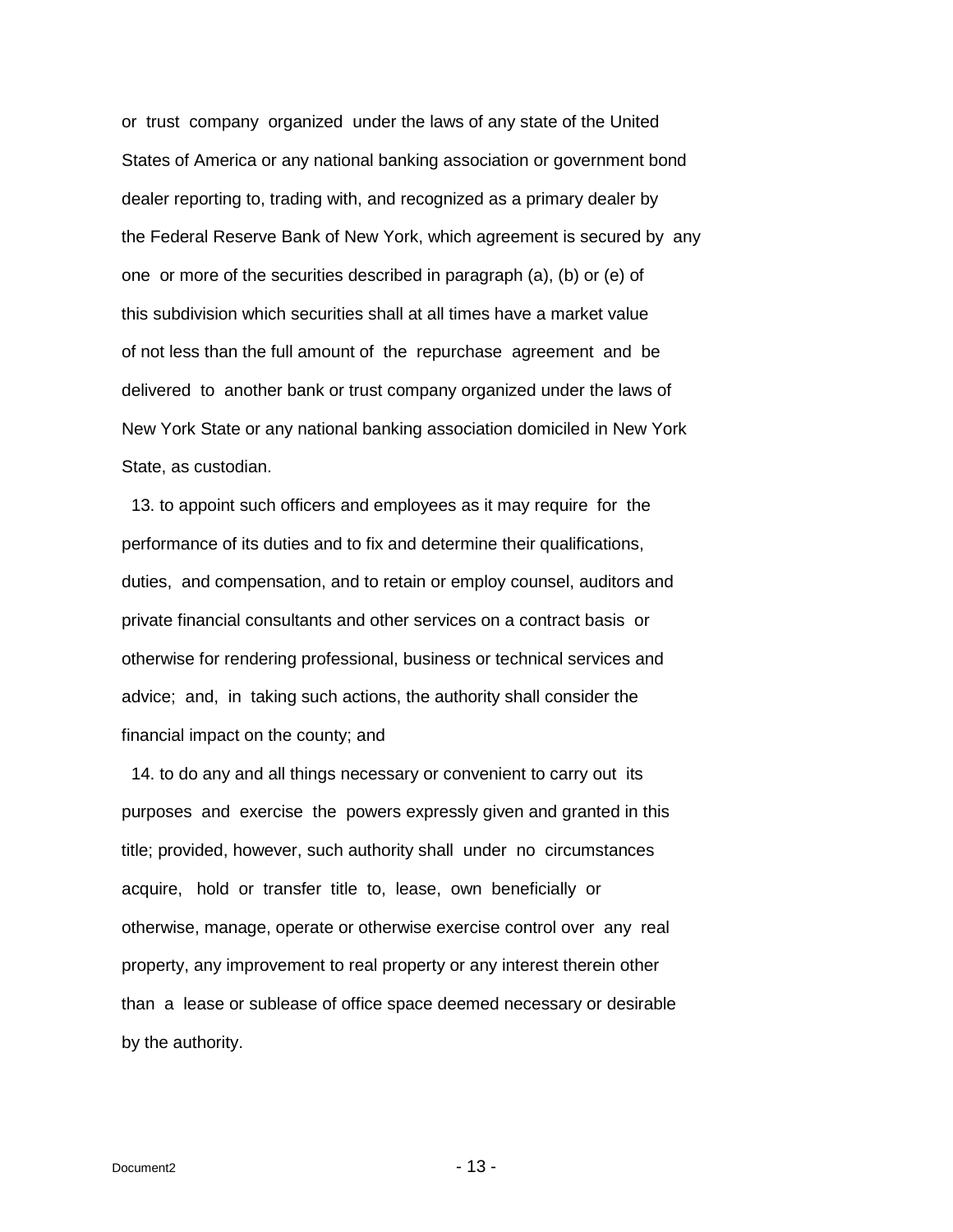<span id="page-13-0"></span>§ 3655. Declaration of need. 1. The county shall determine and declare whether it requests the authority to undertake a financing of costs. Any such request shall be made by the county executive and approved by the legislature. Any such financing shall be consistent with the adopted budget and financial plan required under sections thirty-six hundred sixty-six and thirty-six hundred sixty-seven of this title, as applicable.

 2. Upon declaration by the county of such need, the county executive shall request that the authority provide financing in accordance with the provisions of this title.

 3. Upon approval by the authority, in its discretion in accordance with the provisions of this title, of such financing request, the authority may enter into agreements with the county, and the county, acting by the county executive, approved by the legislature, may enter into agreements with the authority in accordance with the provisions of this title as to the financing of costs by the authority, the application of tax revenues to the authority to secure its bonds, and further assurances in respect of the authority's receipt of such revenues and the fiscal affairs of the county, including but not limited to the manner of preparation of budget reports and financial plans as provided for in sections thirty-six hundred sixty-six and thirty-six hundred sixty-seven of this title, as applicable. The authority's revenues shall not be deemed funds of the county. Any such agreements may be pledged by the authority to secure its bonds and may not be modified thereafter except as provided by the terms of the pledge.

4. Such agreements shall (a) describe the particular financeable costs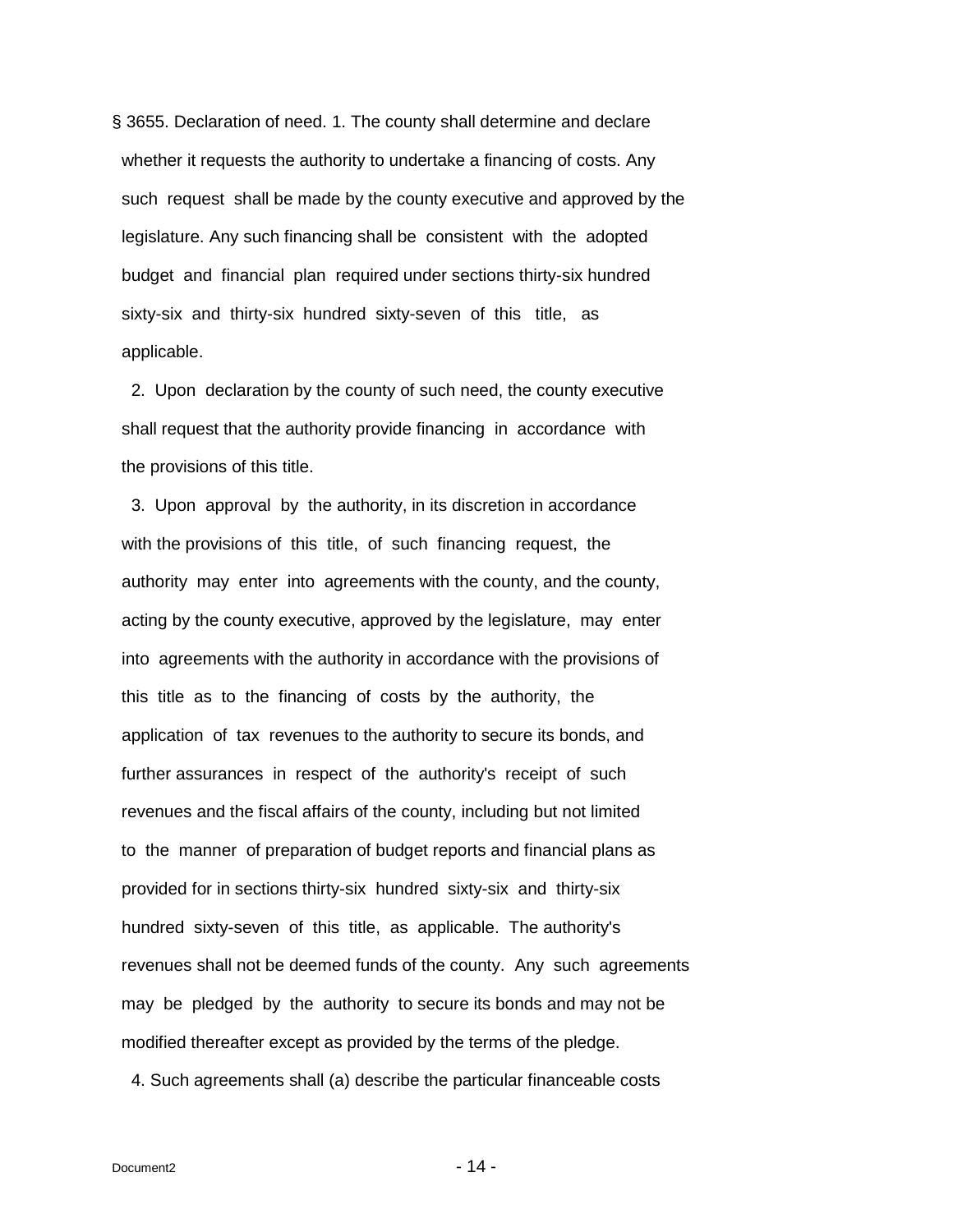to be financed in whole or in part by the authority, (b) describe the plan for the financing of the costs, (c) set forth the method by which and by whom and the terms and conditions upon which money provided by the authority shall be disbursed to the county, (d) where appropriate, provide for the payment of such costs by the county under such contracts as shall be awarded by the county or for the county to make a capital contribution of such proceeds as county funds to another entity for the payment or reimbursement of such costs, and (e) require every contract entered into by the county, or another entity receiving funds from the county, for costs to be financed in whole or in part by the authority to be subject to the provisions of the county charter and other applicable laws governing contracts of the county or such entity, as the case may be. Nothing contained in this title shall relieve or modify the application to the county or any entity acting on behalf of the county or any covered organization of the requirements of law relating (i) to contracts for procurement, design, construction, services and materials, or (ii) the provisions of section two hundred twenty of the labor law, or (iii) the provisions of article five-A of the general municipal law.

 5. At least annually, commencing no more than one year after the date on which authority bonds are first issued, the county executive shall report to the authority, the comptroller, the legislature, the state comptroller, the chairs of the senate finance committee and the assembly ways and means committee, and the director of the budget on the costs financed by the authority and the amount of such financing over the past year, which report shall describe, by reference to the specific items in the county's budget or financial plan, its compliance therewith.

 $Document2$  - 15 -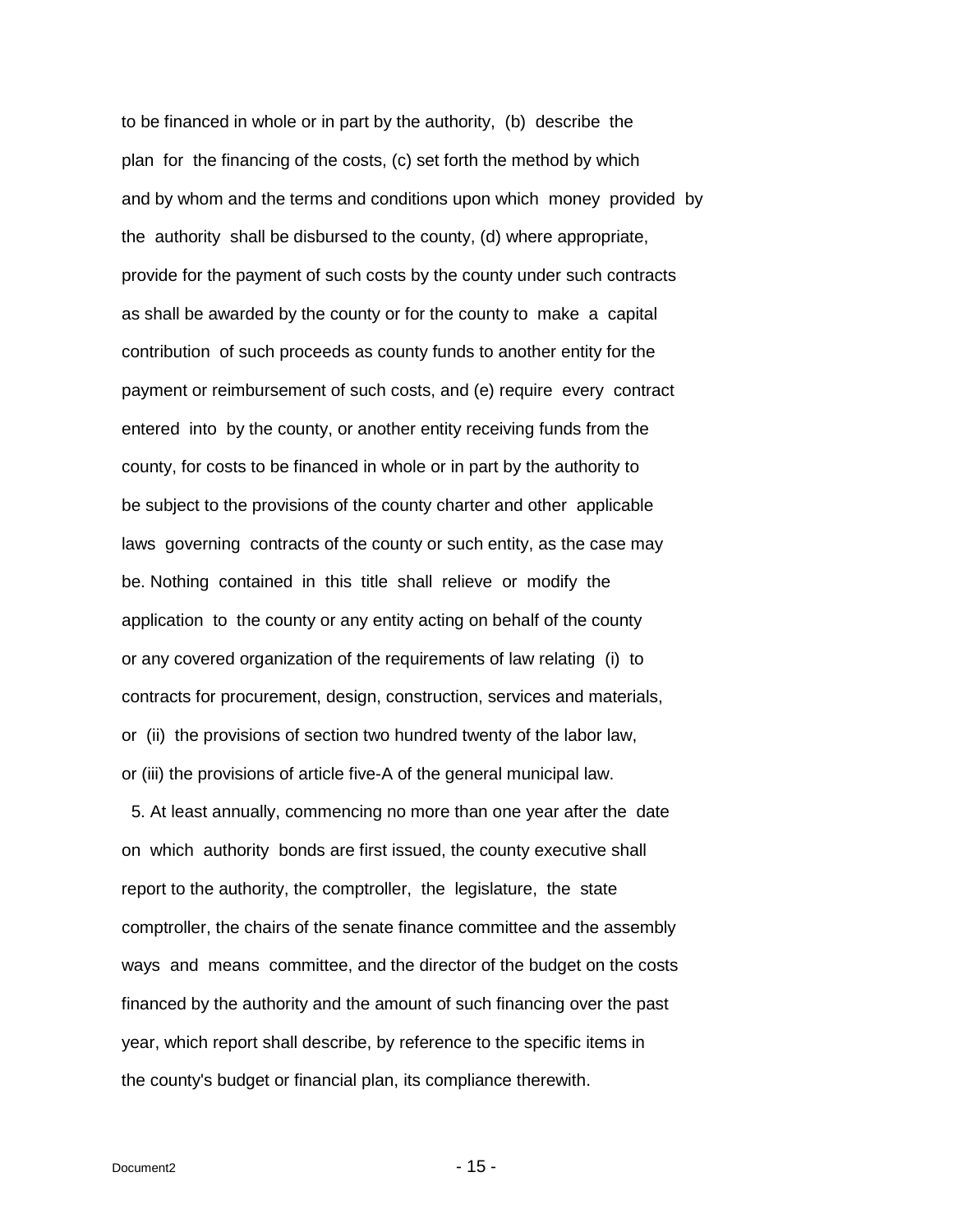<span id="page-15-0"></span>§ 3656. Bonds of the authority. 1. The authority shall have the power and is hereby authorized from time to time to issue bonds in such principal amounts as it may determine to be necessary pursuant to section thirty-six hundred fifty-five of this title to pay any financeable costs and to fund reserves to secure such bonds, including incidental expenses in connection therewith. Provided, however, the aggregate principal amounts of such bonds issued to pay the financeable county costs described in paragraph (c) of subdivision twelve of section thirty-six hundred fifty-one of this title, which resulted from certiorari proceedings commenced on or after June first, two thousand, shall not exceed eight hundred million dollars in the aggregate, excluding bonds, notes, or other obligations issued to refund or otherwise repay bonds, notes, or other obligations theretofore issued for such purposes. Effective in the year two thousand six, upon request of the county, the authority shall issue, in the amount requested, bonds to pay tax certiorari settlements or judgments of any kind to which the county is a party, not to exceed fifteen million dollars; and effective in the year two thousand seven, upon request of the county, the authority shall issue, in the amount requested, bonds to pay tax certiorari settlements or judgments of any kind to which the county is a party, not to exceed ten million dollars. Whenever this title establishes a limit on the principal amount of bonds that the authority is authorized to issue, there shall not be counted against such limit (i) amounts determined by the authority as reasonable to be used to pay the cost of issuing such bonds, (ii) the amount of bonds that would

 $Document2$  - 16 -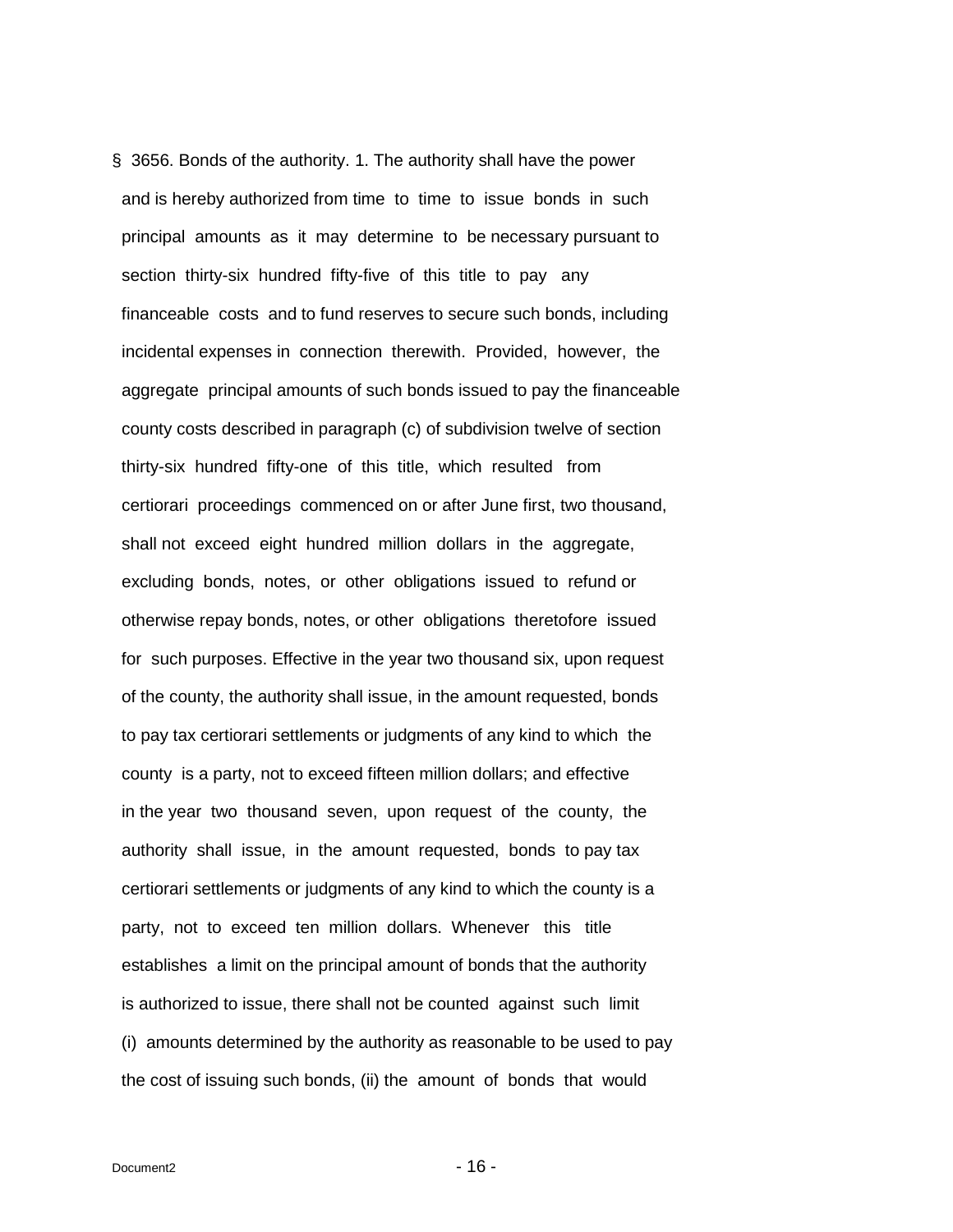constitute interest under the Internal Revenue Code of 1986, as amended, and (iii) amounts determined by the authority as necessary to establish any reserves.

 The authority shall have the power from time to time to refund any bonds of the authority by the issuance of new bonds, whether the bonds to be refunded have or have not matured, and may issue bonds partly to refund bonds of the authority then outstanding and partly to pay the financeable costs pursuant to section thirty-six hundred fifty-five of this title. Bonds issued by the authority shall be payable solely out of particular revenues or other moneys of the authority as may be designated in the proceedings of the authority under which the bonds shall be authorized to be issued, subject to any agreements entered into between the authority and the county, and subject to any agreements with the holders of outstanding bonds pledging any particular revenues or moneys; but in no event shall transitional state aid be pledged as security for or be made available for the payment of bonds.

 2. The authority is authorized to issue its bonds for a period ending not later than December thirty-first, two thousand twenty-one. The authority may issue bonds to refund bonds previously issued without regard to the limitation in the first sentence of this subdivision, but in no event shall any bonds of the authority finally mature later than January thirty-first, two thousand fifty-one. Notwithstanding any other provision of law, no bond of the authority shall mature more than thirty years from the date of its issue.

 3. Bonds of the authority may be issued, amortized, redeemed and refunded without regard to the provisions of the local finance law;

 $Document2$  - 17 -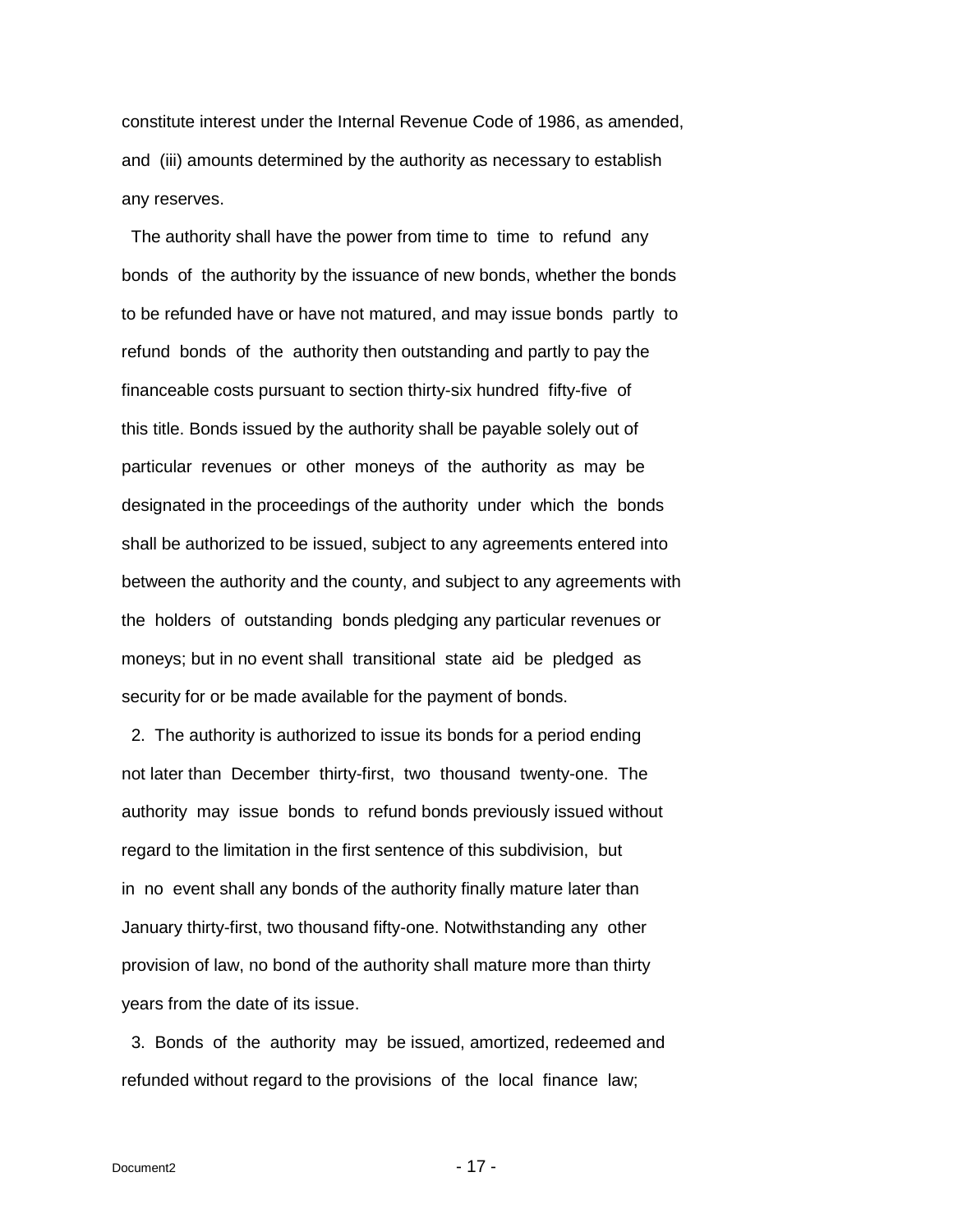provided, however, that the principal amount of outstanding bonds issued by the authority shall be deemed to be indebtedness of the county solely in ascertaining the amount of indebtedness the county may contract pursuant to the local finance law and the state constitution and the authority shall not exceed such limitation.

 4. The directors may delegate to the chairperson or other director or officer of the authority the power to set the final terms of bonds.

 5. The authority in its sole discretion shall determine that the issuance of its bonds is appropriate. Bonds shall be authorized by resolution of the authority. Bonds shall bear interest at such fixed or variable rates and shall be in such denominations, be in such form, either coupon or registered, be sold at such public or private sale, be executed in such manner, be denominated in United States currency, be payable in such medium of payment, at such place and be subject to such terms of redemption as the authority may provide in such resolution. No bonds of the authority may be sold at private sale unless such sale and the terms thereof have been approved in writing by (a) the state comptroller where such sale is not to the state comptroller, or (b) the director of the budget, where such sale is to the state comptroller.

 6. As a condition precedent to authorizing the issuance of any bonds hereunder, the authority may include in any agreement with the county such provisions as are deemed necessary and appropriate including express provisions regarding compliance with sections thirty-six hundred sixty-six and thirty-six hundred sixty-seven of this title, as applicable.

7. Any resolution or resolutions authorizing bonds or any issue of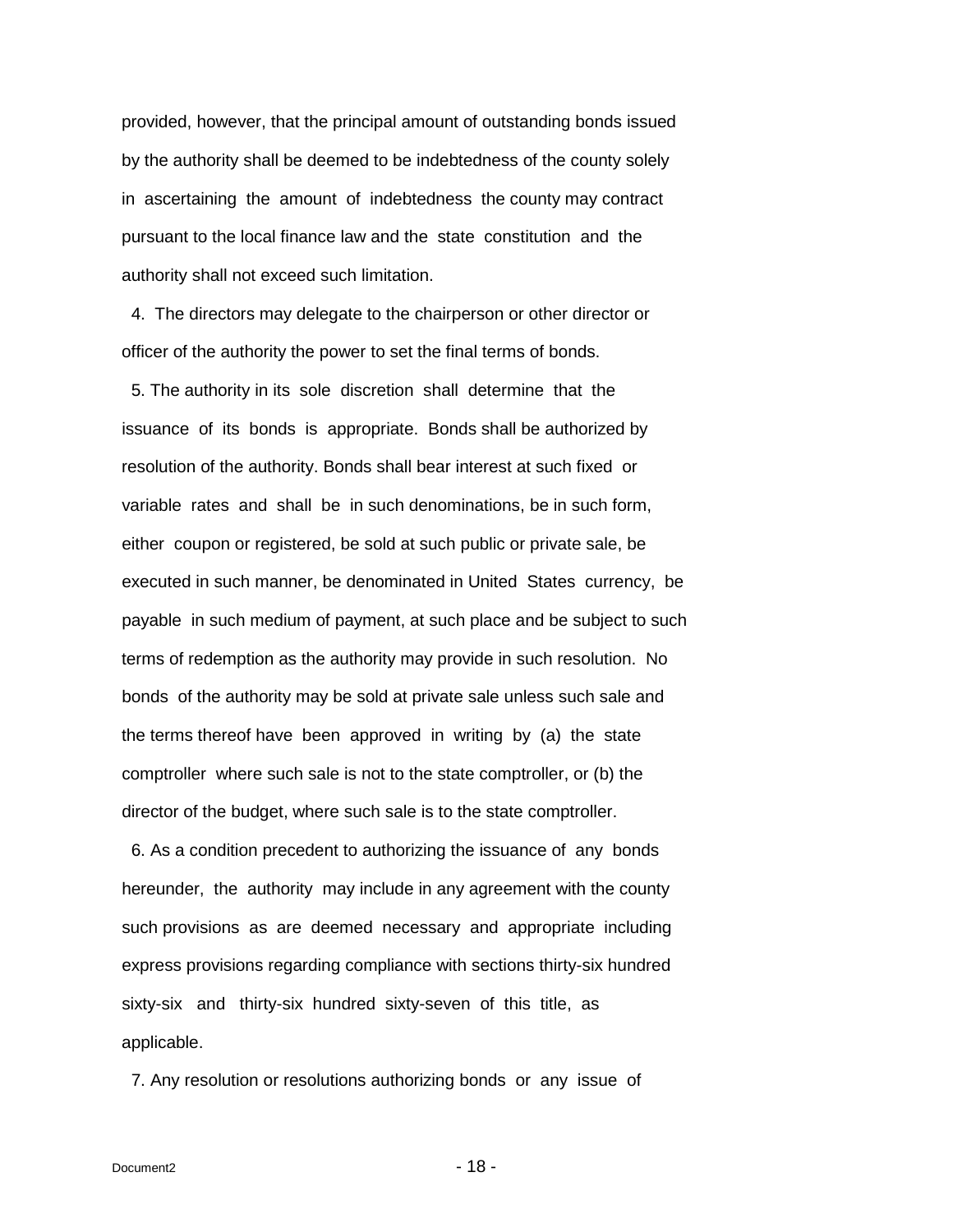bonds may contain provisions which may be a part of the contract with the holders of the bonds thereby authorized as to:

 (a) pledging all or part of the authority's revenues, together with any other moneys, securities or contracts, to secure the payment of the bonds, subject to such agreements with bondholders as may then exist;

 (b) the setting aside of reserves and the creation of sinking funds and the regulation and disposition thereof;

 (c) limitations on the purposes to which the proceeds from the sale of bonds may be applied;

 (d) limitations on the issuance of additional bonds, the terms upon which additional bonds may be issued and secured and the refunding of bonds;

 (e) the procedure, if any, by which the terms of any contract with bondholders may be amended or abrogated, including the proportion of bondholders which must consent thereto and the manner in which such consent may be given;

 (f) vesting in a trustee or trustees such properties, rights, powers and duties in trust as the authority may determine, which may include any or all of the rights, powers and duties of the trustee appointed by the bondholders pursuant to section thirty-six hundred sixty-four of this title and limiting or abrogating the rights of the bondholders to appoint a trustee under such section or limiting the rights, duties and powers of such trustee; and

 (g) defining the acts or omissions to act which may constitute a default in the obligations and duties of the authority to the bondholders and providing for the rights and remedies of the bondholders

 $Document2$  - 19 -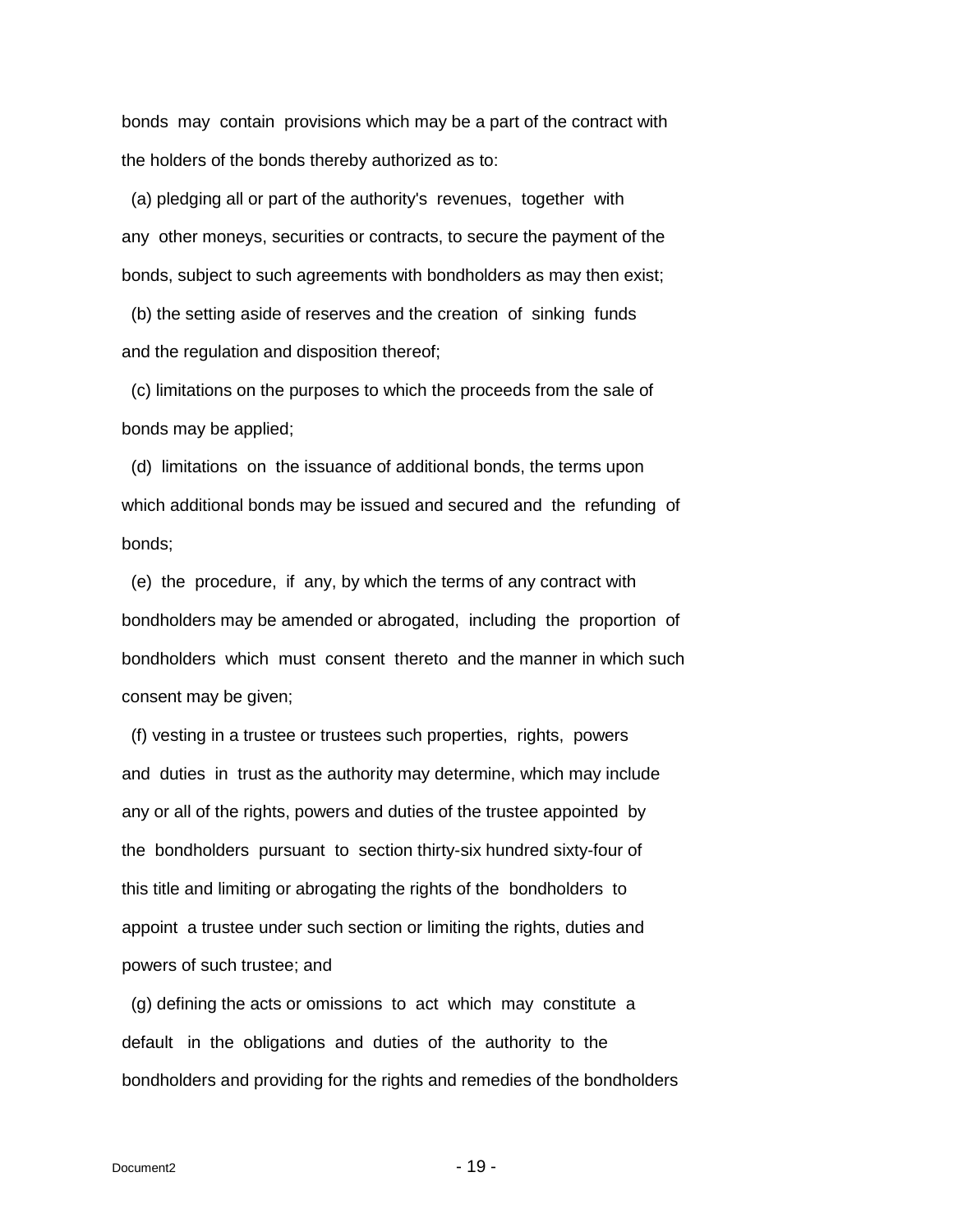in the event of such default, including as a matter of right the appointment of a receiver; provided, however, that such acts or omissions to act which may constitute a default and such rights and remedies shall not be inconsistent with the general laws of the state and other provisions of this title.

 8. In addition to the powers herein conferred upon the authority to secure its bonds, the authority shall have power in connection with the issuance of bonds to enter into such agreements for the benefit of the bondholders as the authority may deem necessary, convenient or desirable concerning the use or disposition of its revenues or other moneys, including the entrusting, pledging or creation of any other security interest in any such revenues, moneys and the doing of any act, including refraining from doing any act, which the authority would have the right to do in the absence of such agreements. The authority shall have power to enter into amendments of any such agreements within the powers granted to the authority by this title and to perform such agreements. The provisions of any such agreements may be made a part of the contract with the holders of bonds of the authority.

 9. Notwithstanding any provision of the uniform commercial code to the contrary, any pledge of or other security interest in revenues, moneys, accounts, contract rights, general intangibles or other personal property made or created by the authority shall be valid, binding and perfected from the time when such pledge is made or other security interest attaches without any physical delivery of the collateral or further act, and the lien of any such pledge or other security interest shall be valid, binding and perfected against all parties having claims

 $Document2$  - 20 -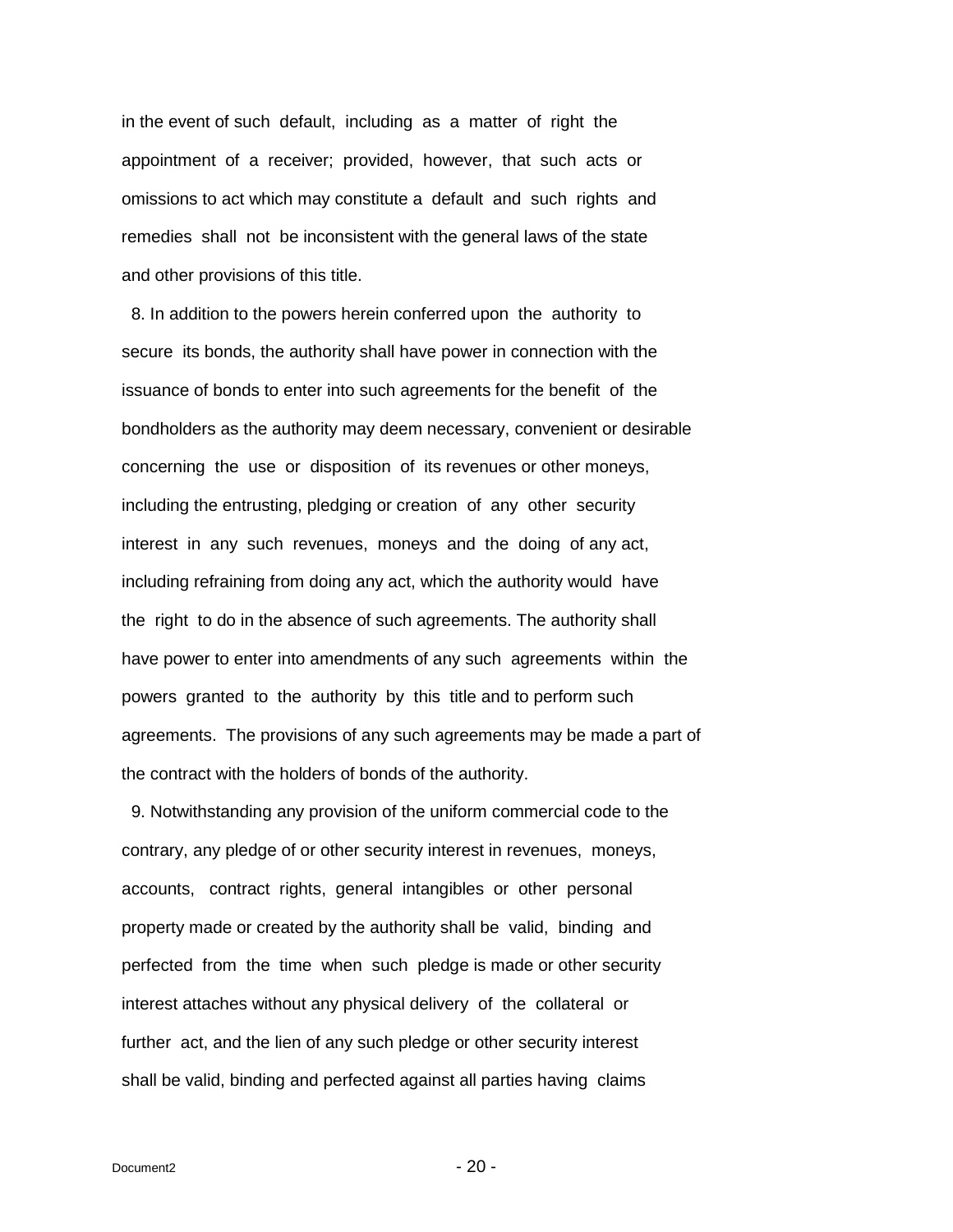of any kind in tort, contract or otherwise against the authority irrespective of whether such parties have notice thereof. No instrument by which such a pledge or security interest is created nor any financing statement need be recorded or filed.

 10. Whether or not the bonds of the authority are of such form and character as to be negotiable instruments under the terms of the uniform commercial code, the bonds are hereby made negotiable instruments within the meaning of and for all the purposes of the uniform commercial code, subject only to the provisions of the bonds for registration.

 11. Neither the directors of the authority nor any person executing bonds shall be liable personally thereon or be subject to any personal liability or accountability solely by reason of the issuance thereof. The bonds or other obligations of the authority shall not be a debt of either the state or the county, and neither the state nor the county shall be liable thereon, nor shall they be payable out of any funds other than those of the authority; and such bonds shall contain on the face thereof a statement to such effect.

 12. The authority, subject to such agreements with bondholders as then may exist, shall have power to purchase bonds of the authority out of any moneys available therefor, which shall thereupon be cancelled.

<span id="page-20-0"></span>§ 3657. Resources of the authority. 1. Subject to the provisions of this title, the directors of the authority shall receive, accept, invest, administer, expend and disburse for its corporate purposes all money of the authority from whatever sources derived including (a) tax revenues; (b) the proceeds of bonds; and (c) any other payments, gifts

 $Document2$  - 21 -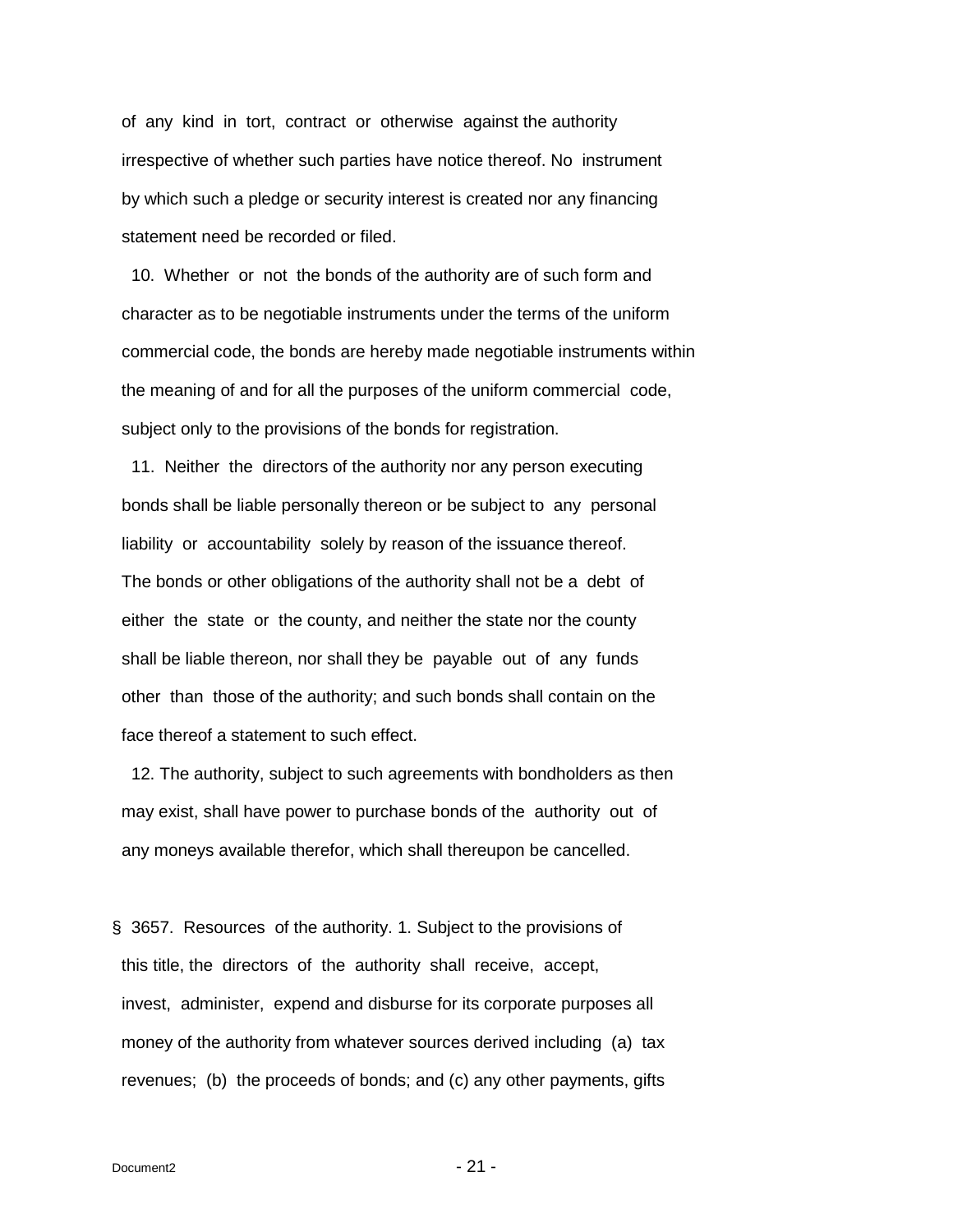or appropriations to the authority from any other source.

 2. Subject to the provisions of any contract with bondholders, (a) the money of the authority shall be paid to the authority and shall not be commingled with any other money, and (b) all money received by the authority which, together with other money of the authority available for the expenses of the authority, the payment of debt service and payments to reserve funds, exceeds the amount required for such purposes, as determined by the authority, shall, subject to the provisions of subdivision six of this section and to the terms of any agreement between the authority and the county, be transferred to the county as frequently as practicable.

 3. The money in any of the authority's accounts shall be paid out on checks signed by the treasurer of the authority, or by other lawful and appropriate means such as wire or electronic transfer, on requisitions of the chairperson of the authority or of such other officer as the directors shall authorize to make such requisition, or pursuant to a bond resolution or trust indenture.

 4. All deposits of authority money shall be secured by obligations of the United States or of the state or of the county at a market value at least equal at all times to the amount of the deposit, and all banks and trust companies are authorized to give such security for such deposits. The authority shall have the power, notwithstanding the provisions of this section, to contract with the holders of any of its bonds as to the custody, collection, securing, investment and payment of any money of the authority or any money held in trust or otherwise for the payment of bonds or in any way to secure bonds, and to carry out any such contract

 $Document2 - 22 -$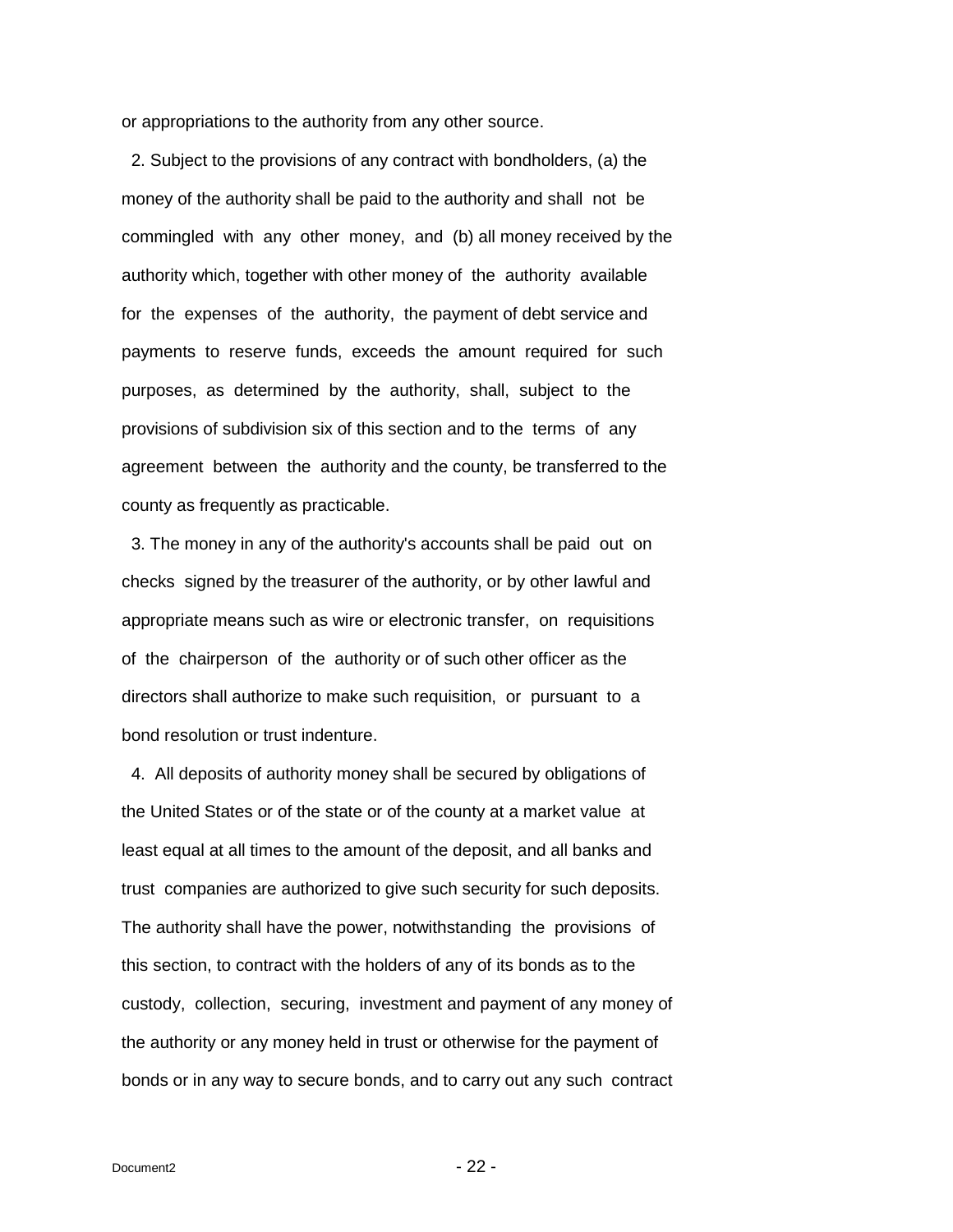notwithstanding that such contract may be inconsistent with the other provisions of this title. Money held in trust or otherwise for the payment of bonds or in any way to secure bonds and deposits of such money may be secured in the same manner as money of the authority, and all banks and trust companies are authorized to give such security for such deposits.

 5. Tax revenues received by the authority pursuant to section twelve hundred sixty-one of the tax law, together with any other revenues received by the authority, shall be applied in the following order of priority: first pursuant to the authority's contracts with bondholders, then to pay the authority's operating expenses not otherwise provided for, then to pay to the state pursuant to paragraph three of subdivision (c) of section twelve hundred sixty-one of the tax law, and then, subject to the authority's agreements with the county, to transfer the balance of such tax revenues not required to meet contractual or other obligations of the authority to the county as frequently as practicable.

 6. (a) This subdivision shall apply only to revenue anticipation notes, including renewals thereof, issued by the county during its fiscal year ending December thirty-first, two thousand, in anticipation of the receipt of county tax revenues, and only to such issues of revenue anticipation notes as to which the certificate described in paragraph (b) of this subdivision is filed.

 (b) Notwithstanding the provisions of subdivision five of this section with respect to the transfer of the balance of tax revenues to the county, prior to the delivery of each such issue of revenue anticipation notes, the chief fiscal officer of the county shall file with the

 $Document2$  - 23 -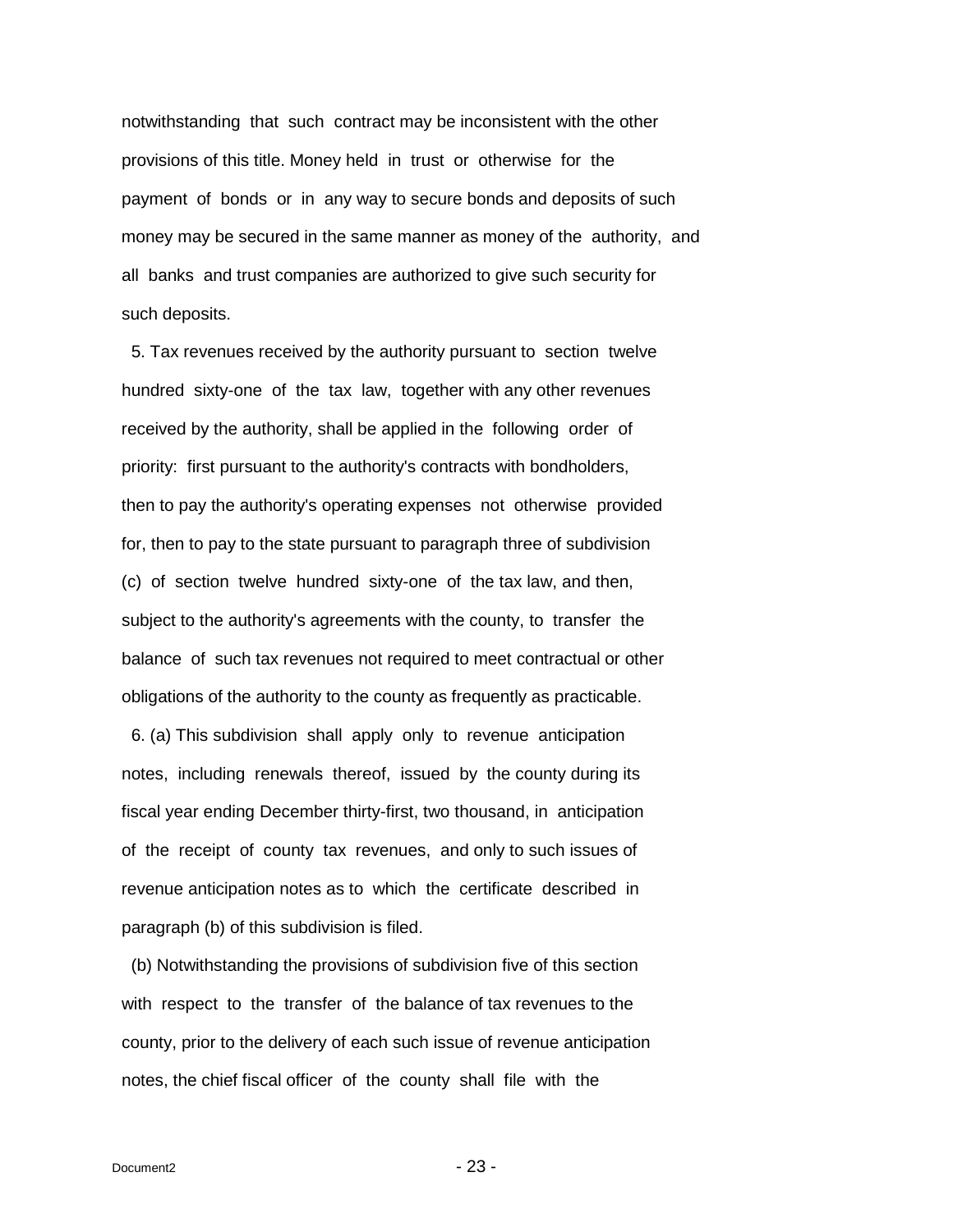authority a request that the authority establish a county of Nassau revenue anticipation note withholding fund which shall constitute a special bank account for purposes of paragraph g of section 25.00 of the local finance law. Such request by such chief fiscal officer shall be accompanied by a certificate setting forth with respect to such issue (i) the principal amount, (ii) the date of issue, (iii) the maturity date, (iv) the interest rate or rates, (v) if interest shall be payable otherwise than at maturity, the date or dates for the payment thereof, (vi) the name and address of the paying agent, (vii) the name and address of each purchaser, or, if a purchaser shall be a syndicate or similar account, the name and address of each managing underwriter of such syndicate or similar account, (viii) the amount payable on each principal payment date and interest payment date, and (ix) a schedule setting forth the total amount of county tax revenues anticipated to be received, and the expected date or dates of anticipated receipt of such county tax revenues. Such certificate shall be accompanied by a statement executed by the chief fiscal officer certifying that the amounts and times of payments of county tax revenues contained in such schedule have been estimated by the use of reasonable and appropriate data and methods of estimation, all in accordance with applicable law.

 (c) All such revenue anticipation notes, in addition to a pledge of the faith and credit of the county for the payment thereof, shall contain a recital to the effect that they are entitled to the benefits of the provisions of this subdivision.

 (d) Commencing on the date not less than five days prior to and on each day thereafter up to and including any principal and/or interest

 $Document2$  - 24 -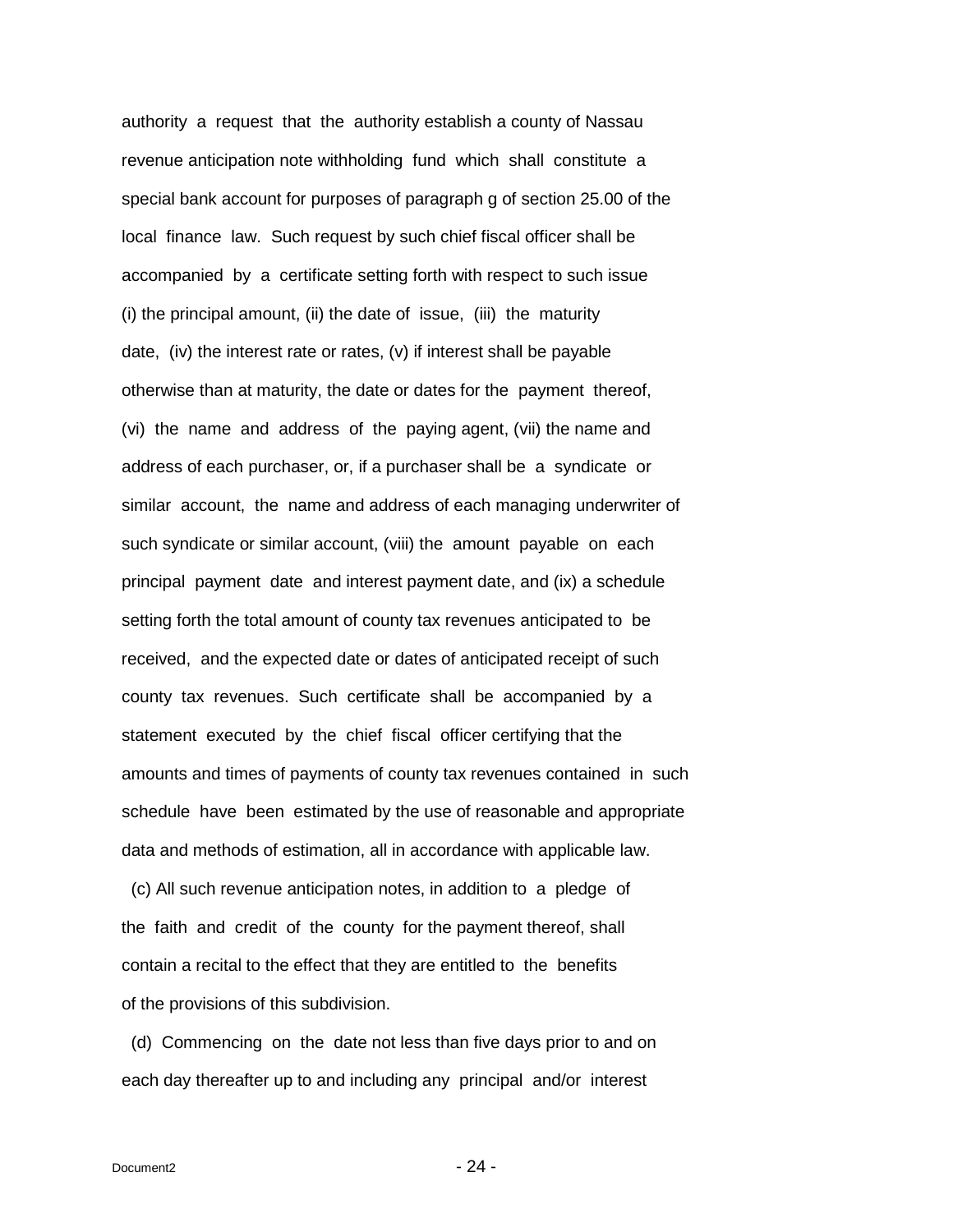payment date referred to in the certificate filed by the chief fiscal officer with the authority pursuant to paragraph (b) of this subdivision, the authority shall pay to such paying agent from county tax revenues transferred and credited by the authority to the county of Nassau revenue anticipation note withholding fund as provided in paragraph (e) of this subdivision the amount required to pay in full the principal and/or interest due on such payment date as set forth in such certificate. Moneys so paid shall pass immediately from the authority and vest in such paying agent in trust for the benefit of the holders of the revenue anticipation notes to which such certificate relates. No other person having any claim of any kind in tort, contract or otherwise against the county shall have any right to or claim against the moneys held by such paying agent, and such moneys shall not be subject to any order, judgment, lien, execution, attachment, setoff or counterclaim by any such other person. Such moneys shall be held by such paying agent in a separate trust account and shall be applied only to the payment of the principal and/or interest due on such revenue anticipation notes, provided, however, that the contract by and between the county and such paying agent may provide for (i) the investment by such paying agent of such moneys in direct obligations of, or in obligations guaranteed by, the United States of America, provided such obligations shall be payable or redeemable at the option of the holder within such time as the proceeds shall be needed to pay such principal and/or interest due on such revenue anticipation notes, and (ii) the use by such paying agent of such moneys for the purchase of direct obligations of, or obligations guaranteed by, the United States of America under one or more repurchase

 $Document2$  - 25 -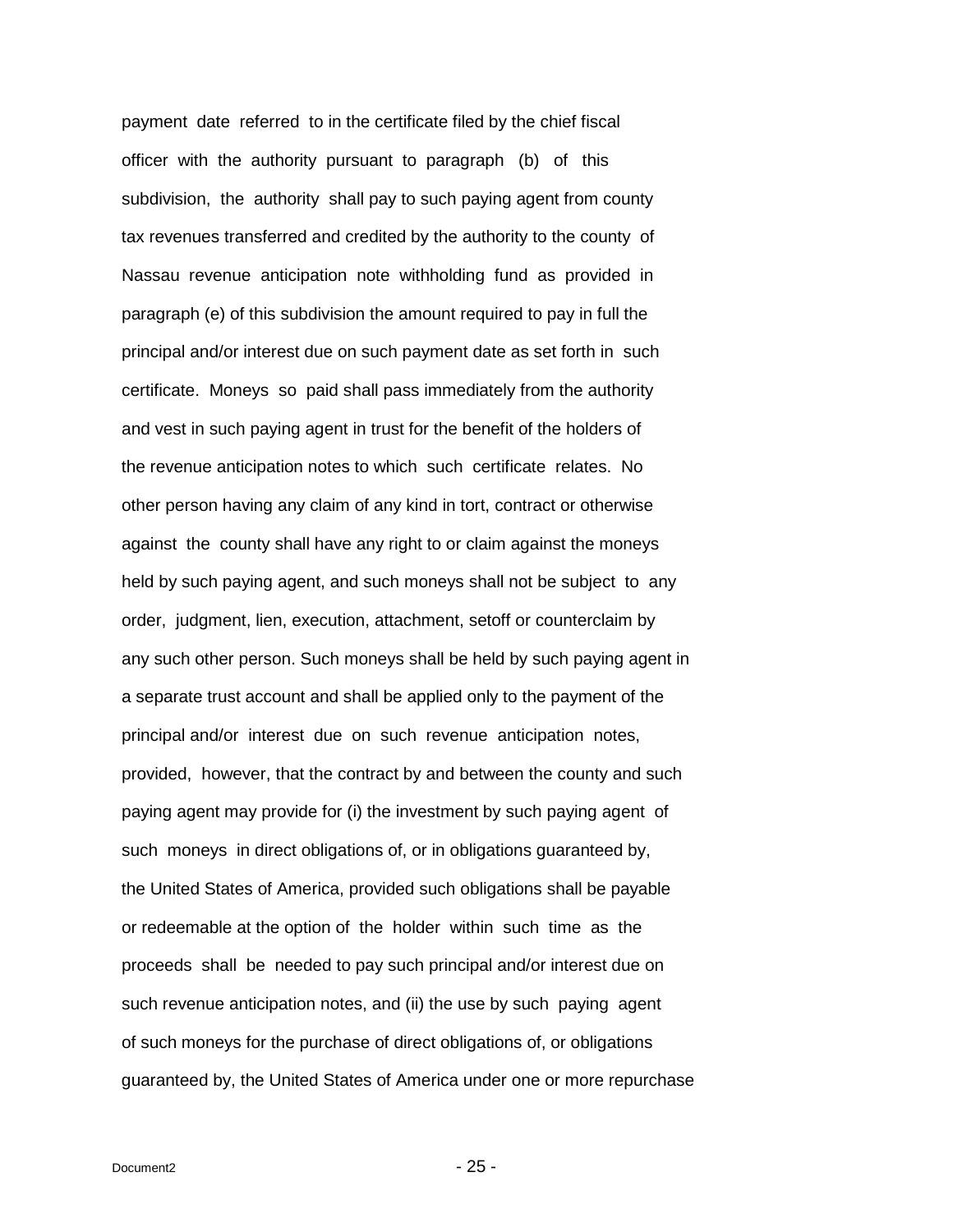agreements with any bank or trust company having its principal office in the state of New York, provided that any such repurchase agreement shall provide for the repurchase of such obligations within such time as such moneys are needed to pay the principal and/or interest due on such revenue anticipation notes at a repurchase price at least sufficient to make the amount so invested available for the payment of principal and/or interest due on such revenue anticipation notes, and provided, further, that, at the time of such purchase, the market value of such obligations shall be at least equal to one hundred two per centum of the amount so invested. No person having any claim of any kind in tort, contract or otherwise against the county shall have any right to or claim against any moneys in anticipation of which such notes have been issued, other than a claim for payment by the holders of such notes, and such moneys shall not be subject to any order, judgment, lien, execution, attachment, setoff or counterclaim by any such person. Notwithstanding any provision of law to the contrary, no instrument relating to any transaction authorized or contemplated by this paragraph need be filed under the provisions of the uniform commercial code.

 (e) Commencing on the day when the authority determines that the principal and interest due or to come due on such outstanding revenue anticipation notes issued against such county tax revenues in accordance with the provisions of this subdivision shall equal the amount of such county tax revenues as set forth on the schedule included in the certificate filed with the authority pursuant to paragraph (b) of this subdivision remaining to be paid to the county on or prior to any principal and/or interest payment date, the authority shall deduct and

 $Document2$  -  $26 -$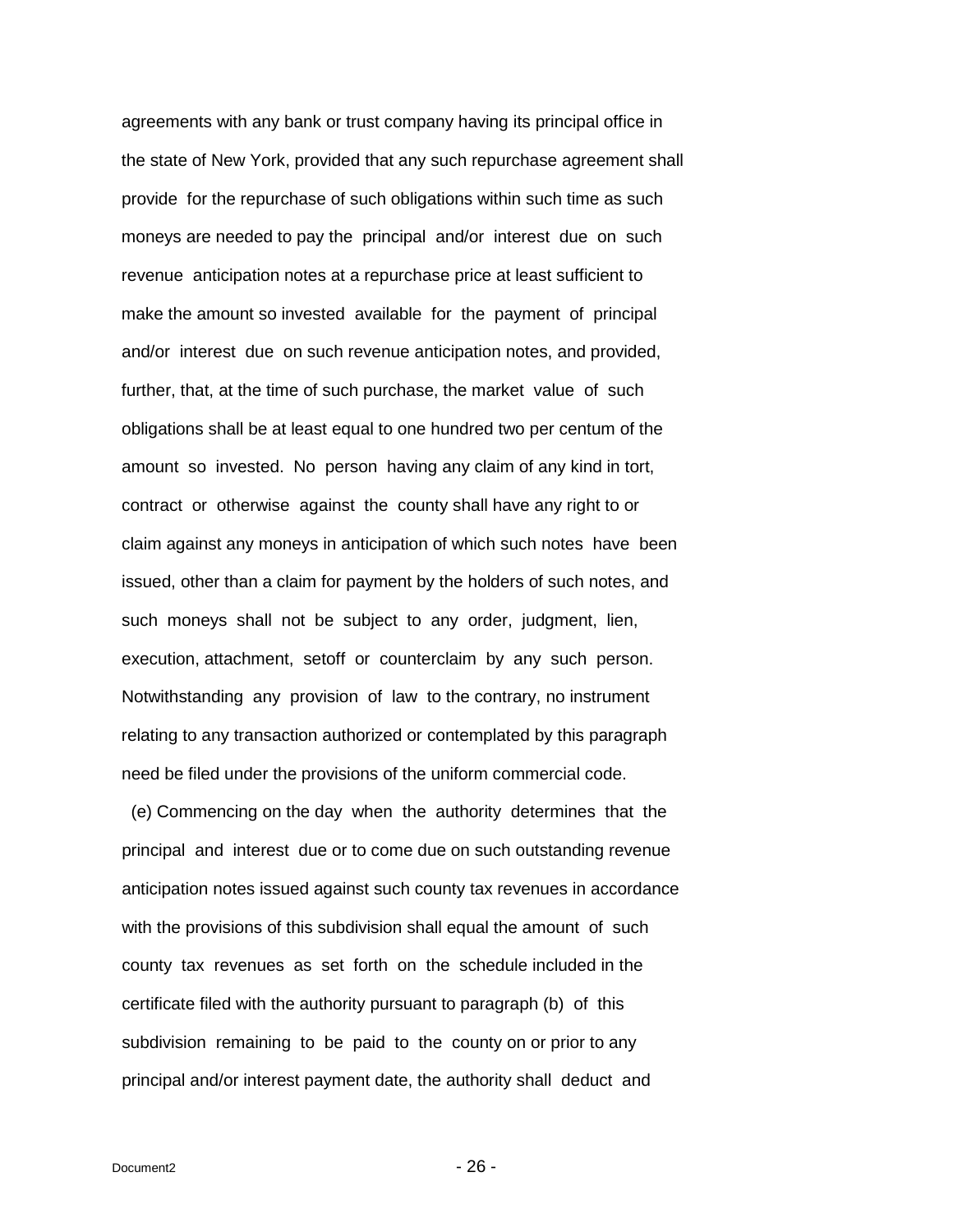withhold from the amount of such county tax revenues otherwise payable to the county an amount sufficient to pay, when due, the principal of and interest on all such revenue anticipation notes issued and then outstanding in anticipation thereof. Amounts so deducted and withheld shall be transferred and credited by the authority to the account established for such county tax revenues in the county of Nassau revenue anticipation note withholding fund established by the authority in accordance with the chief fiscal officer's request pursuant to paragraph (b) of this subdivision. The payments required to be made by the authority pursuant to paragraph (d) of this subdivision shall be made from amounts on deposit in the accounts established for such county tax revenues in the county of Nassau revenue anticipation note withholding fund.

 (f) Notwithstanding any other provision of this subdivision, at the expiration of one hundred eighty days after the maturity date of any issue of revenue anticipation notes issued in accordance with the provisions of this subdivision, the amounts held by the paying agent thereof for the payment of the principal of and interest on the notes of such issue which have not been presented for payment shall be paid over and remitted by such paying agent to the county and thereafter the holders of such notes shall look only to the county for such payment.

 (g) All other provisions of the local finance law not inconsistent with the provisions of this subdivision shall continue to apply to the authorization and issuance of revenue anticipation notes by the county.

<span id="page-26-0"></span>§ 3658. Agreement with the state. The state does hereby pledge to and

 $Document2$  - 27 -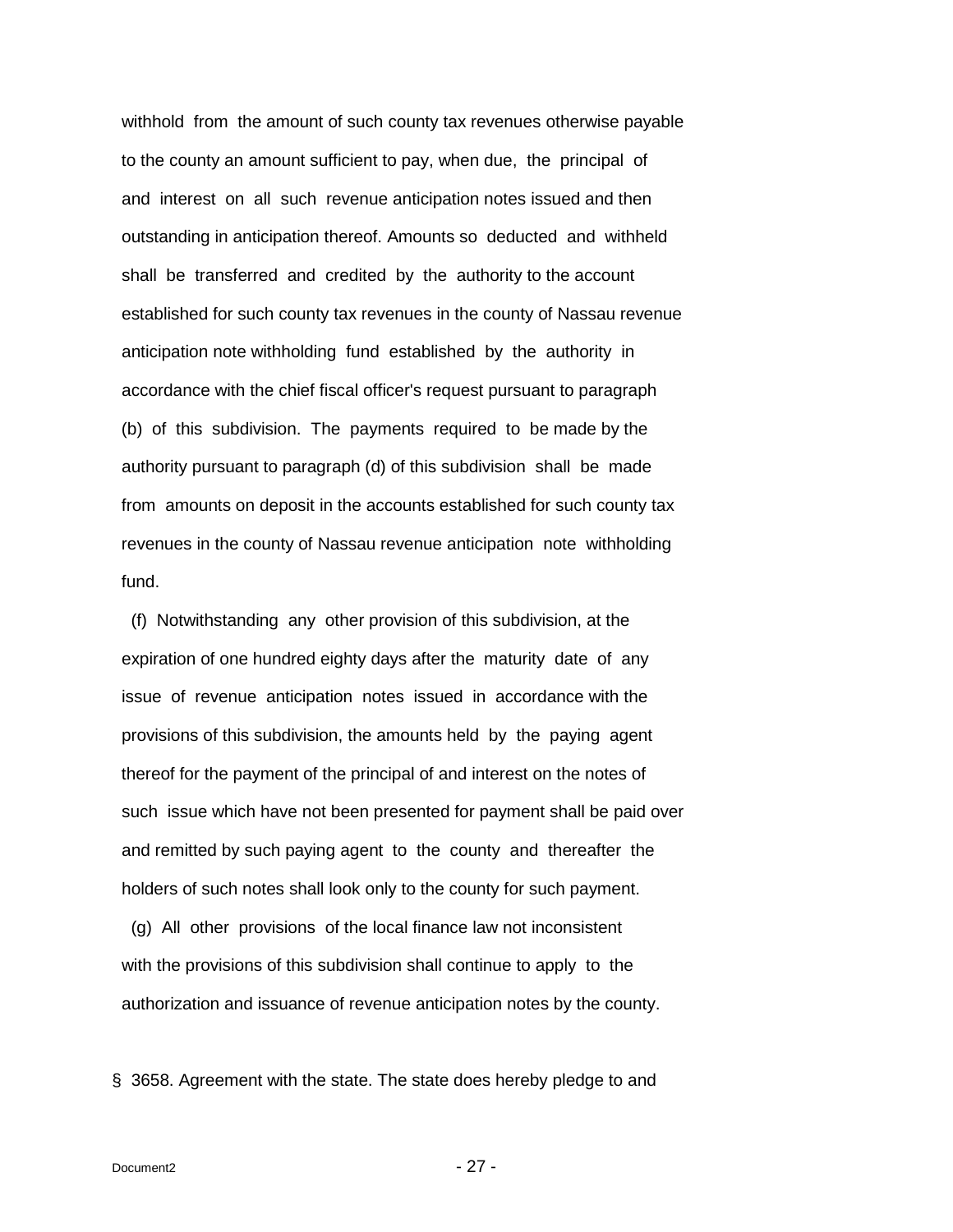agree with the holders of any issue of bonds issued by the authority pursuant to this title and secured by such a pledge that the state will not limit, alter or impair the rights hereby vested in the authority to fulfill the terms of any agreements made with such holders pursuant to this title, or in any way impair the rights and remedies of such holders or the security for such bonds until such bonds, together with the interest thereon and all costs and expenses in connection with any action or proceeding by or on behalf of such holders, are fully paid and discharged. The authority is authorized to include this pledge and agreement of the state in any agreement with the holders of such bonds. Nothing contained in this title shall be deemed to restrict the right of the state to amend, modify, repeal or otherwise alter statutes imposing or relating to taxes or fees, or appropriations relating thereto. The authority shall not include within any resolution, contract or agreement with holders of the bonds issued under this title any provision which provides that a default occurs as a result of the state exercising its right to amend, repeal, modify or otherwise alter such taxes, fees, or appropriations. Nothing in this title shall be deemed to obligate the state to make any payments or impose any taxes to satisfy the debt service obligations of the authority.

<span id="page-27-0"></span>§ 3659. Agreement with the county. The county is authorized to pledge to and agree with the holders of any issue of bonds issued by the authority pursuant to this title and secured by such a pledge that the county will not limit, alter or impair the rights hereby vested in the authority to fulfill the terms of any agreements made with such holders

 $Document2$  -  $28 -$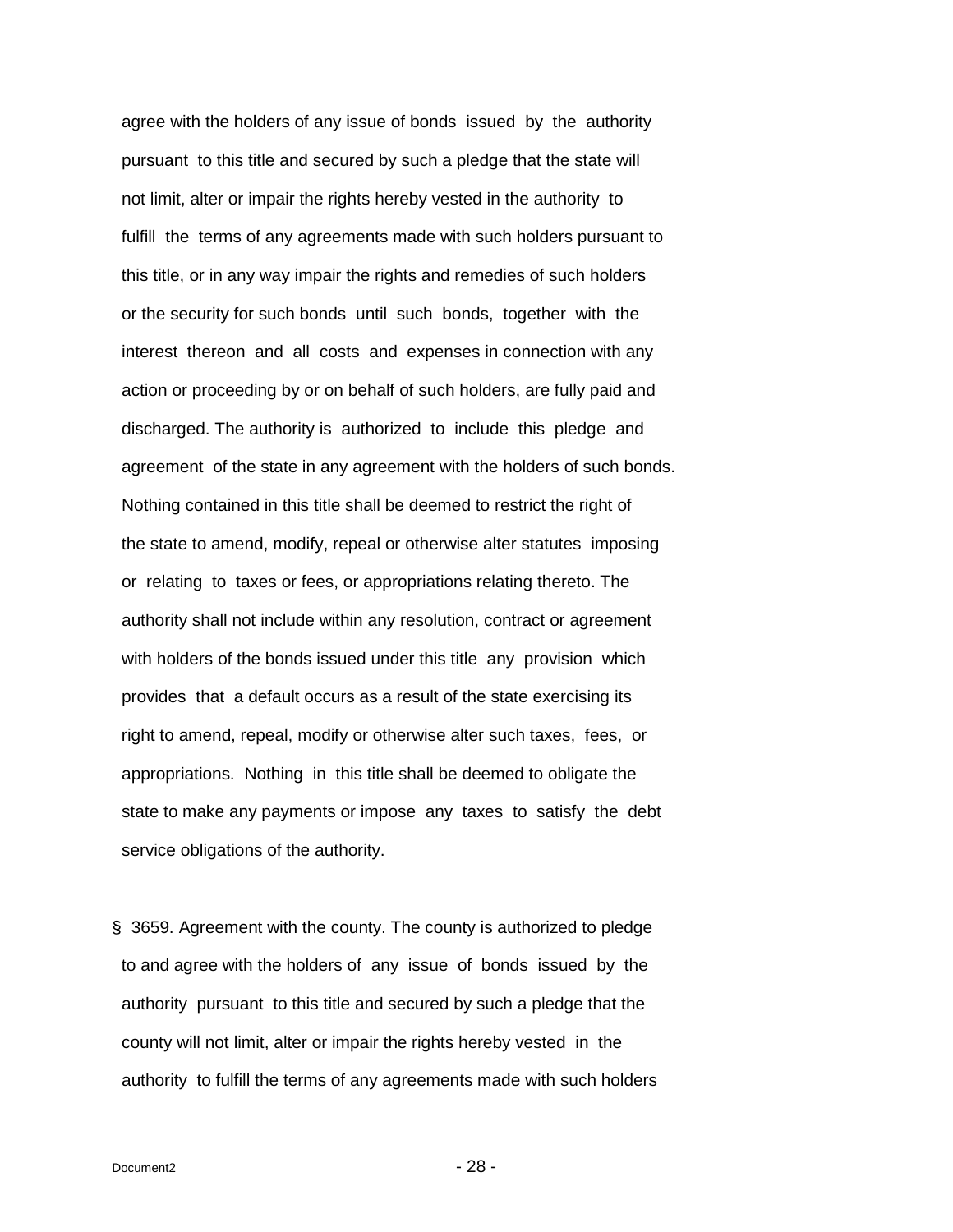pursuant to this title, or in any way impair the rights and remedies of such holders or the security for such bonds until such bonds, together with the interest thereon and all costs and expenses in connection with any action or proceeding by or on behalf of such holders, are fully paid and discharged. Nothing contained in this title shall be deemed to restrict any right of the county to amend, modify or otherwise alter local laws, ordinances or resolutions imposing or relating to the taxes imposed pursuant to the authority of article twenty-nine of the tax law or other taxes or fees or appropriations related to any such taxes or fees, so long as, after giving effect to such amendment, modification or other alteration, the amount of tax revenues projected by the authority to be available during each of its fiscal years following the effective date of such amendment, modification or other alteration shall be not less than two hundred percent of maximum annual debt service on authority bonds then outstanding. Subject to the foregoing sentence, the authority shall not include in any resolution, contract or agreement with the holders of its bonds any provision which provides that a default occurs as a result of the county exercising its right to amend, modify, or otherwise alter such taxes imposed pursuant to the authority of article twenty-nine of the tax law or other taxes or fees. Nothing in this title shall be deemed to obligate the county to make additional payments or impose taxes other than those imposed pursuant to the authority of paragraph one of subdivision (a) of section twelve hundred ten of the tax law to satisfy the debt service obligations of the authority.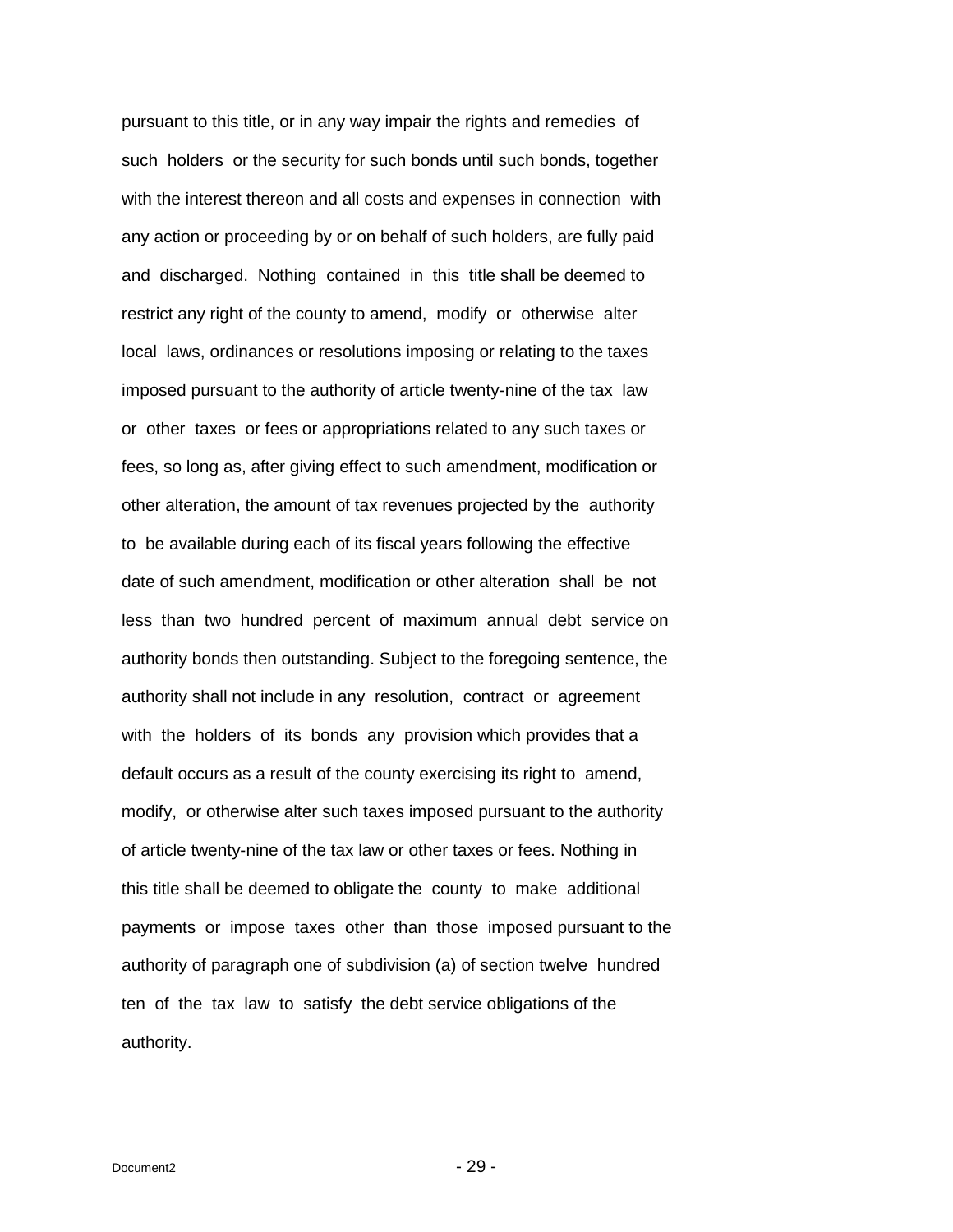<span id="page-29-0"></span>§ 3660. Bonds legal for investment and deposit. The bonds of the authority are hereby made securities in which all public officers and bodies of the state and all public corporations, municipalities and municipal subdivisions, all insurance companies and associations and other persons carrying on an insurance business, all banks, bankers, trust companies, savings banks and savings associations including savings and loan associations, building and loan associations, investment companies and other persons carrying on a banking business, all administrators, conservators, guardians, executors, trustees and other fiduciaries, and all other persons whatsoever who are now or may hereafter be authorized to invest in bonds or in other obligations of the state, may properly and legally invest funds, including capital, in their control or belonging to them. The bonds are also hereby made securities which may be deposited with and may be received by all public officers and bodies of the state and all municipalities and public corporations for any purpose for which the deposit of bonds or other obligations of the state is now or may hereafter be authorized.

<span id="page-29-1"></span>§ 3661. Tax exemption and tax contract by the state. 1. It is hereby determined that the creation of the authority and the carrying out of its corporate purposes are in all respects for the benefit of the people of the state of New York and are public purposes. Accordingly, the authority shall be regarded as performing an essential governmental function in the exercise of the powers conferred upon it by this title. The property of the authority, its income and its operations shall be exempt from taxation, assessments, special assessments and ad valorem

 $Document2$  -  $30 -$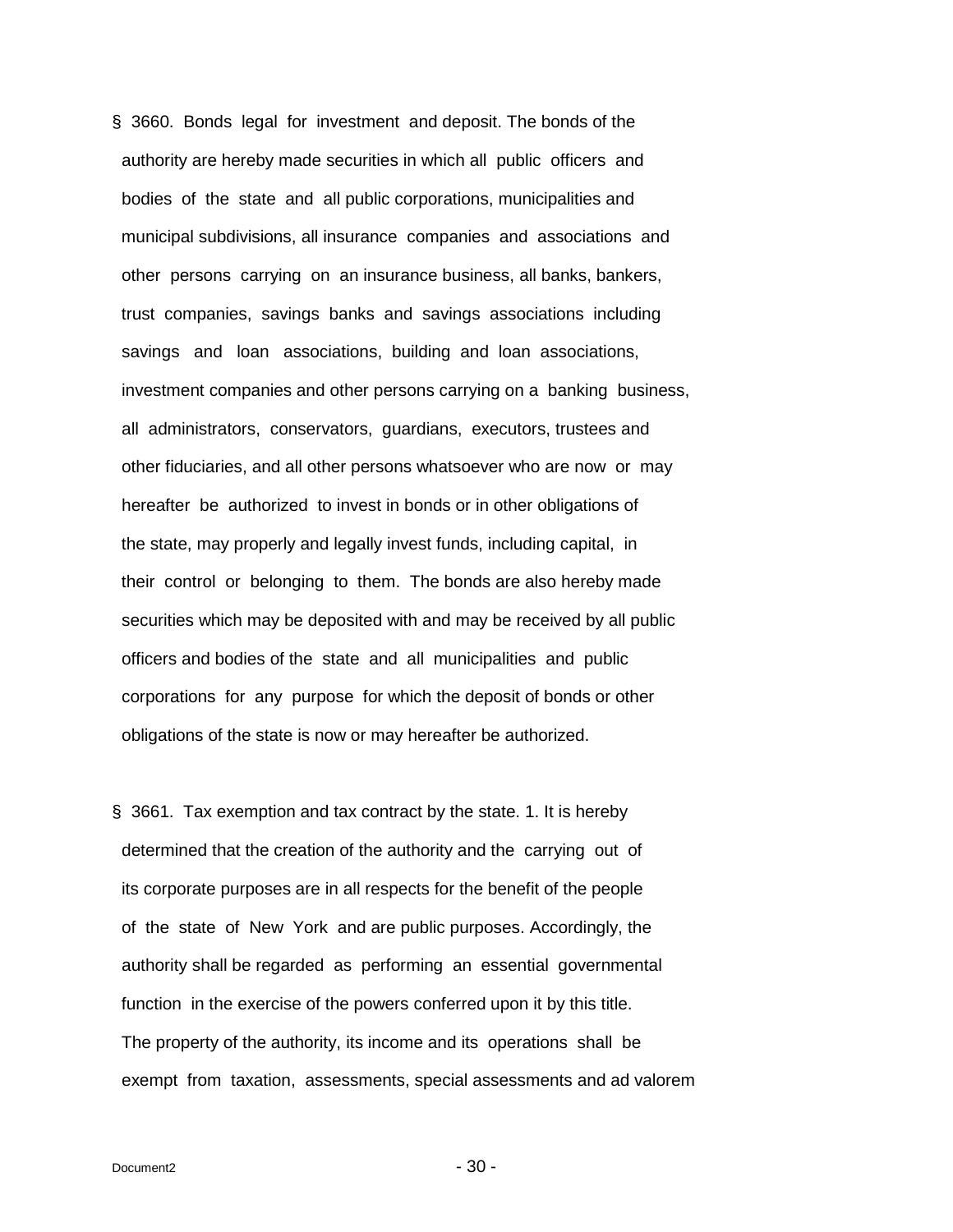levies. The authority shall not be required to pay any fees, taxes, special ad valorem levies or assessments of any kind, whether state or local, including, but not limited to, fees, taxes, special ad valorem levies or assessments on real property, franchise taxes, sales taxes or other taxes, upon or with respect to any property owned by it or under its jurisdiction, control or supervision, or upon the uses thereof, or upon or with respect to its activities or operations in furtherance of the powers conferred upon it by this title, or upon or with respect to any fares, tolls, rentals, rates, charges, fees, revenues or other income received by the authority.

 2. Any bonds issued pursuant to this title, their transfer and the income therefrom shall, at all times, be exempt from taxation.

 3. The state hereby covenants with the purchasers and with all subsequent holders and transferees of bonds issued by the authority pursuant to this title, in consideration of the acceptance of and payment for the bonds, that the bonds of the authority issued pursuant to this title and the income therefrom and all revenues, moneys, and other property pledged to pay or to secure the payment of such bonds shall at all times be exempt from taxation.

<span id="page-30-0"></span>§ 3662. Actions against the authority. 1. Except in an action for wrongful death, no action or proceeding shall be prosecuted or maintained against the authority for personal injury or damage to real or personal property alleged to have been sustained by reason of the negligence or wrongful act of the authority or of any director, officer, agent or employee thereof, unless (a) it shall appear by and as an

 $Document2$  -  $31 -$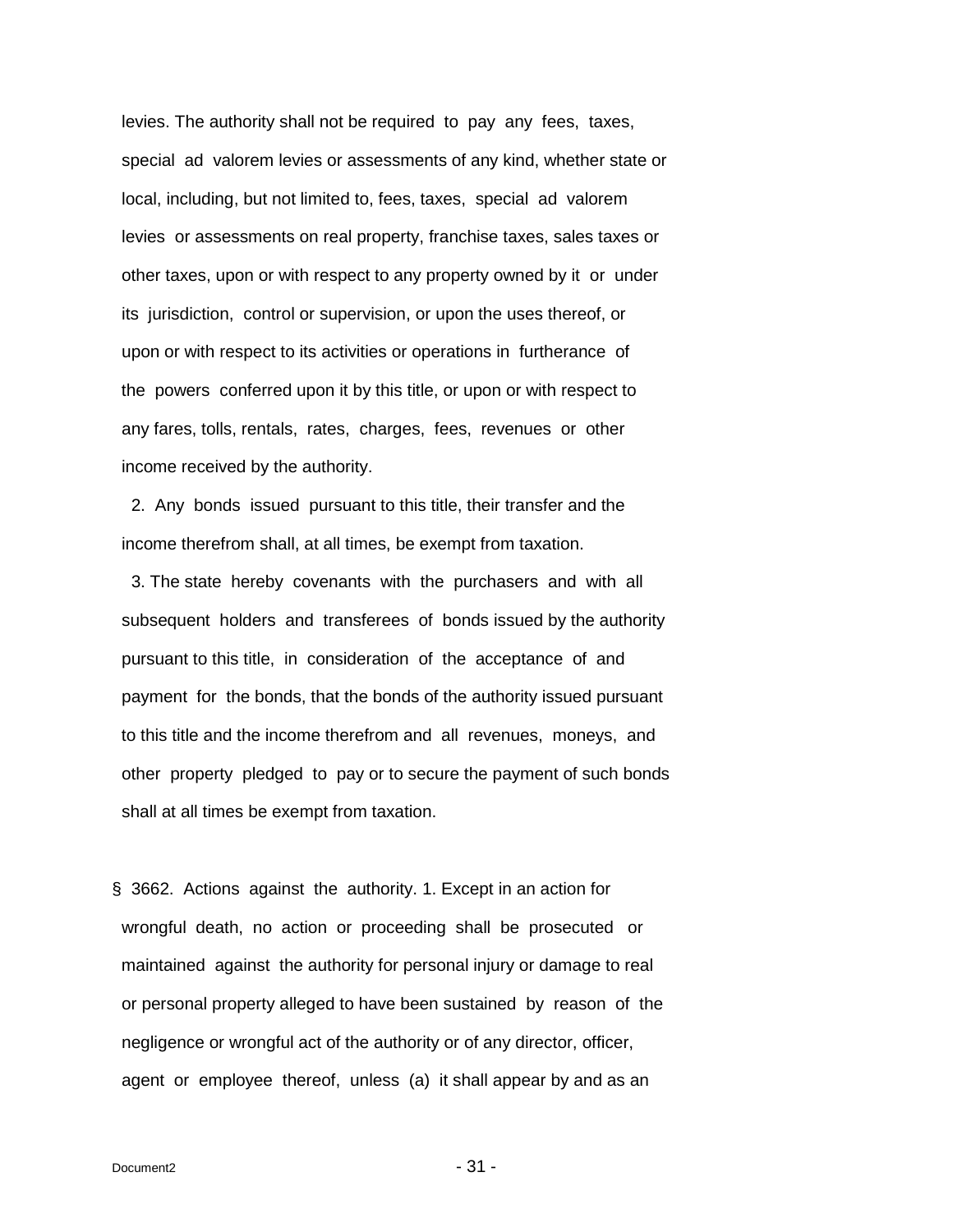allegation in the complaint or moving papers that a notice of claim shall have been made and served upon the authority, within the time limit prescribed by and in compliance with section fifty-e of the general municipal law, (b) it shall appear by and as an allegation in the complaint or moving papers that at least thirty days have elapsed since the service of such notice and that adjustment or payment thereof has been neglected or refused, and (c) the action or proceeding shall be commenced within one year after the happening of the event upon which the claim is based. An action against the authority for wrongful death shall be commenced in accordance with the notice of claim and time limitation provisions of title eleven of article nine of this chapter.

 2. Wherever a notice of claim is served upon the authority, it shall have the right to demand an examination of the claimant relative to the occurrence and extent of the injuries or damages for which claim is made, in accordance with the provisions of section fifty-h of the general municipal law.

 3. The authority may require any person presenting for settlement an account or claim for any cause whatever against the authority to be sworn before a director, counsel or an attorney, officer or employee thereof designated for such purpose, concerning such account or claim and when so sworn, to answer orally as to any facts relative to such account or claim. The authority shall have power to settle or adjust any claims in favor of or against the authority.

 4. The rate of interest to be paid by the authority upon any judgment for which it is liable, other than a judgment on bonds, shall not exceed the maximum rate of interest on judgments and accrued claims against

 $Document2$  -  $32$  -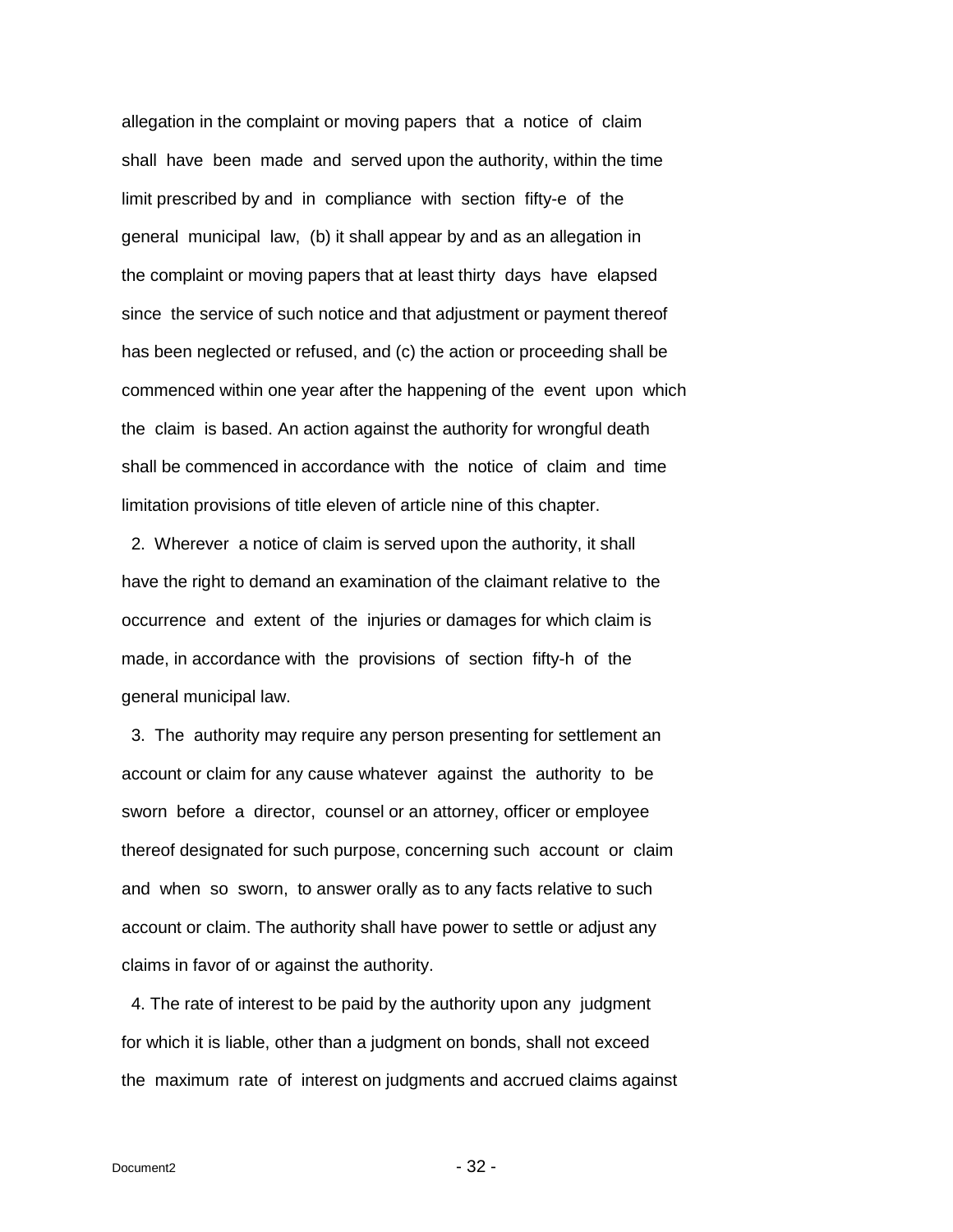municipal authorities as provided in the general municipal law. Interest on payments of principal or interest on any bonds in default shall accrue at the rate specified in the general municipal law until paid or otherwise satisfied.

 5. The venue of every action, suit or special proceeding brought against the authority shall be laid in the supreme court in the county of Nassau.

 6. Neither any director of the authority nor any officer, employee, or agent of the authority, while acting within the scope of his or her authority, shall be subject to any liability resulting from exercising or carrying out any of the powers given in this title.

 7. Indemnification. (a) The state shall save harmless and indemnify directors, officers and employees of and representatives to the authority, all of whom shall be deemed officers and employees of the state for purposes of section seventeen of the public officers law, against any claim, demand, suit, or judgment arising by reason of any act or omission to act by such director, officer, employee or representative occurring in the discharge of his or her duties and within the scope of his or her service on behalf of the authority including any claim, demand, suit or judgment based on allegations that financial loss was sustained by any person in connection with the acquisition, disposition or holding of securities or other obligations. In the event of any such claim, demand, suit or judgment, a director, officer or employee of or representative to the authority shall be saved harmless and indemnified, notwithstanding the limitations of subdivision one of section seventeen of the public officers law, unless such

 $Document2$  -  $33 -$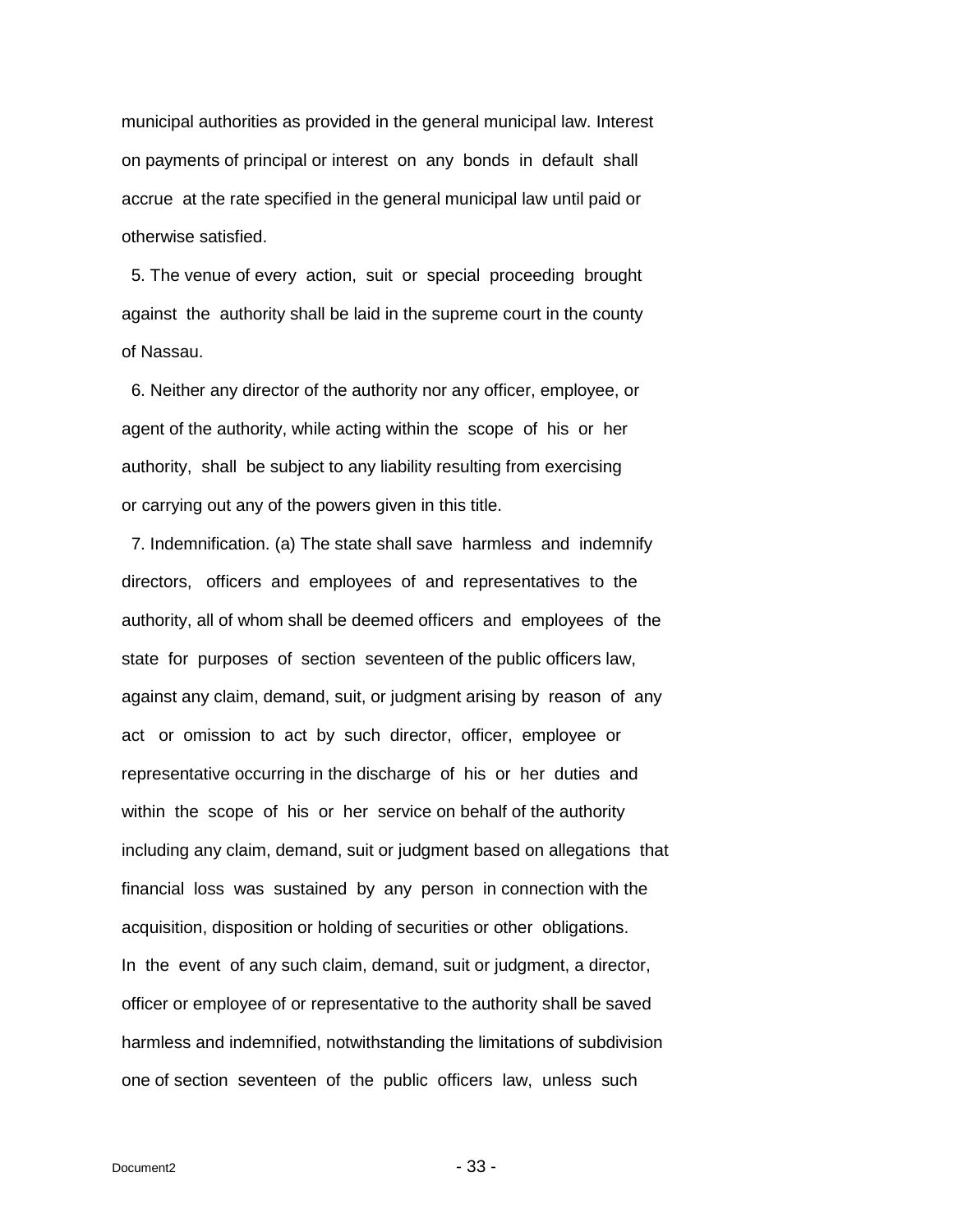individual is found by a final judicial determination not to have acted, in good faith, for a purpose which he or she reasonably believed to be in the best interest of the authority or not to have had reasonable cause to believe that his or her conduct was lawful.

 (b) In connection with any such claim, demand, suit, or judgment, any director, officer or employee of or representative to the authority shall be entitled to representation by private counsel of his or her choice in any civil judicial proceeding whenever the attorney general determines based upon his or her investigation and review of the facts and circumstances of the case that representation by the attorney general would be inappropriate. The attorney general shall notify the individual in writing of such determination that the individual is entitled to be represented by private counsel. The attorney general may require, as a condition to payment of the fees and expenses of such representative, that appropriate groups of such individuals be represented by the same counsel. If the individual or groups of individuals is entitled to representation by private counsel under the provisions of this section, the attorney general shall so certify to the state comptroller. Reasonable attorneys' fees and litigation expenses shall be paid by the state to such private counsel from time to time during the pendency of the civil action or proceeding, subject to certification that the individual is entitled to representation under the terms and conditions of this section by the authority, upon the audit and warrant of the state comptroller. The provisions of this subdivision shall be in addition to and shall not supplant any indemnification or other benefits heretofore or hereafter conferred upon

 $Document2$  -  $34$  -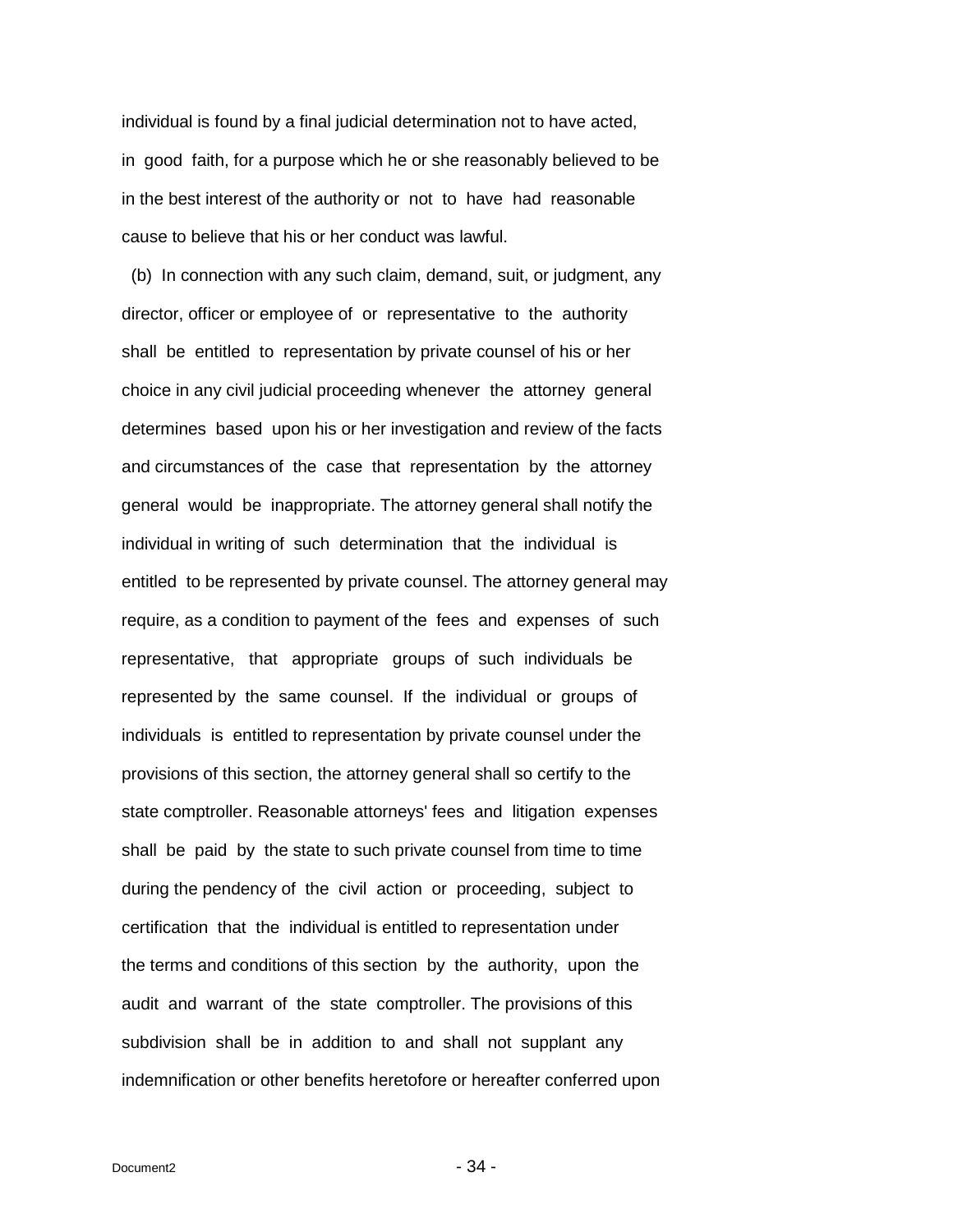directors, officers, or employees of and representatives to the authority by section seventeen of the public officers law, by action of the authority or otherwise. The provisions of this subdivision shall inure only to directors, officers and employees of and representatives to the authority, shall not enlarge or diminish the rights of any other party, and shall not impair, limit or modify the rights and obligations of any insurer under any policy of insurance.

<span id="page-34-0"></span>§ 3663. Audits. 1. The accounts of the authority shall be subject to the audit of the comptroller and the state comptroller. In addition, the authority shall be subject to an annual financial audit performed by an independent certified accountant selected by the authority. Such audit report shall be submitted to the county executive, the presiding officer, the comptroller, the governor, the state comptroller, the chair and ranking minority member of the senate finance committee and the chair and ranking minority member of the assembly ways and means committee.

 2. For each fiscal year during the existence of the authority, and within one hundred twenty days after the close of the county's fiscal year, the county shall submit its audited financial statements to the authority.

<span id="page-34-1"></span>§ 3664. Remedies of bondholders. Subject to any resolution or resolutions adopted pursuant to paragraph (f) of subdivision seven of section thirty-six hundred fifty-six of this title:

1. In the event that the authority shall default in the payment of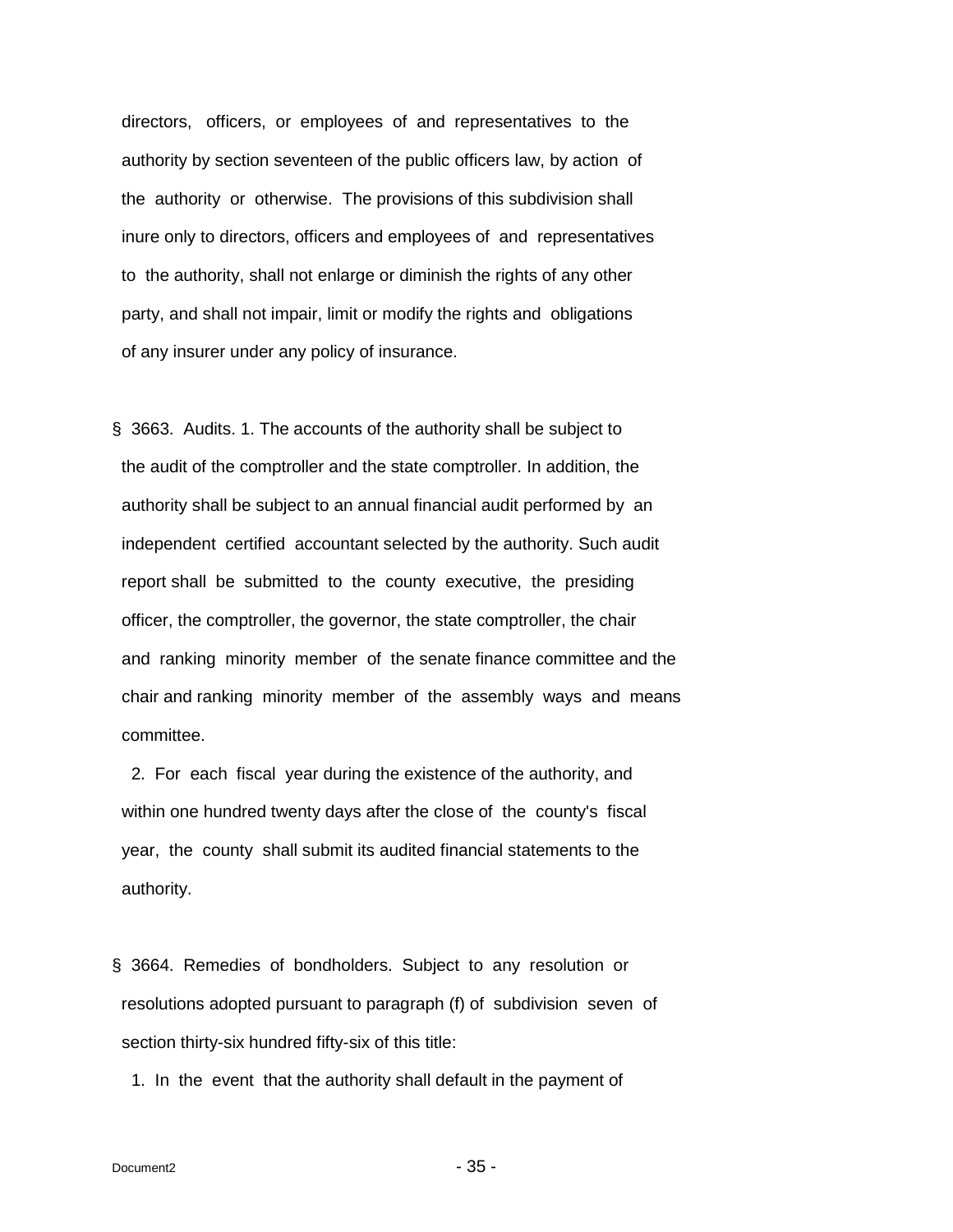principal of or interest on any issue of bonds after the same shall become due, whether at maturity or upon call for redemption, and such default shall continue for a period of thirty days, or shall default in any agreement made with the holders of any issue of bonds, the holders of at least twenty-five per centum in aggregate principal amount of the bonds of such issue then outstanding, by instrument or instruments filed in the office of the clerk of the county and proved or acknowledged in the same manner as a deed to be recorded, may appoint a trustee to represent the holders of such bonds for the purpose provided in this section.

 2. Such trustee may, and upon written request of the holders of at least twenty-five per centum in principal amount of such bonds outstanding shall, in his or her or its own name:

 (a) by action or proceeding in accordance with the civil practice law and rules, enforce all rights of the bondholders and require the authority to carry out any other agreements with the holders of such bonds and to perform its duties under this title;

(b) bring an action or proceeding upon such bonds;

 (c) by action or proceeding, require the authority to account as if it were the trustee of an express trust for the holder of such bonds; and

 (d) by action or proceeding, enjoin any acts or things which may be unlawful or in violation of the rights of the holders of such bonds.

 3. Such trustee shall, in addition to the provisions of subdivisions one and two of this section, have and possess all of the powers necessary or appropriate for the exercise of any functions specifically set forth in this section or incident to the general representation of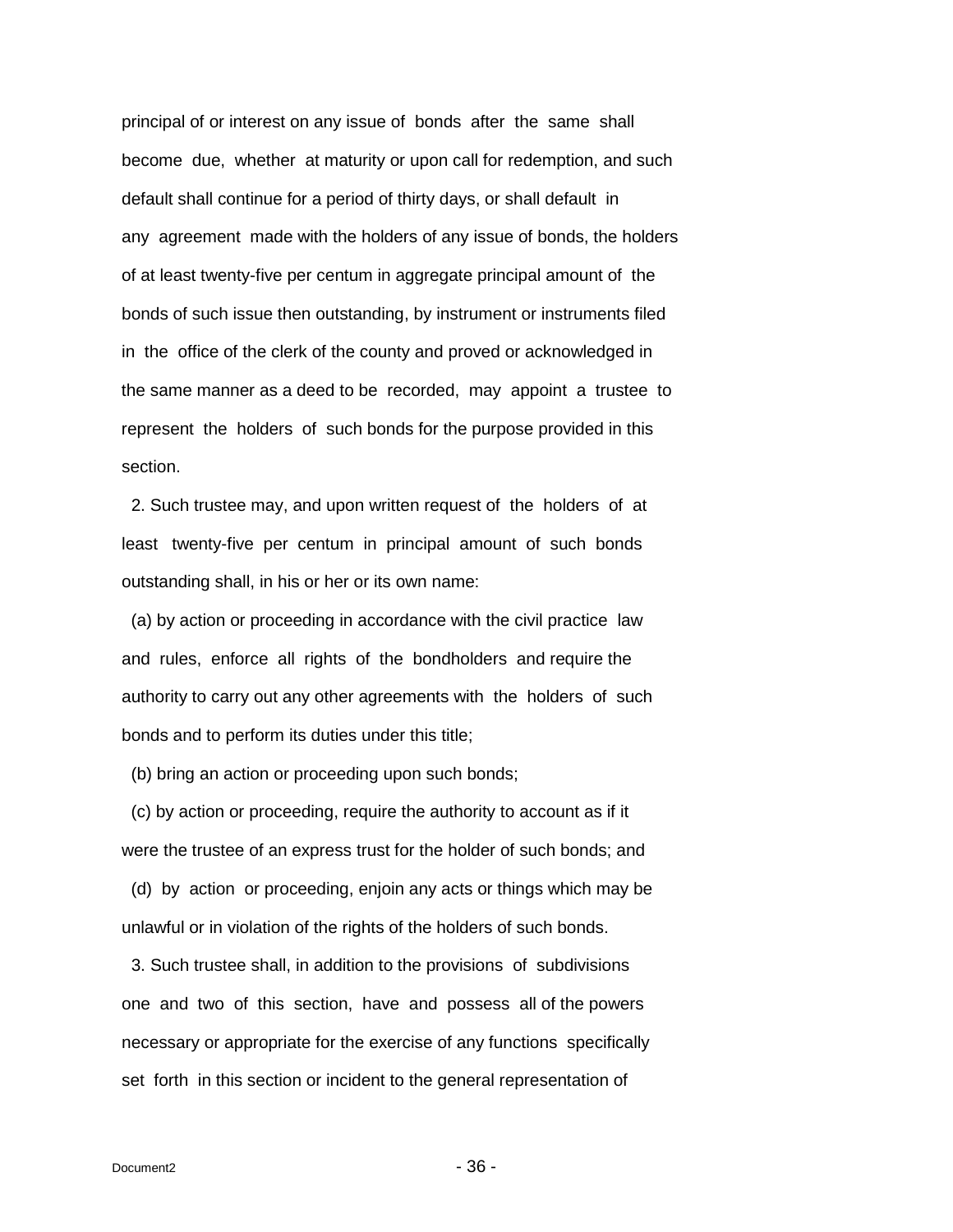bondholders in the enforcement and protection of their rights.

 4. The supreme court shall have jurisdiction of any action or proceeding by the trustee on behalf of such bondholders.

<span id="page-36-0"></span>§ 3665. Assistance to the authority; employees of the authority. 1. With the consent of any public corporation, the authority may use agents, employees and facilities thereof, paying to such public corporation its agreed proportion of the compensation or costs.

 2. Officers and employees of state or county agencies may be transferred to the authority without examination and without loss of any civil service or retirement status or rights. Any officer or employee of the authority who heretofore acquired or shall hereafter acquire such position status by transfer and who at the time of such transfer was a member of the New York state and local employees' retirement system shall continue to be a member of such system as long as he or she continues in such service, and shall continue to have all the rights, privileges and obligations of membership in such system.

<span id="page-36-1"></span>§ 3666. 2000 fiscal year budget modification. 1. The control period as set forth in section thirty-six hundred sixty-nine of this title shall be instituted on June thirtieth, two thousand, unless prior to such date (a) the county executive, after approval by the legislature, shall have submitted to the authority a modification to the county's budget for the 2000 fiscal year, as in effect on May tenth, two thousand; and (b) the authority shall have determined that such modification when implemented will ensure a reduction of the projected gap, through recurring or

 $Document2$  -  $37 -$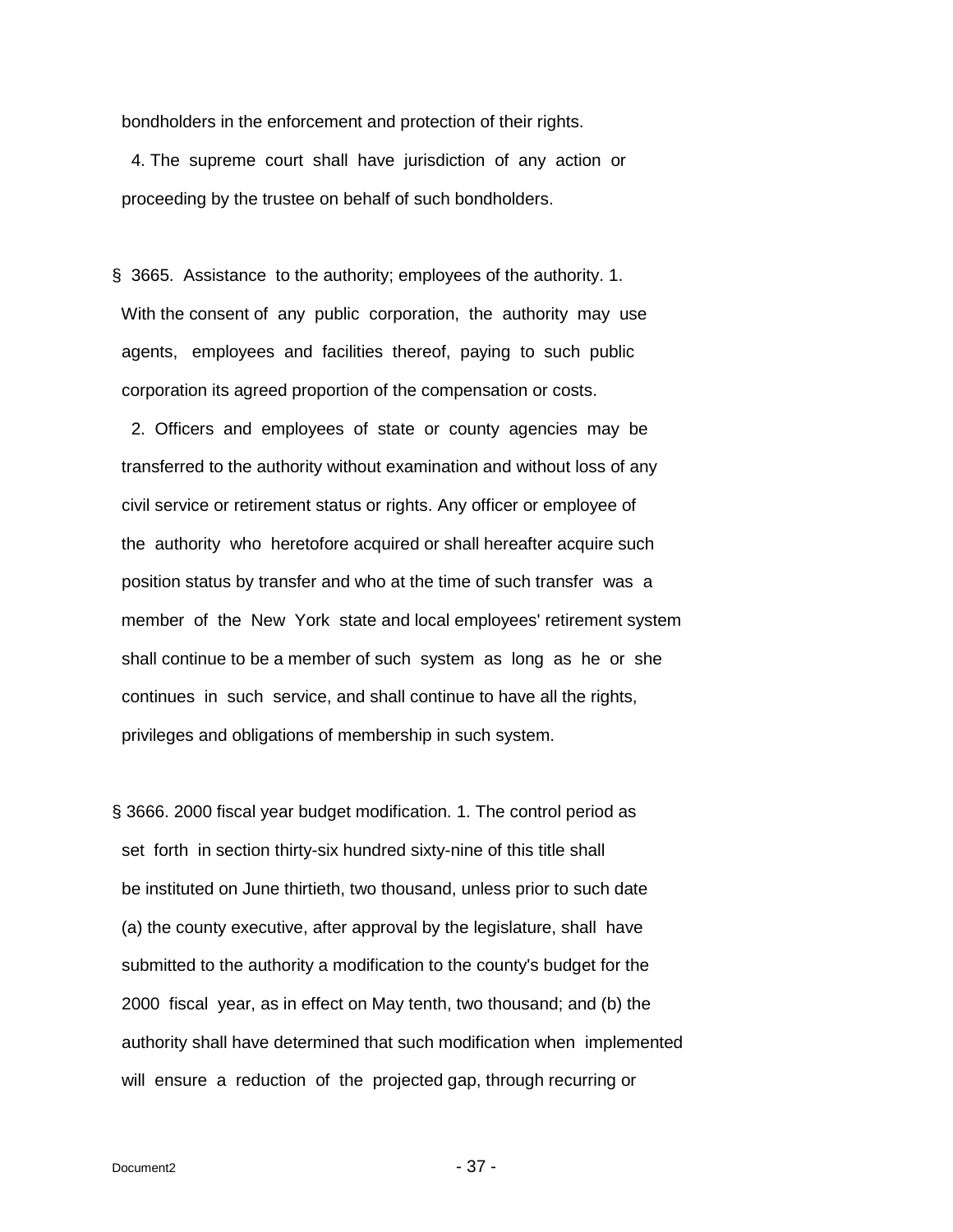nonrecurring actions, for the 2000 fiscal year and, together with any budget modifications prior to May tenth, two thousand, through recurring actions, for the three next succeeding fiscal years, in an amount not less than fifty million dollars per year.

 2. In order that such budget modification be effective on or before June thirtieth, two thousand, the county executive shall within seven days following the effective date of this title submit a proposed modification to the legislature. Within seven days thereafter, the legislature shall approve such modification or a substitute modification. Upon approval by the legislature, the county executive shall submit such modification to the authority. Not later than ten days after such budget modification shall have been submitted to the authority, the authority shall approve or disapprove such modification, provided that the authority may approve such modification only upon its determination that such modification when implemented will ensure such reduction of the projected gap for each fiscal year as required by subdivision one of this section.

 3. In the event the authority shall disapprove such budget modification based on disapproval of certain actions or assumptions, the authority shall promptly thereafter notify the county executive of its reasons. The county executive shall thereafter, after approval by the legislature, resubmit a budget modification, based on actions or assumptions other than those that have been disapproved by the authority, for consideration by the authority and in sufficient time for the authority to have a seven day review period prior to June thirtieth, two thousand.

 $Document2$  -  $38 -$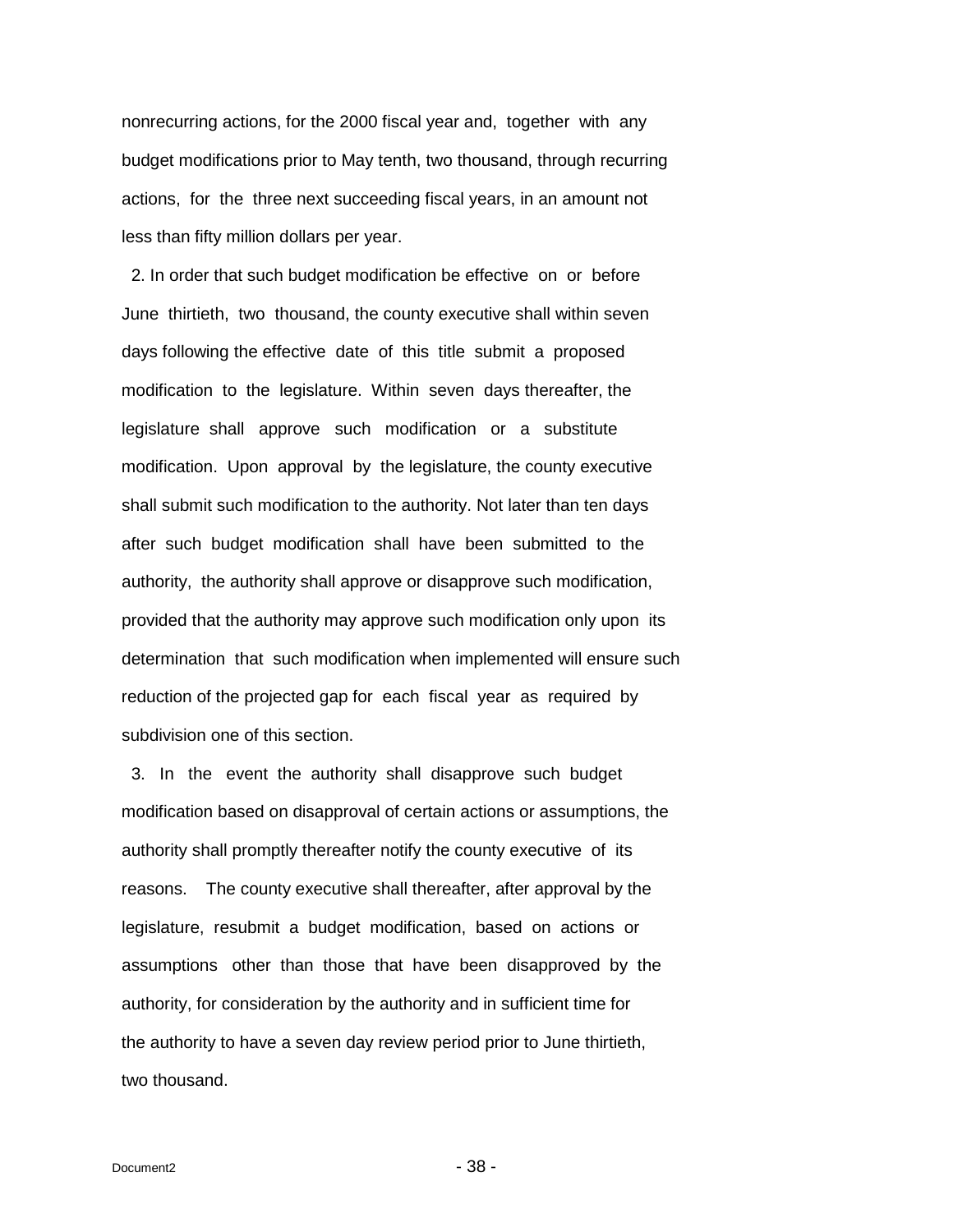<span id="page-38-0"></span>§ 3667. County financial plans. 1. The county executive shall prepare and submit to the authority a four-year financial plan, initially for the fiscal years ending December thirty-first, two thousand one through two thousand four, together with the proposed budget for the fiscal year ending on December thirty-first, two thousand one, not later than the date required for submission of such budget to the legislature pursuant to the county charter. Such financial plan shall, in addition to the requirements for financial plans set forth in subdivisions two and three of this section, contain actions sufficient to ensure with respect to the major operating funds for each fiscal year of the plan that annual aggregate operating expenses for such fiscal year shall not exceed annual aggregate operating revenues for such fiscal year. For purposes of determining operating revenues in the fiscal years ending December thirty-first, two thousand one through two thousand seven, such plan may assume (a) borrowings by the county or the authority to finance tax certiorari judgments or settlements in annual amounts not exceeding one hundred million dollars, or, in the aggregate for all such years, four hundred million dollars; however, of said four hundred million dollars, no more than fifteen million dollars may be counted as operating revenue in the fiscal year two thousand six and no more than ten million dollars may be counted as operating revenue in fiscal year two thousand seven, and (b) receipt by the county of NCIFA assistance and transitional state aid in the following collective amounts for each respective fiscal year:

> Amount Fiscal Year 2001 amount 2001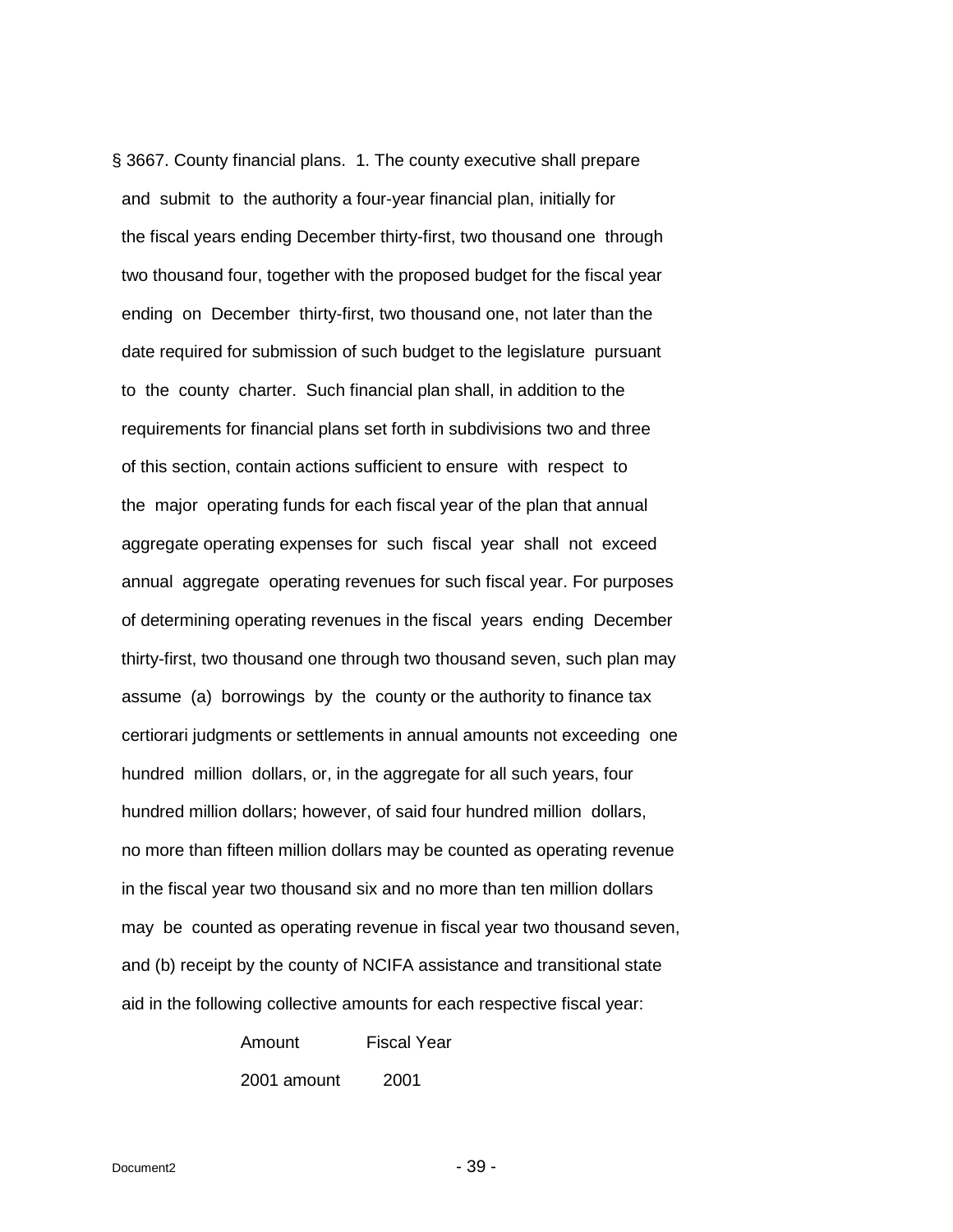| 2002 amount | 2002  |
|-------------|-------|
| 2003 amount | 2003  |
| 2004 amount | 2004. |

 The one hundred million dollars annual limit on assumed tax certiorari borrowings may be waived by the authority respecting any fiscal year, upon its determination that the results of any increased and accelerated settlement or litigation efforts by the county justify such waiver.

As used in this subdivision:

 "2001 amount" means that amount expected to be provided by the authority to ensure balanced major operating fund operations upon its determination that the county has taken recurring actions to close between thirty-five per centum (35%) and forty per centum (40%) of the projected gap.

 "2002 amount" means that amount expected to be provided by the authority to ensure balanced major operating fund operations upon its determination that the county has taken recurring actions to close between forty-five per centum (45%) and fifty per centum (50%) of the projected gap.

 "2003 amount" means that amount expected to be provided by the authority to ensure balanced major operating fund operations upon its determination that the county has taken recurring actions to close between sixty per centum (60%) and sixty-five per centum (65%) of the projected gap.

 "2004 amount" means that amount expected to be provided by the authority to ensure balanced major operating fund operations upon its determination that the county has taken recurring actions to close

 $Document2$  - 40 -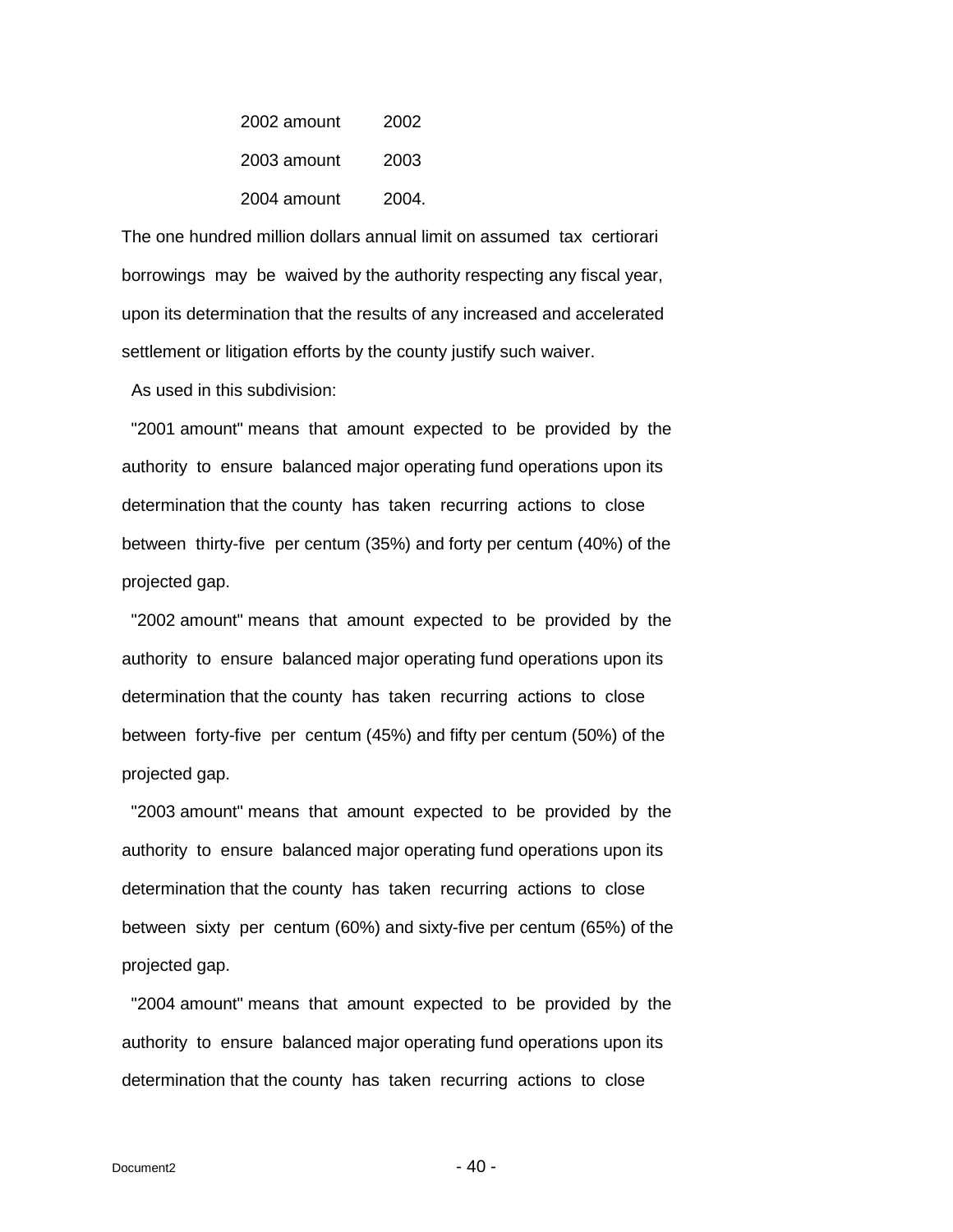between eighty per centum (80%) and eighty-five per centum (85%) of the projected gap.

 2. Pursuant to the procedures contained in this subdivision, each year during the interim finance period or during a control period the county shall develop, and may from time to time modify, taking into account recommendations of the authority, a four year financial plan covering the county and the covered organizations. Each such financial plan and financial plan modification shall conform to the requirements of paragraph (a) of this subdivision and shall provide that the major operating funds of the county will be balanced in accordance with generally accepted accounting principles. The financial plan shall be developed and approved, and may from time to time be modified, in accordance with the following procedures:

 (a) The county executive shall prepare and submit to the authority and the legislature a revised financial plan to the authority covering the four year period beginning with the ensuing fiscal year, together with the proposed budget for the ensuing fiscal year, not later than the date required for submission of such budget pursuant to the county charter. On such dates, the county executive shall also submit to the authority a certificate stating that such budget is consistent with the financial plan submitted therewith and that operation within the budget is feasible.

 (b) Not more than twenty days after submission of a financial plan or more than fifteen days after submission of a financial plan modification, the authority shall determine whether the financial plan or financial plan modification is complete and complies with the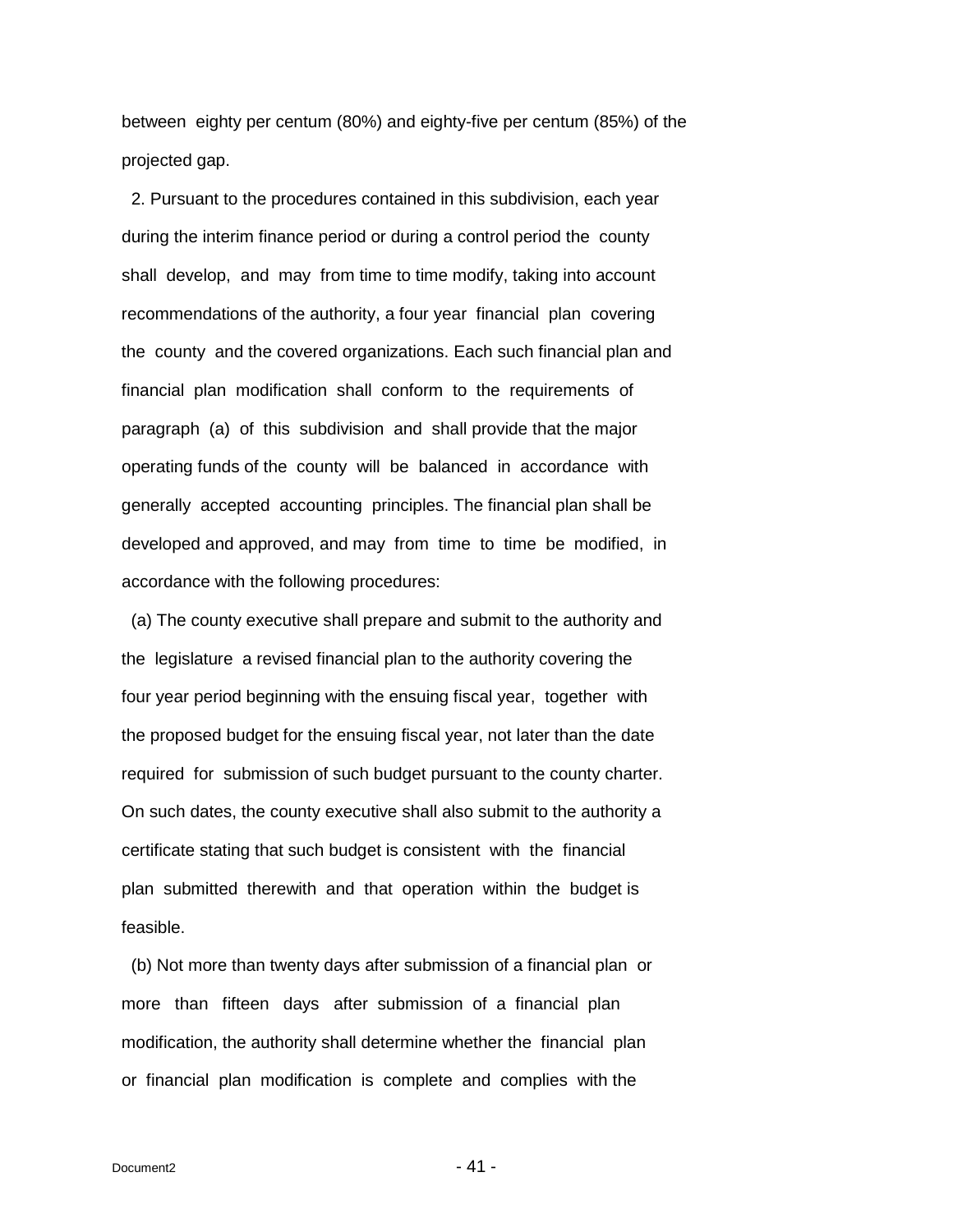provisions of section thirty-six hundred sixty-six and this section and the other requirements of this title, and shall submit its recommendations with respect to the financial plan or financial plan modification in accordance with the provisions of this subdivision.

 (c) Upon the approval by the county of a budget in accordance with the provisions of the county charter and approval of the financial plan by the legislature, the county executive shall submit such approved budget and financial plan to the authority accompanied by expenditure, revenue and cash flow projections on a quarterly basis and certify to the authority that such budget is consistent with the financial plan to be submitted to the authority.

 (d) If the authority determines that the financial plan or financial plan modification provided pursuant to paragraphs (c) or (f) of this subdivision is complete and complies with the standards set forth in this subdivision, the authority shall make a certification to the county setting forth revenue estimates agreed to by the authority in accordance with such determination.

 (e) The authority shall, in the event it disagrees with elements of the financial plan provided pursuant to paragraphs (c) or (f) of this subdivision, provide notice thereof to the county executive, the legislature and the comptroller, with copies to the director of the budget, the state comptroller, the chair of the assembly ways and means committee and the chair of the senate finance committee, if, in the judgment of the authority, such plan:

(i) is incomplete;

(ii) fails to contain projections of revenues and expenditures that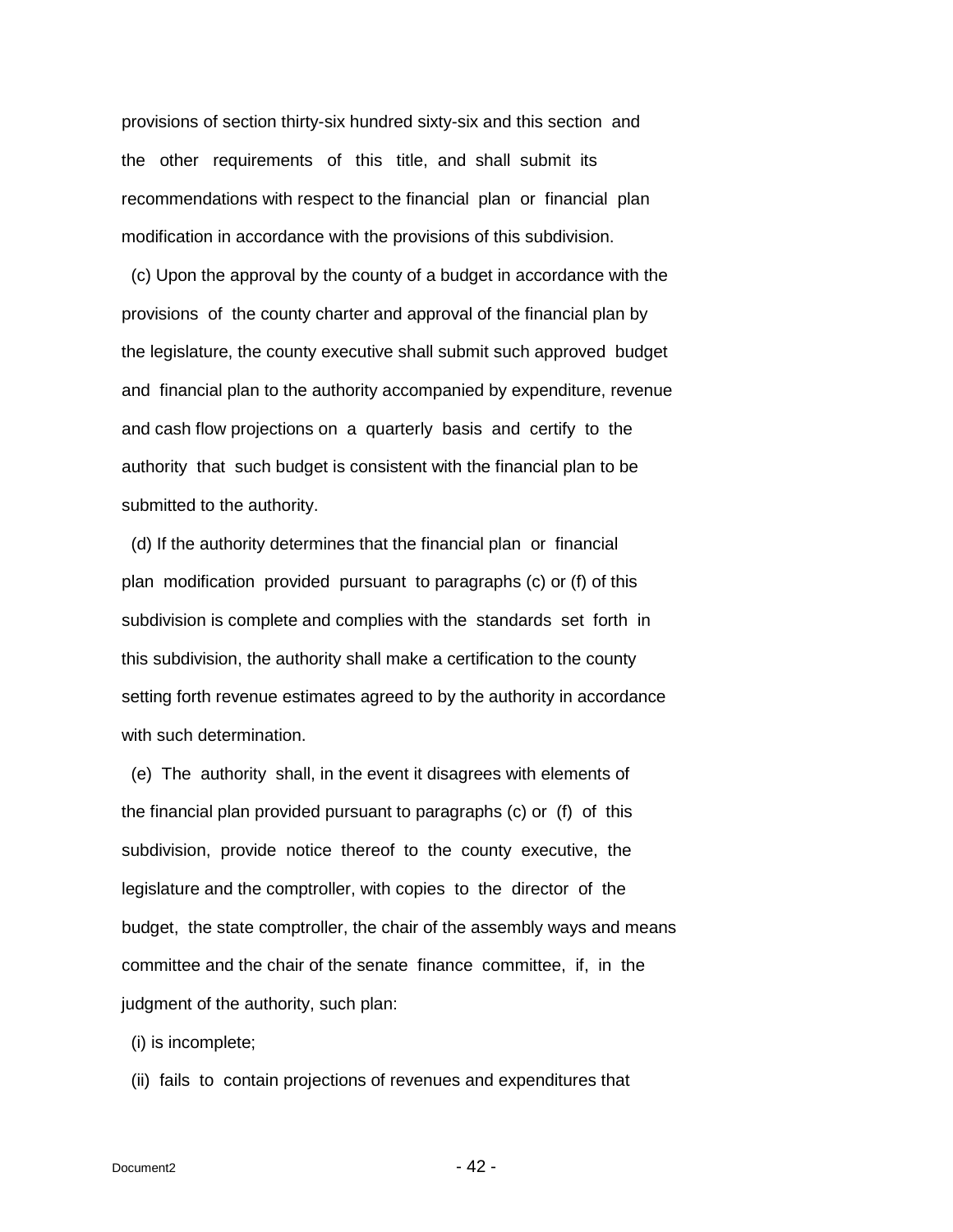are based on reasonable and appropriate assumptions and methods of estimation;

 (iii) fails to provide that operations of the county and the covered organizations will be conducted within the cash resources available according to the authority's revenue estimates; or

 (iv) fails to comply with the provisions of this title or other requirements of law.

 (f) After the initial adoption of an approved financial plan, the revenue estimates certified by the authority and the financial plan shall be regularly reexamined by the authority in consultation with the county and the covered organizations and the county executive shall provide a modified financial plan in such detail and within such time periods as the authority may require. In the event of reductions in such revenue estimates, or in the event the county or a covered organization shall expend funds at a rate that would exceed the aggregate expenditure limitation for the county or covered organization prior to the expiration of the fiscal year, the county executive shall submit a financial plan modification to effect such adjustments in revenue estimates and reductions in total expenditures as may be necessary to conform to such revised revenue estimates or aggregate expenditure limitations.

 (g) If, within a time period specified by the authority, the county fails to make such modifications after reductions in revenue estimates, or to provide a modified plan in detail and within such time period required by the authority, the authority shall adopt a resolution so finding.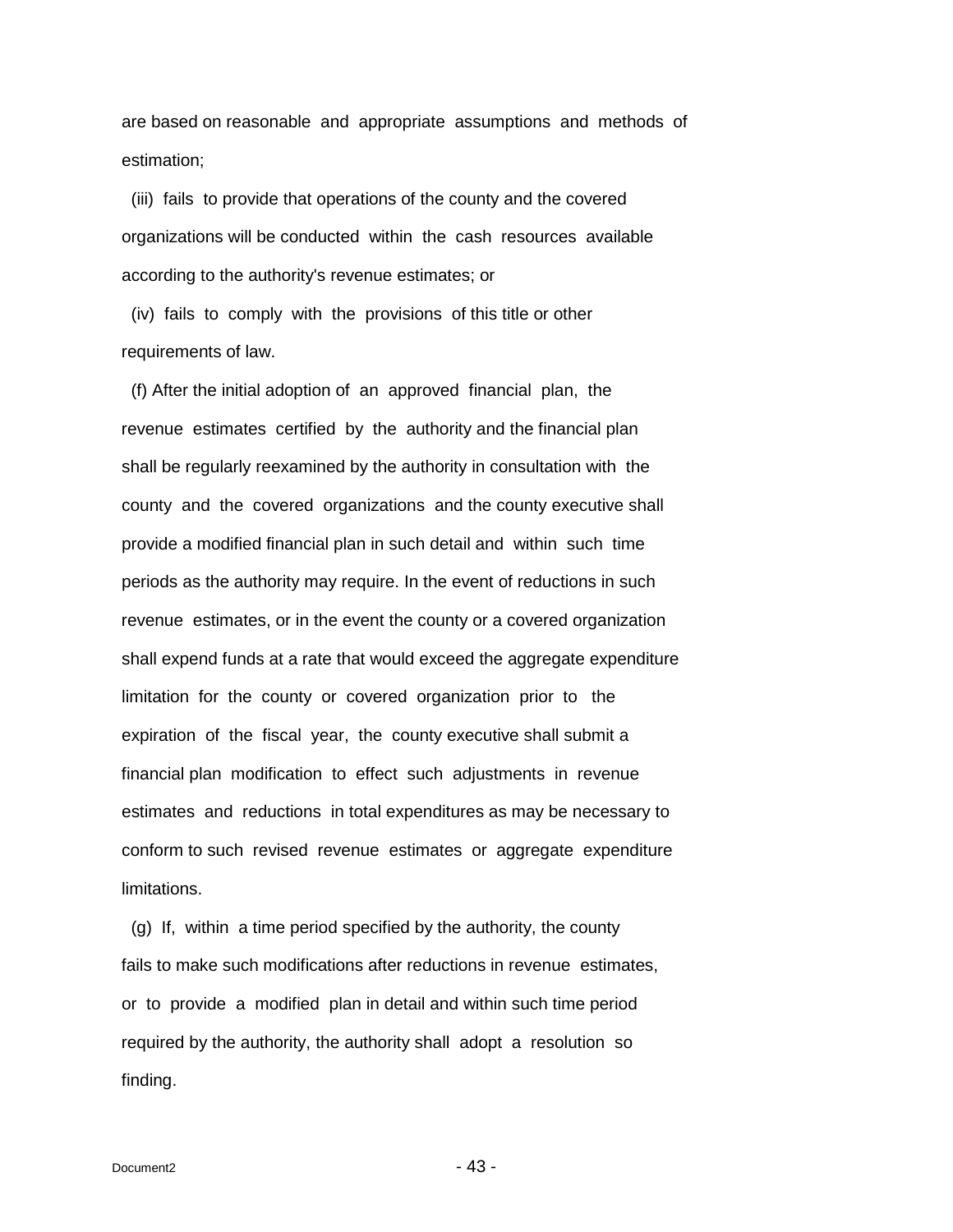(h) The county shall amend its budget or shall submit a financial plan modification for the approval of the authority such that the county's budget and the approved financial plan shall be consistent. In no event shall the county operate under a budget that is inconsistent with an approved financial plan.

 3. The financial plan shall be in such form and shall contain such information for each year during which the financial plan is in effect as the authority may specify, and shall include the county and all the covered organizations, and shall, in such detail as the authority from time to time may prescribe, include (a) statements of all estimated revenues and of all expenditures and cash flow projections of the county and each of the covered organizations, (b) a report on the status of efforts to reform and streamline the tax certiorari claims process and eliminate the need in each year of the plan for the county to borrow to finance such claims or judgments, including an accounting of the expenditure of any transitional state aid for such purposes, and (c) an accounting of the expenditure of any remaining transitional state aid available to the county for each year of the plan.

 4. The financial plan shall include any information which the authority may request to satisfy itself that (a) projected employment levels, collective bargaining agreements and other actions relating to employee costs, capital construction and such other matters as the authority may specify are consistent with the provisions made for such obligations in the financial plan, (b) the county and the covered organizations are taking whatever action is necessary with respect to programs mandated by state and federal law to ensure that expenditures

 $Document2$  - 44 -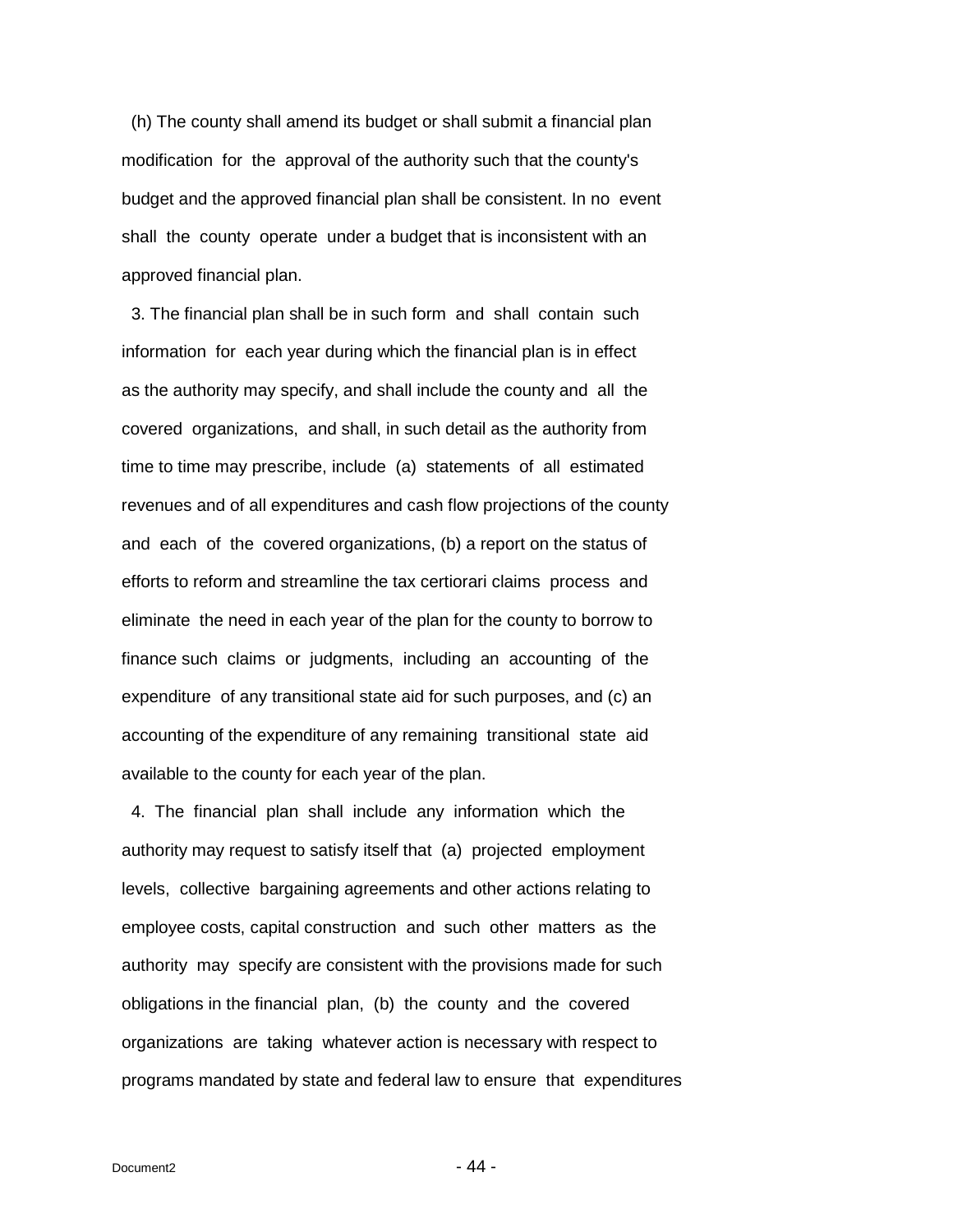for such programs are limited to and covered by the expenditures stated in the financial plan, (c) adequate reserves are provided to maintain essential programs in the event revenues have been overestimated or expenditures underestimated for any period, and (d) the county has adequate cash resources to meet its obligations. In addition, except to the extent such reporting requirements may be modified pursuant to agreement between the authority and the county, for each fiscal year occurring during the interim finance period or while bonds issued pursuant to this title are outstanding, the county executive shall prepare a quarterly report of summarized budget data depicting overall trends of actual revenues and budget expenditures for the entire budget rather than individual line items and updated quarterly cash flow projections of receipts and disbursements. Such reports shall compare revenue estimates and appropriations as set forth in such budget and in the quarterly revenue and expenditure projections submitted therewith with the actual revenues and expenditures made to date. Such reports shall also compare actual receipts and disbursements with the estimates contained in the cash flow projections, together with variances and their explanation. All quarterly reports shall be accompanied by recommendations from the county executive to the legislature setting forth any remedial action necessary to resolve any unfavorable budget variance including the overestimation of revenues and the underestimation of appropriations. These reports shall be completed within thirty days after the end of each quarter and shall be submitted to the legislature, the authority, the director of the budget and the state comptroller. Except during a control period, for each fiscal year

 $Document2$  - 45 -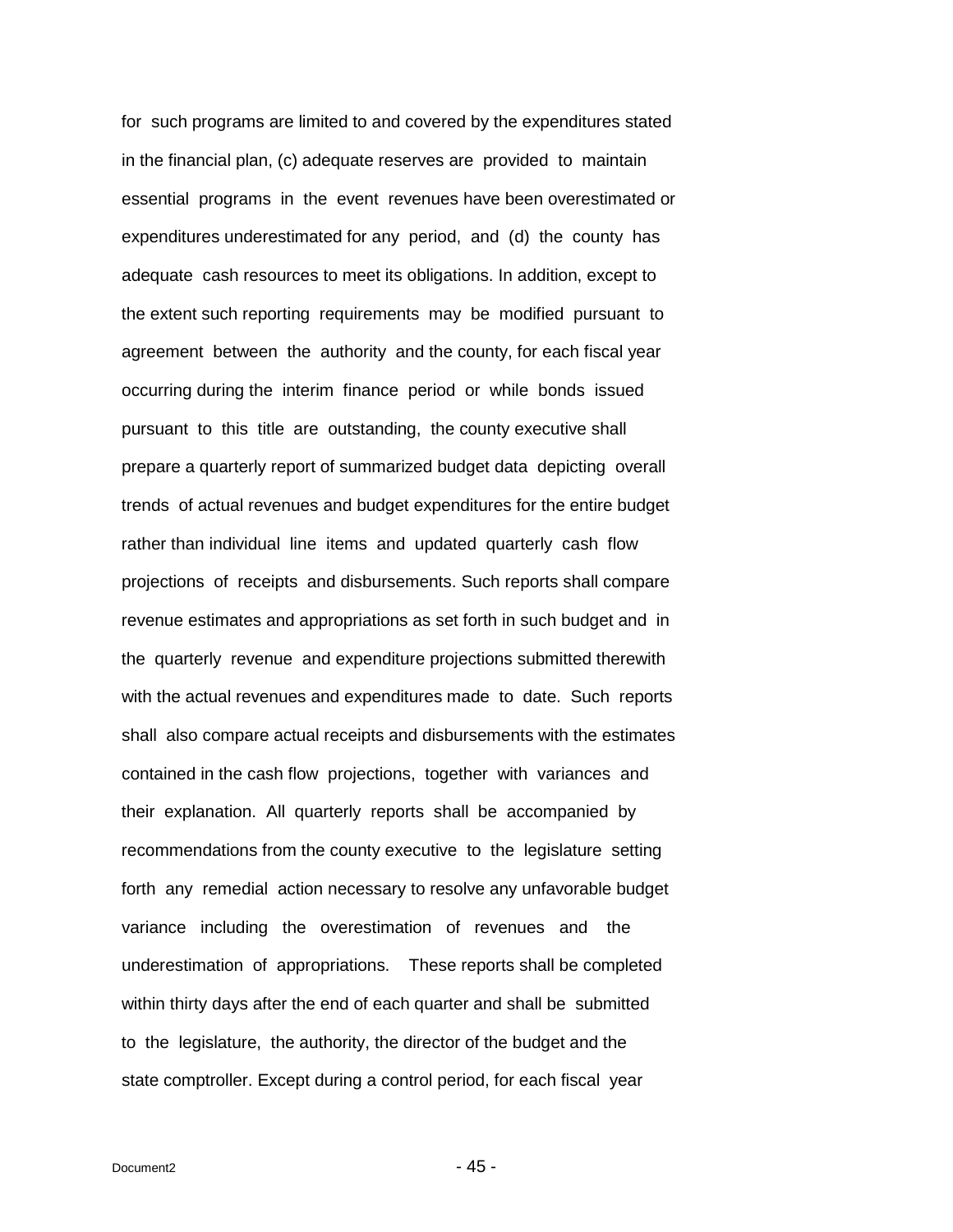occurring during the interim finance period or while bonds issued pursuant to this title are outstanding, the county executive shall submit a proposed budget or revision thereto to the authority concurrent with submission to the legislature, and shall submit the adopted budget to the authority immediately upon its adoption.

 5. For each financial plan and financial plan modification to be prepared and submitted by the county executive to the authority pursuant to the provisions of this section, the covered organizations shall submit to the county such information with respect to their projected expenditures, revenues and cash flows for each of the years covered by such financial plan or modification as the county executive shall determine. Notwithstanding any other provision of law limiting the authority of the county with respect to any covered organization, the county, in the preparation and submission of the financial plan and modifications thereof, shall (except for debt service or for other expenditures to the extent that such expenditures are required by law) have the power to determine the aggregate expenditures to be allocated to any covered organization in the financial plan and any modifications thereto.

 6. The authority and the county shall confer concerning the projected effect on the budgets of the county and the covered organizations of any change in generally accepted accounting principles, or change in the application of generally accepted accounting principles to the county and the covered organizations, made or to be implemented after the effective date of this title. If the authority determines that immediate compliance with such change will have a material effect on such budgets

 $Document2$  - 46 -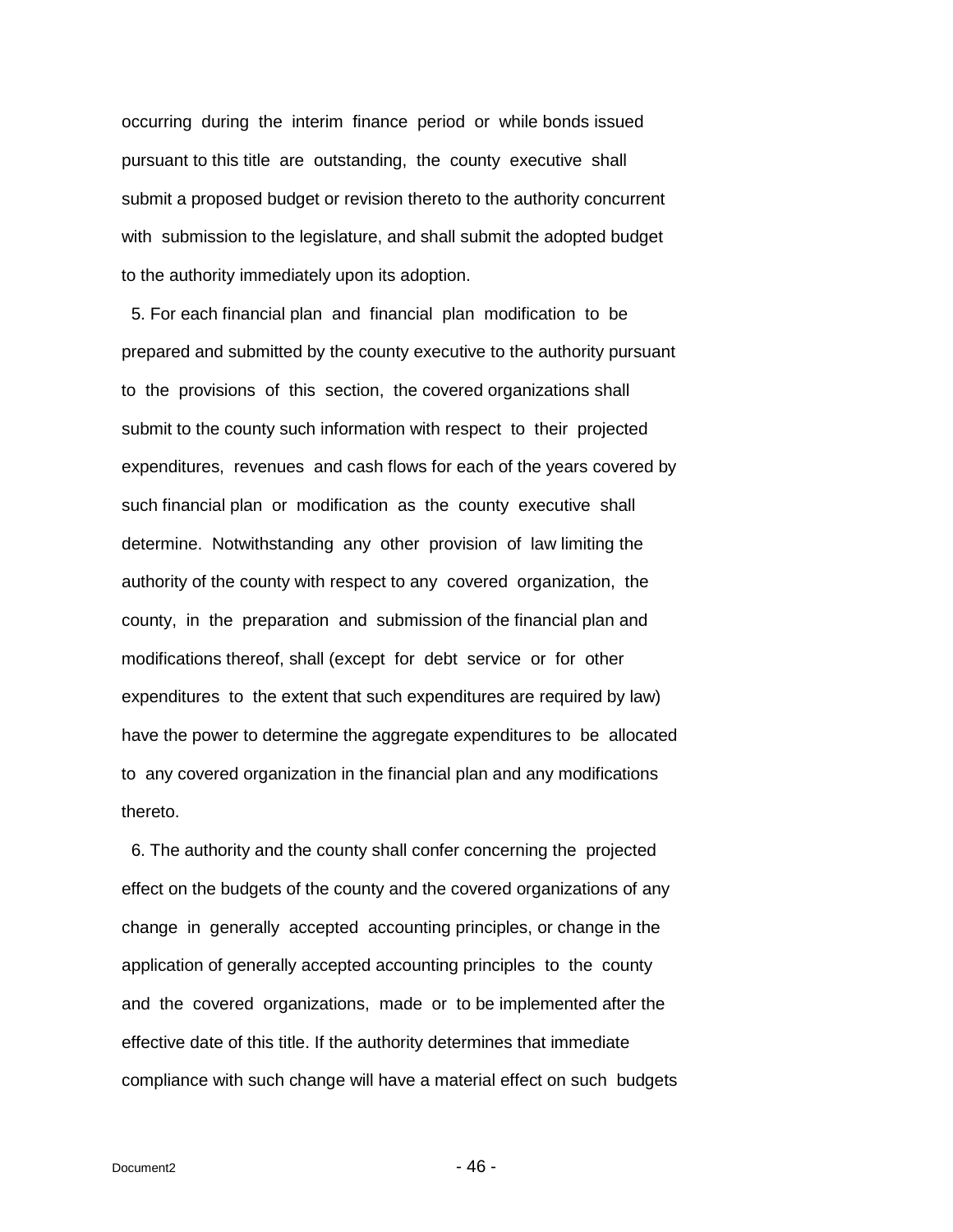over a time period insufficient to accommodate the effect without a substantial adverse impact on the delivery of essential services by the county, the authority may authorize and approve a method of phasing the requirements of such change into such budgets over such reasonably expeditious time period as the authority deems appropriate.

<span id="page-46-0"></span>§ 3668. Monitoring and review. Except as otherwise provided in section thirty-six hundred sixty-nine of this title, the authority shall:

1. conduct meetings at least annually;

 2. obtain from the county all information required pursuant to this section, and such other financial statements and projections, budgetary data and information, and management reports and materials as the authority deems necessary or desirable to accomplish the purposes of this title;

 3. recommend to the county and the covered organizations such measures relating to their operation, management, efficiency and productivity as the authority deems appropriate to reduce costs and improve services so as to advance the purposes of this title;

 4. consult with the county in the preparation of the budget of the county;

 5. with respect to any county borrowing proposed to be issued after July first, two thousand, review the terms of and comment, within thirty days after notification by the county of a proposed borrowing, on the prudence of each proposed issuance of bonds or notes to be issued by the county and no such borrowing shall be made unless first reviewed and commented upon by the authority. The authority shall provide such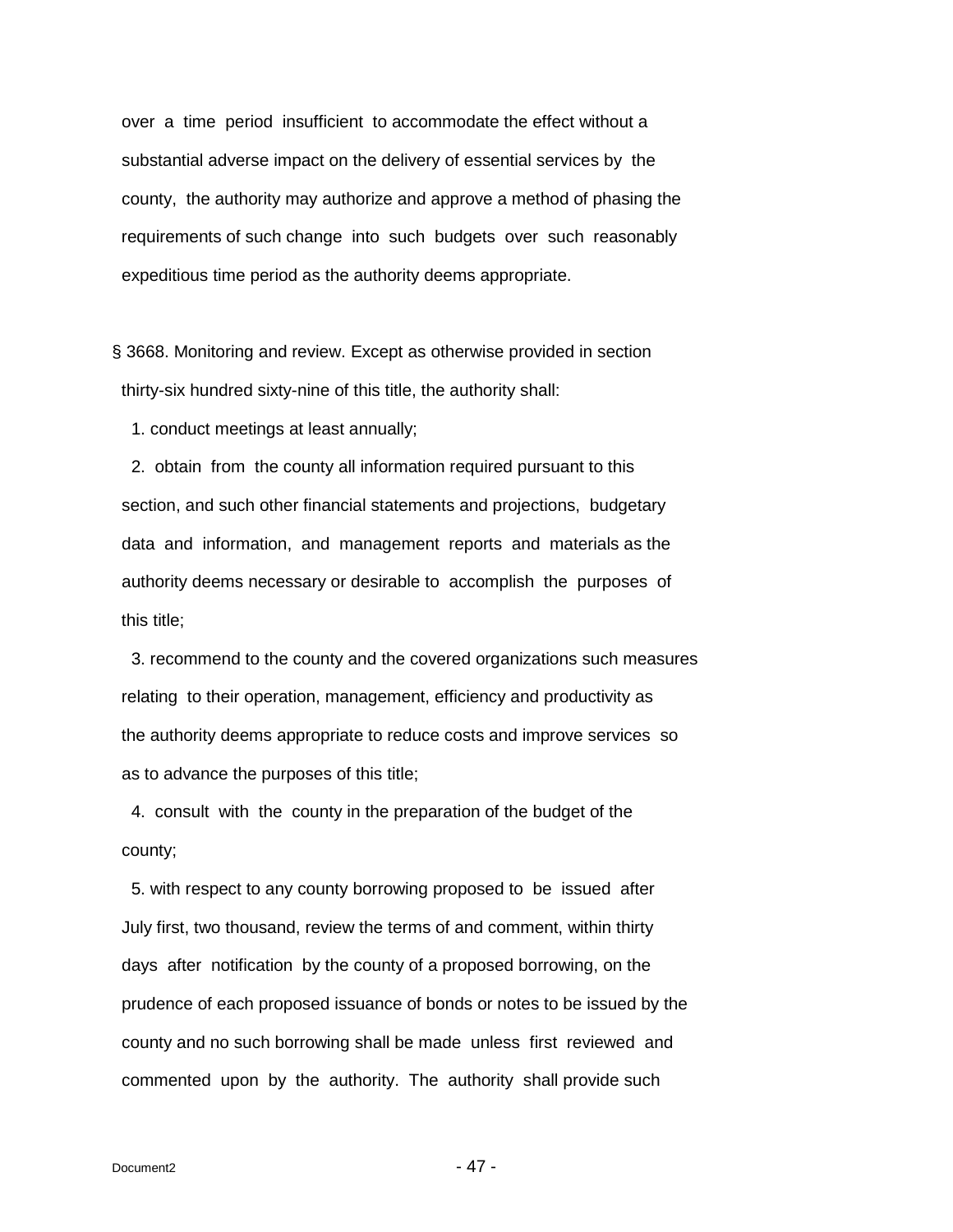comments within thirty days after notification by the county of a proposed borrowing to the county executive, the comptroller, the legislature, the director of the budget and the state comptroller;

 6. determine whether to make transitional state aid available, and on what schedule, based upon the county's compliance with the requirements of sections thirty-six hundred sixty-six and thirty-six hundred sixty-seven of this title, as applicable, and the requirements, if any, of the appropriations bills authorizing such transitional state aid; and

 7. perform such audits and reviews of the county and any agency thereof and any covered organizations as it deems necessary.

<span id="page-47-0"></span>§ 3669. Control period. 1. The authority shall impose a control period upon its determination at any time that any of the following events has occurred or that there is a substantial likelihood and imminence of such occurrence: (a) the county shall have failed to pay the principal of or interest on any of its bonds or notes when due or payable, (b) the county shall have incurred a major operating funds deficit of one percent or more in the aggregate results of operations of such funds during its fiscal year assuming all revenues and expenditures are reported in accordance with generally accepted accounting principles, subject to the provisions of this title, (c) the county shall have otherwise violated any provision of this title and such violation substantially impairs the marketability of the county's bonds or notes, (d) the chief fiscal officer's certification at any time, at the request of the authority or on the chief fiscal officer's initiative, which certification shall be made from time to time as promptly as

 $Document2$  - 48 -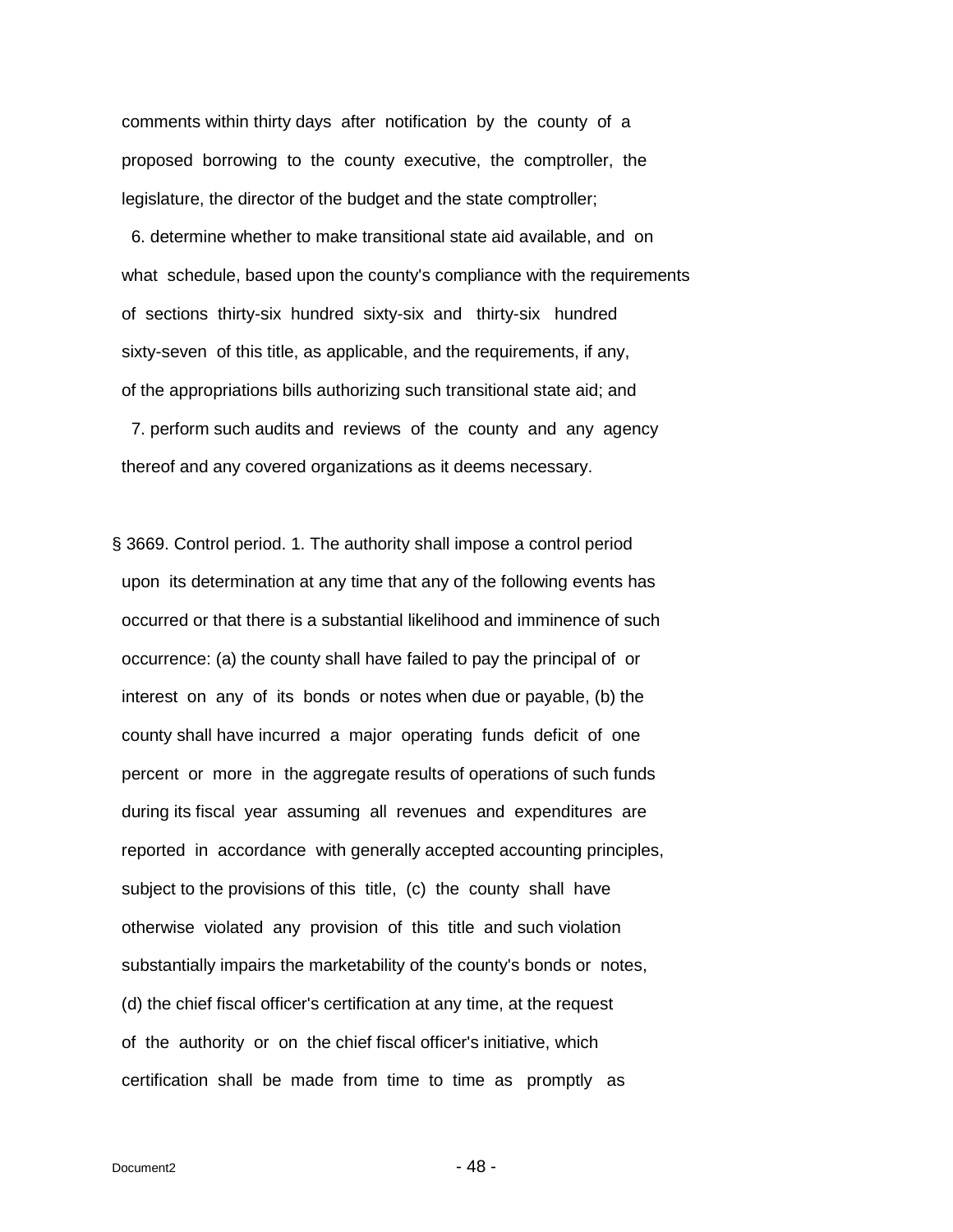circumstances warrant and reported to the authority, that on the basis of facts existing at such time such officer could not make the certification described by paragraph (b) of this subdivision in the definition of interim finance period in section thirty-six hundred fifty-one of this title, or (e) the authority makes the finding required under paragraph (g) of subdivision two of section thirty-six hundred sixty-seven of this title. The authority shall terminate any such control period when it determines that none of the conditions which would permit the authority to impose a control period exist. After termination of a control period the authority shall annually consider paragraphs (a) through (e) of this subdivision and determine whether, in its judgment, any of the events described in such paragraphs have occurred and the authority shall publish each such determination. Any certification made by the chief fiscal officer hereunder shall be based on such officers' written determination which shall take into account a report and opinion of an independent expert in the marketing of municipal securities selected by the authority, and the opinion of such expert and any other information taken into account shall be made public when delivered to the authority. Notwithstanding any part of the foregoing to the contrary, in no event shall any control period continue beyond the later of (i) January first, two thousand thirty, or (ii) the date when all bonds of the authority are refunded, discharged or otherwise defeased.

 2. In carrying out the purposes of this title during any control period:

(a) The authority shall (i) consult with the county and the covered

 $Document2$  - 49 -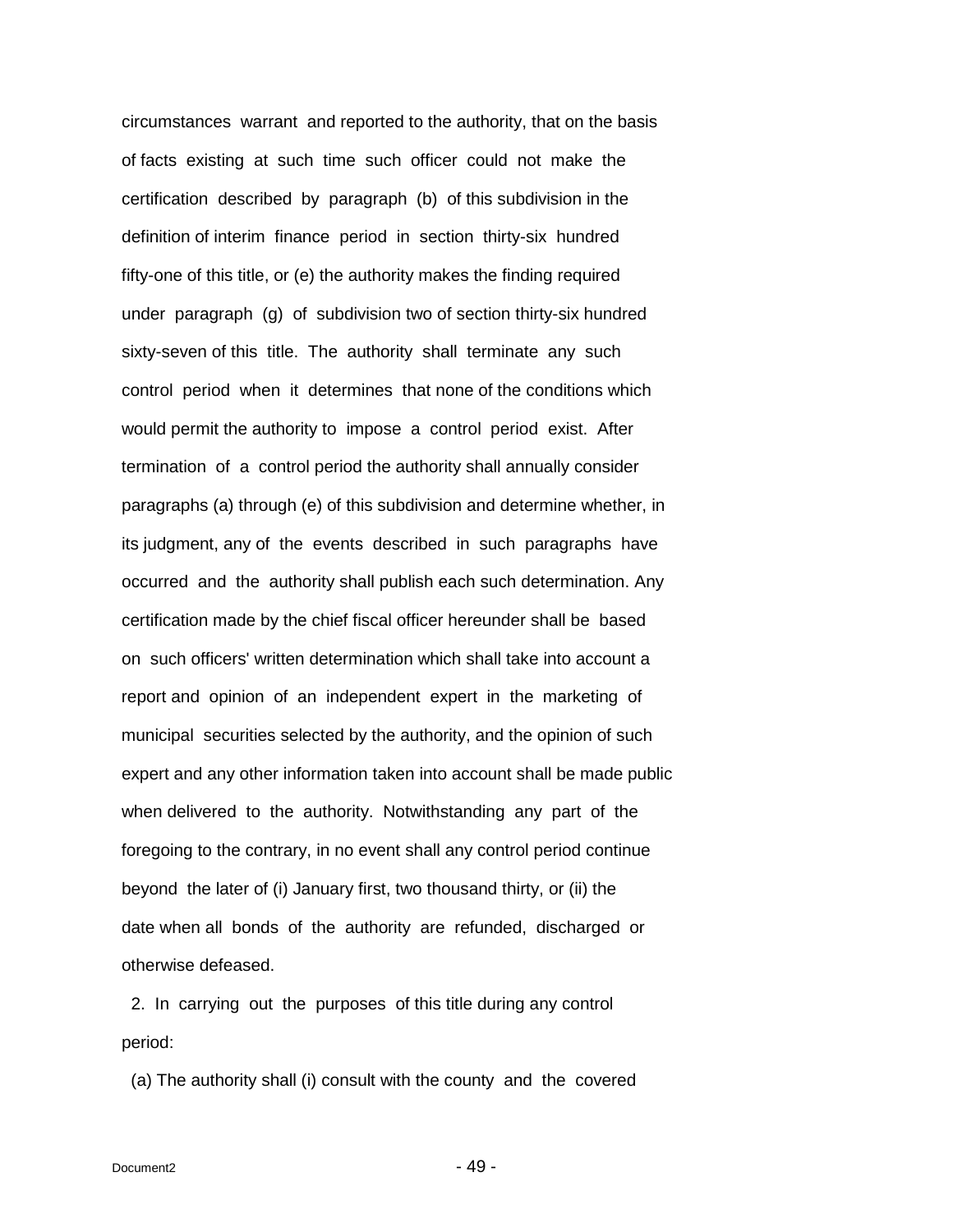organizations in the preparation of the financial plan, and certify to the county the revenue estimates approved therein, (ii) prescribe the form of the financial plan and the supporting information required in connection therewith, (iii) exercise the rights of approval, disapproval and modification with respect to the financial plan, including but not limited to the revenue estimates contained therein, and (iv) in the event the authority has made the finding required under section thirty-six hundred sixty-seven of this title, formulate and adopt its modifications to the financial plan, such modifications to become effective on their adoption by the authority.

 (b) The authority shall, from time to time and to the extent it deems necessary or desirable in order to accomplish the purposes of this title, (i) review the operations, management, efficiency and productivity of such county operations and of such covered organizations or portions thereof as the authority may determine, and make reports thereon; (ii) audit compliance with the financial plan in such areas as the authority may determine; (iii) recommend to the county and the covered organizations such measures relating to their operations, management, efficiency and productivity as it deems appropriate to reduce costs and improve services so as to advance the purposes of this title; and (iv) obtain information on the financial condition and needs of the county and the covered organizations. Nothing herein shall diminish the powers of the state comptroller otherwise provided by law and the authority may request the assistance of the state comptroller in the performance of the above functions.

(c) The authority shall (i) receive from the county and the covered

 $Document2$  - 50 -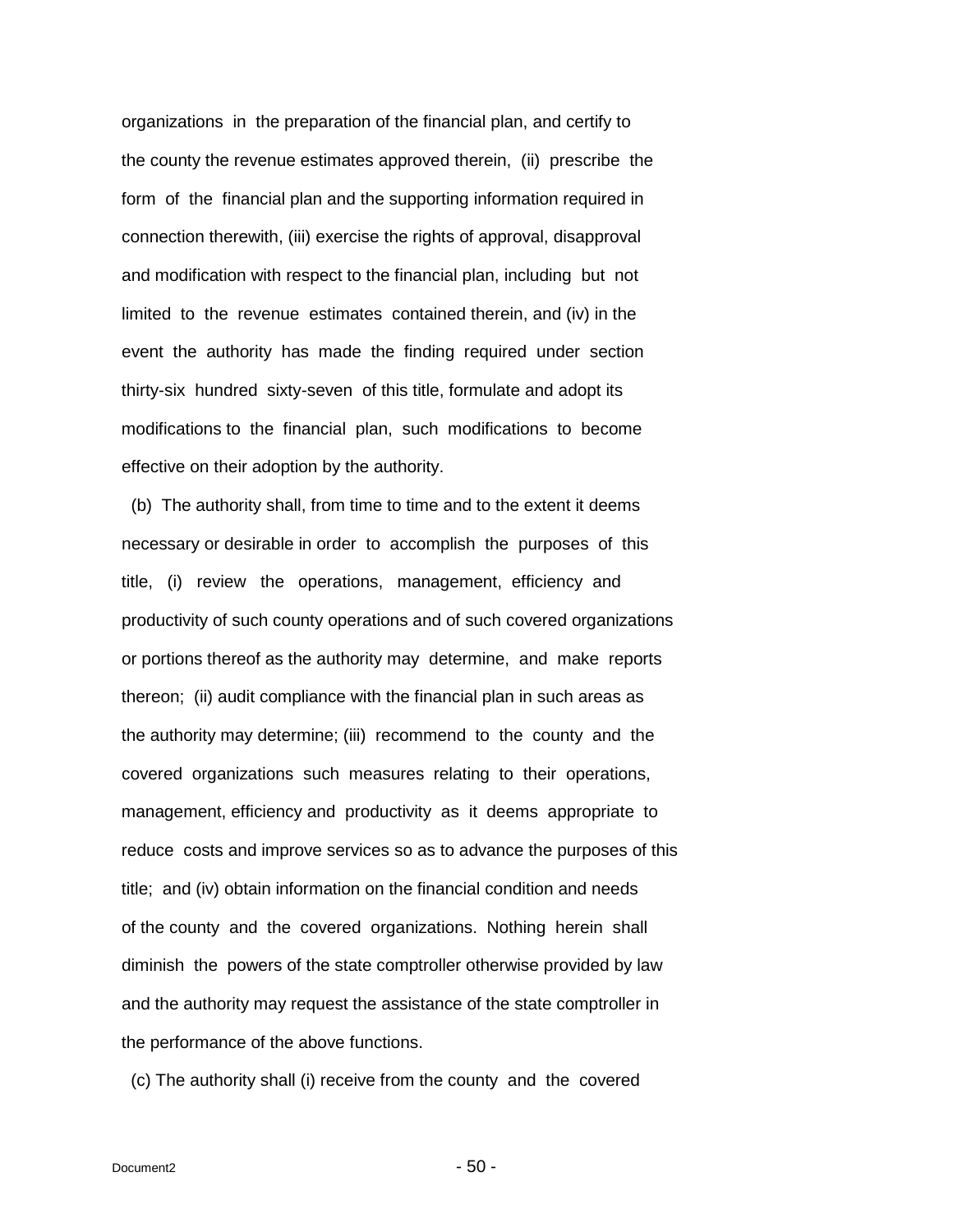organizations and from the state comptroller, and review, such financial statements and projections, budgetary data and information, and management reports and materials as the authority deems necessary or desirable to accomplish the purposes of this title, and (ii) inspect, copy and audit such books and records of the county and the covered organizations as the authority deems necessary or desirable to accomplish the purposes of this title.

 (d) All contracts entered into by the county or any covered organization during any control period must be consistent with the provisions of this title and must comply with the requirements of the financial plan as approved by the authority. With respect to all contracts or other obligations to be entered into by the county or any covered organization during any control period requiring the payment of funds or the incurring of costs by the county or any covered organizations:

 (i) Within twenty days from the commencement of a control period, the county executive shall present to the authority proposed guidelines respecting the categories and types of contracts and other obligations required to be reviewed by the authority pursuant to this subdivision. Any such guidelines may provide a different standard for review with respect to contracts of any covered organization as the authority shall determine. Within thirty days from the commencement of a control period, the authority shall approve or modify and approve such proposed guidelines or promulgate its own in the event that such proposed guidelines are not submitted to it within the twenty days as provided for herein. Such guidelines may thereafter be modified by the authority

 $Document2$  - 51 -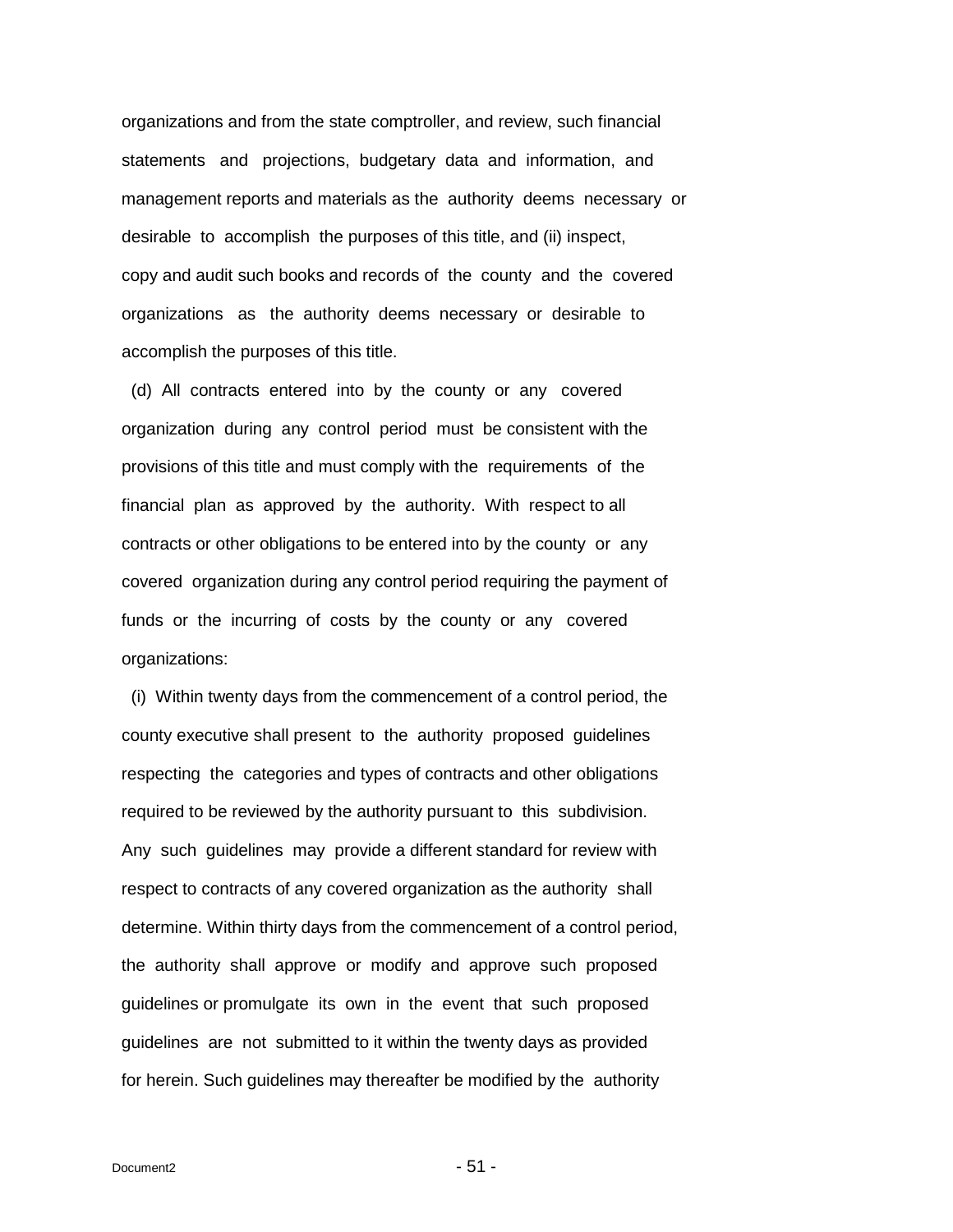from time to time on not less than thirty days' notice to the county executive and the county executive may from time to time propose modifications to the authority. Unless expressly disapproved or modified by the authority within thirty days (or such additional time, not exceeding thirty days, as the authority shall have notified the county or covered organization that it requires to complete its review and analysis) from the date of submission by the county executive, any such proposed guidelines or modifications shall be deemed approved by the authority;

 (ii) Prior to entering into any contract or other obligation subject to review of the authority under its guidelines, the county or any covered organization shall submit a copy of such contract or other obligation to the authority accompanied by an analysis of the projected costs of such contract or other obligation and certification that performance thereof will be in accordance with the financial plan, all in such form and with such additional information as the authority may prescribe. The authority shall promptly review the terms of such contract or other obligation and the supporting information in order to determine compliance with the financial plan;

 (iii) The authority shall, by order, disapprove any contract or other obligation reviewed by it only after adoption of a resolution determining that, in its judgment, the performance of such contract or other obligation would be inconsistent with the financial plan, and upon such order the county or covered organization shall not enter into such contract or other obligation; and

(iv) If the authority approves the terms of a reviewed contract or

 $Document2$  - 52 -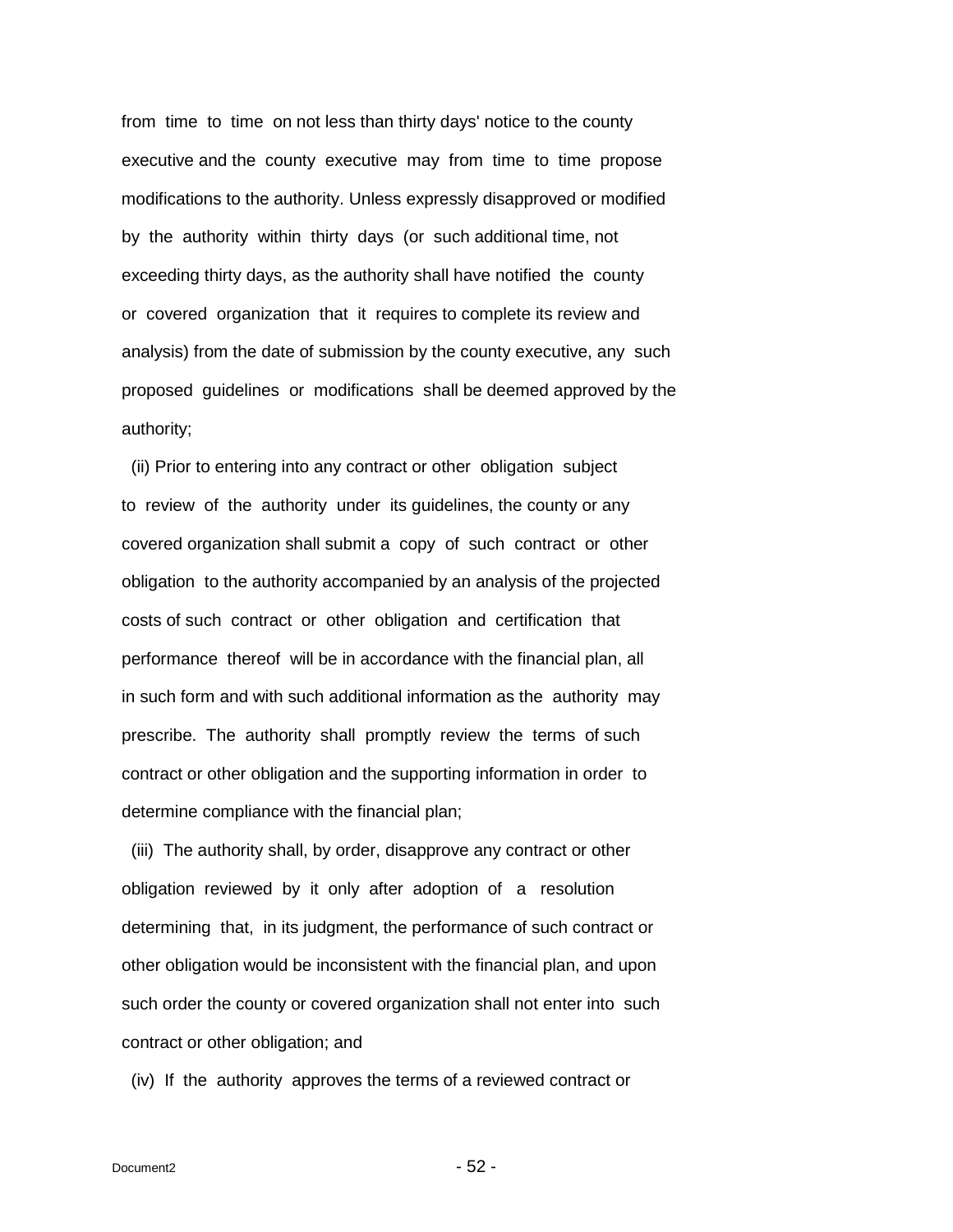other obligation, the county or covered organization may enter into such contract or other obligation upon the terms submitted to the authority. Failure of the authority to notify the county or covered organization within thirty days (or such additional time, not exceeding thirty days, as the authority shall have notified the county or covered organization that it requires to complete its review and analysis) after submission to it of a contract or other obligation that such contract or other obligation has been disapproved shall be deemed to constitute authority approval thereof.

 (e) The authority shall review the terms of each proposed long-term and short-term borrowing by the county and any covered organization to be effected during any control period, and no such borrowing shall be made during any control period unless it is approved by the authority. Neither the county nor any covered organization shall be prohibited from issuing bonds or notes to pay outstanding bonds or notes.

 (f) The authority shall issue, to the appropriate official of the county and each covered organization, such orders as it deems necessary to accomplish the purposes of this title, including, but not limited to, timely and satisfactory implementation of an approved financial plan. Any order so issued shall be binding upon the official to whom it was issued and failure to comply with such order shall subject the official to the penalties described in subdivision four of this section.

 (g) The authority is authorized to and shall withhold any transitional state aid and not pay such moneys to the county during any control period.

3. Authorization for wage freeze. (a) During a control period, upon a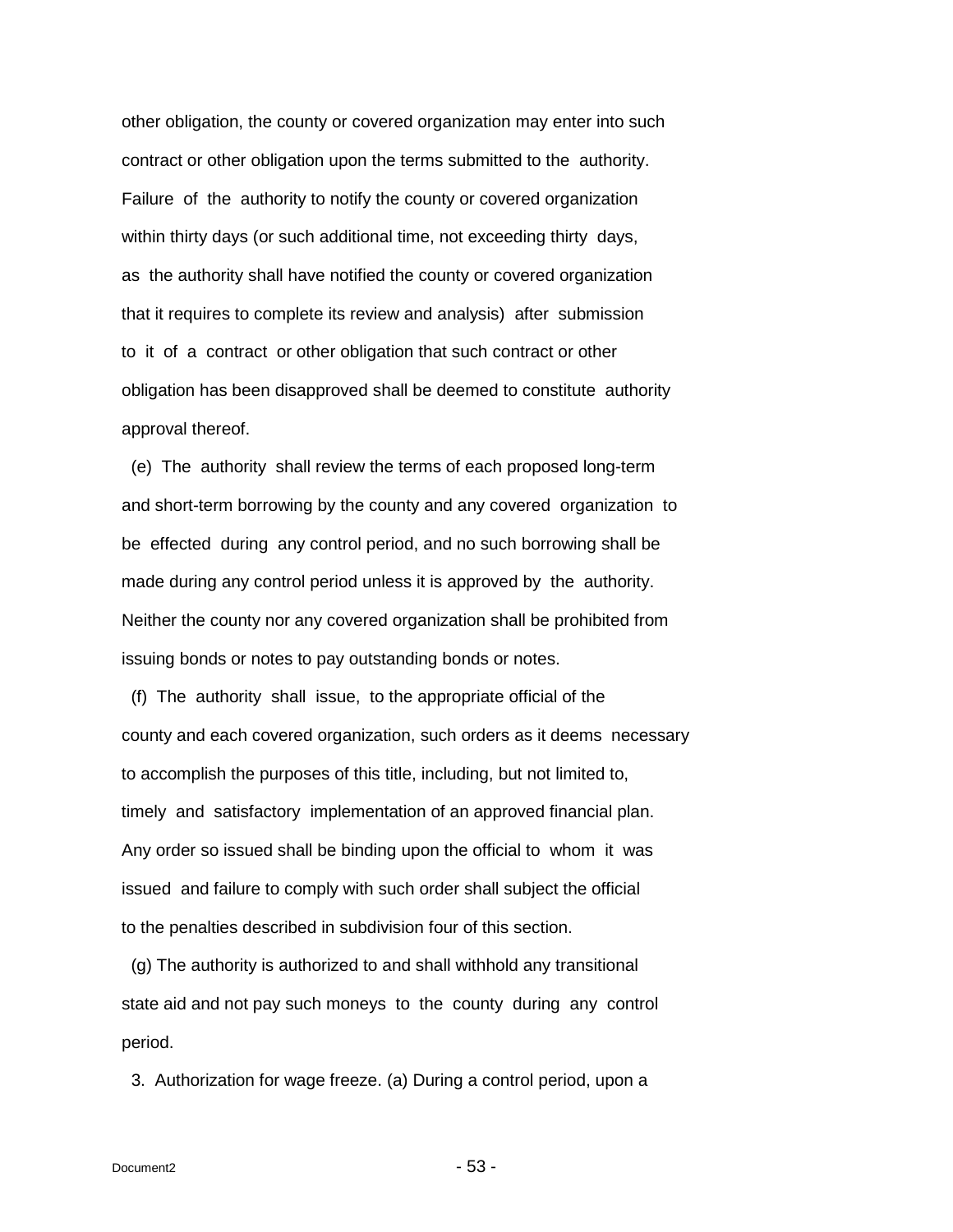finding by the authority that a wage freeze is essential to the adoption or maintenance of a county budget or a financial plan that is in compliance with this title, the authority, after enactment of a resolution so finding, may declare a fiscal crisis. Upon making such a declaration, the authority shall be empowered to order that all increases in salary or wages of employees of the county and employees of covered organizations which will take effect after the date of the order pursuant to collective bargaining agreements, other analogous contracts or interest arbitration awards, now in existence or hereafter entered into, requiring such salary increases as of any date thereafter are suspended. Such order may also provide that all increased payments for holiday and vacation differentials, and shift differentials for employees of the county and employees of covered organizations which will take effect after the date of the order pursuant to collective bargaining agreements, other analogous contracts or interest arbitration awards requiring such increased payments as of any date thereafter are, in the same manner, suspended. Such order may also provide that all increased payments for salary adjustments according to plan and step-ups or increments be suspended; provided, however, when (i) the county executive provides a four year financial plan approved by the county legislature pursuant to paragraph (a) of subdivision two of section thirty-six hundred sixty-seven of this title and the authority determines, pursuant to paragraph (b) of such subdivision, that such financial plan is complete and complies with the standards set forth in such subdivision, and (ii) the authority makes a certification to the county setting forth revenue estimates agreed to by the authority in

 $Document2$  - 54 -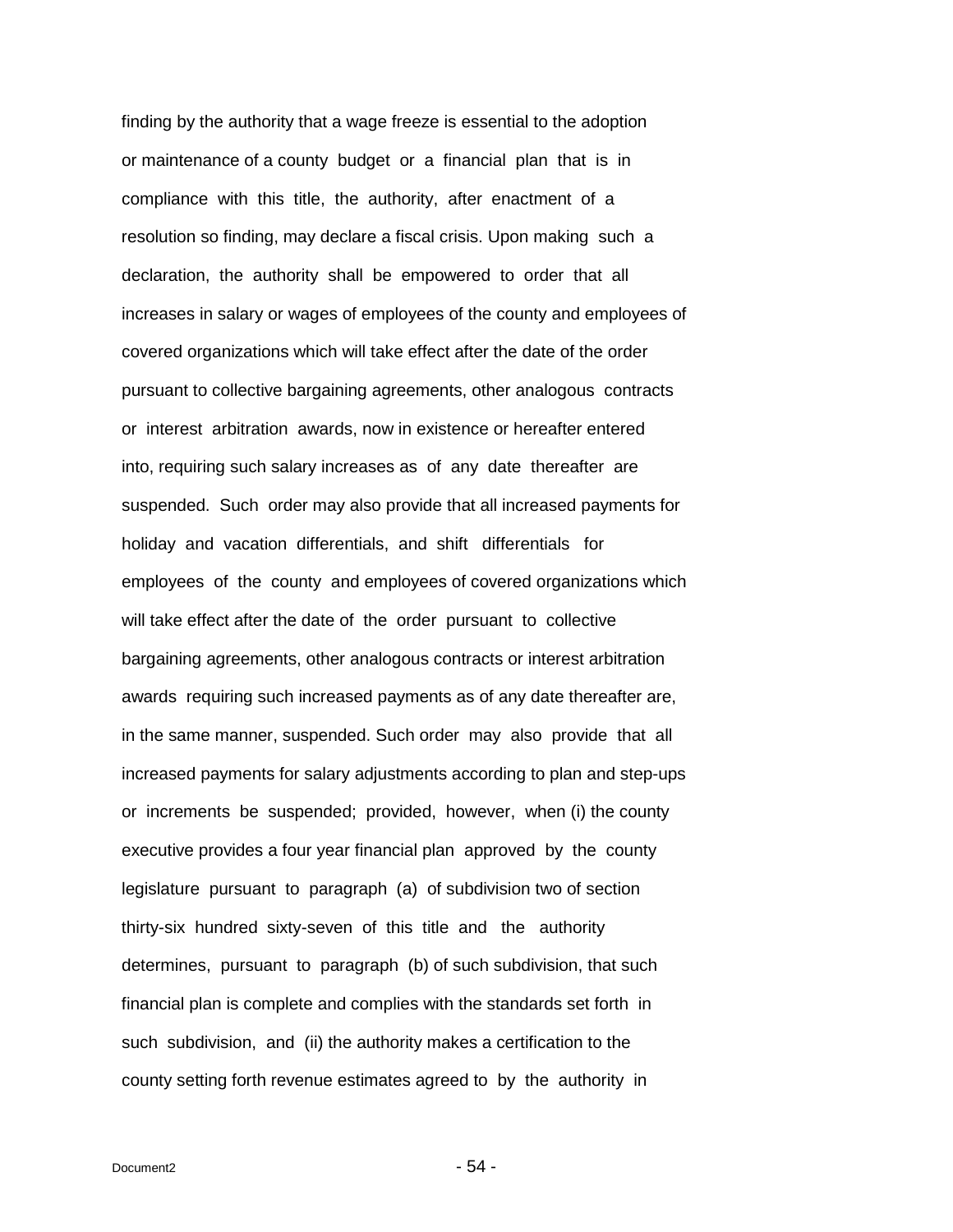accordance with such determination, the salary adjustments according to plan and step-ups or increments, not including cost of living increases, shall not be suspended for each year in which the four year financial plan has been certified. This inability to suspend the salary adjustments according to plan and step-ups or increments shall be applicable to county employees and employees of covered organizations, whether or not they are covered by a collectively negotiated agreement, if an individual employee or members of an employee's bargaining unit previously participated in a wage freeze implemented by the authority under this section and such wage freeze was subsequently lifted by the authority by the issuance of a resolution, pursuant to paragraph (b) or (c) of this subdivision, certifying that the suspension of their wage increases or an agreement by the collective bargaining representative or by such unrepresented employee was an acceptable and appropriate contribution toward alleviating the fiscal crisis of the county. Irrespective of the duration of any approved or accepted four-year financial plan, for employees who are members of a bargaining unit, this inability to suspend the salary adjustment according to plan and step-ups or increments shall take effect October first, two thousand sixteen and shall be in effect for employees for the duration of the next collective bargaining agreement succeeding either (i) the collective bargaining agreement in effect on November sixth, two thousand eighteen or (ii) the most recently expired collective bargaining agreement prior to November sixth, two thousand eighteen; whichever is later. If the succeeding collective bargaining agreement's duration is modified, extended, or renewed, this modification, extension

 $Document2$  - 55 -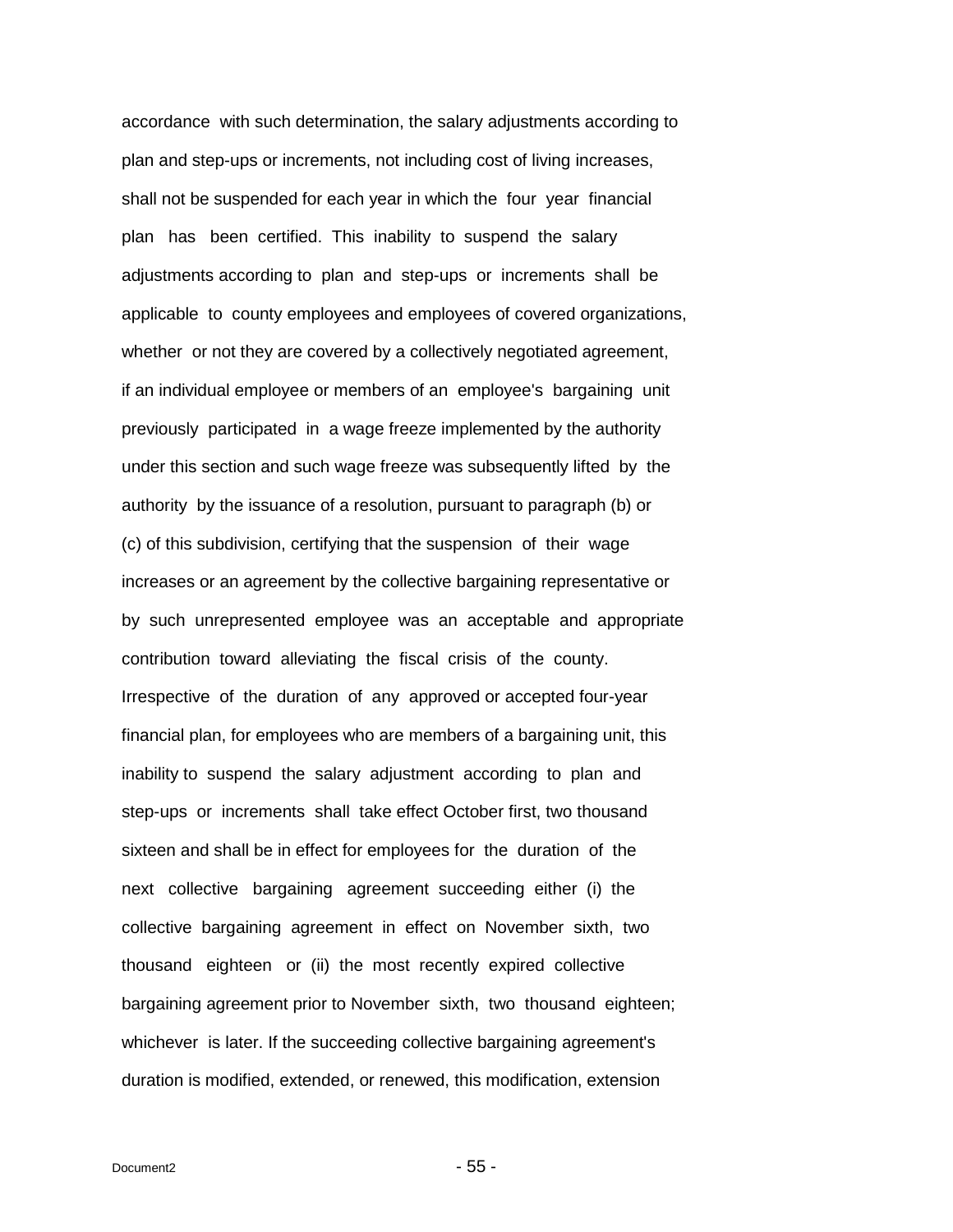or renewal does not modify, extend or renew the term of the inability to suspend salary adjustments according to plan and step-ups or increments. For employees who are not members of a bargaining unit, this inability to suspend the salary adjustment according to plan and step-ups or increments shall be effective October first, two thousand sixteen through December first, two thousand twenty-one. For the purposes of computing the pension base of retirement allowances, any suspended salary or wage increases and any suspended other payments shall not be considered as part of compensation or final compensation or of annual salary earned or earnable. The suspensions authorized hereunder shall continue until one year after the date of the order and, to the extent of any determination of the authority that a continuation of such suspensions, to a date specified by the authority, is necessary in order to achieve the objectives of the financial plan, such suspensions shall be continued to the date specified by the authority, which date shall in no event be later than the end of the interim finance period, provided that such suspensions shall terminate with respect to employees who have agreed to a deferral of salary or wage increase upon the certification of the agreement by the authority pursuant to paragraph (b) of this subdivision.

 (b) This subdivision shall not be applicable to employees of the county or employees of a covered organization covered by a collective bargaining agreement or an employee of the county or a covered organization not covered by a collective bargaining agreement where the collective bargaining representative or such unrepresented employee has agreed to a deferment of salary or wage increase, by an instrument in

 $Document2$  - 56 -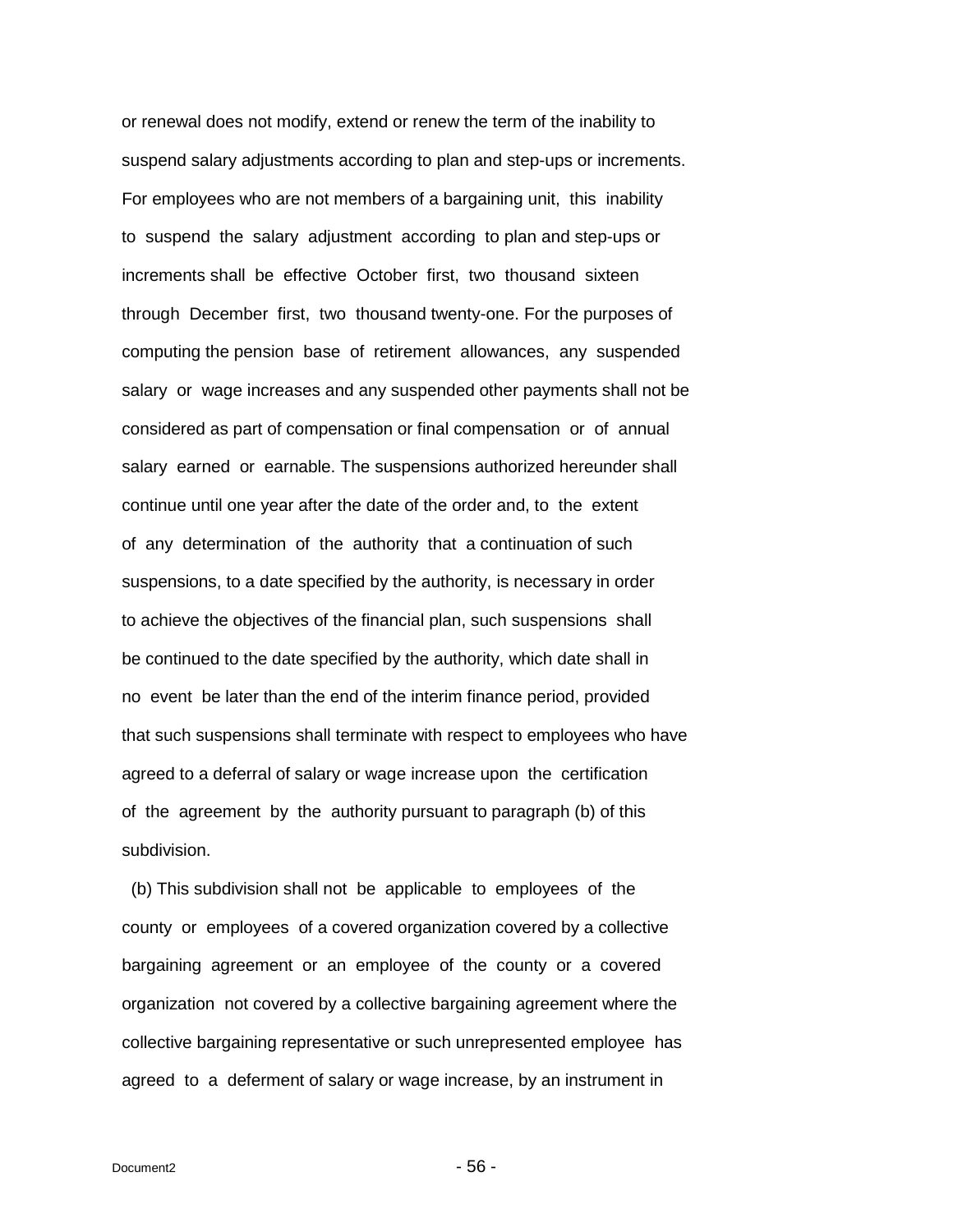writing which has been certified by the authority as being an acceptable and appropriate contribution toward alleviating the fiscal crisis of the county. Any such agreement to a deferment of salary or wage increase may provide that for the purposes of computing the pension base of retirement allowances, any deferred salary or wage increase may be considered as part of compensation or final compensation or of annual salary earned or earnable.

 (c) The authority may, if it finds that the fiscal crisis has been sufficiently alleviated or for any other appropriate reason, direct that the suspensions of salary or wage increases or suspensions of other increased payments or benefits shall, in whole or in part, be terminated.

 4. Prohibition; penalties. (a) During any control period (i) no officer or employee of the county or of any of the covered organizations shall make or authorize an obligation or other liability in excess of the amount available therefor under the financial plan as then in effect; (ii) no officer or employee of the county or of any of the covered organizations shall involve the county or any of the covered organizations in any contract or other obligation or liability for the payment of money for any purpose required to be approved by the authority unless such contract has been so approved and unless such contract or obligation or liability is in compliance with the financial plan as then in effect.

 (b) No officer or employee of the county or any of the covered organizations shall take any action in violation of any valid order of the authority or shall fail or refuse to take any action required by any

 $Document2$  - 57 -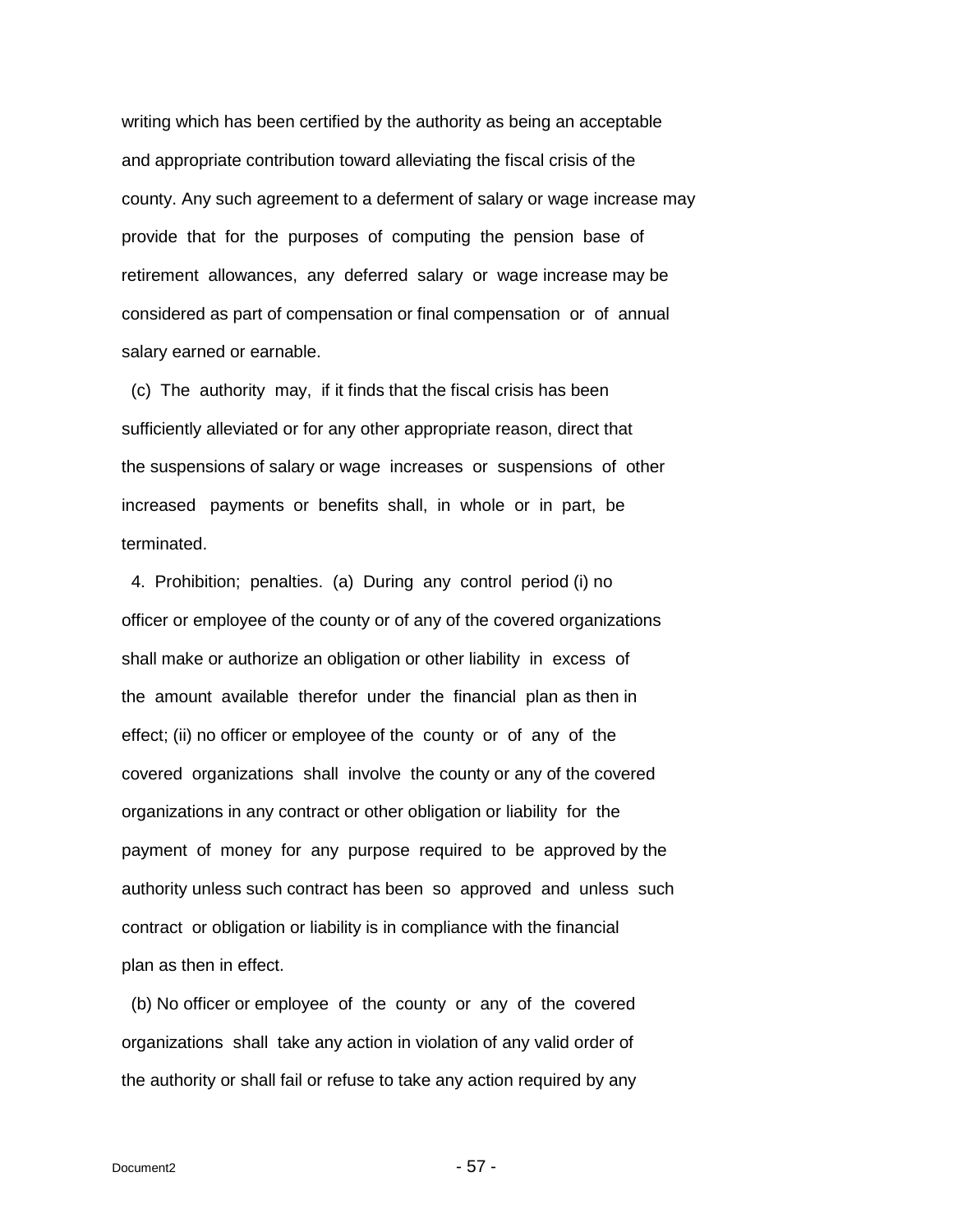such order or shall prepare, present or certify any information (including any projections or estimates) or report to the authority or any of its agents that is false or misleading, or, upon learning that any such information is false or misleading, shall fail promptly to advise the authority or its agents thereof.

 (c) In addition to any penalty or liability under any other law, any officer or employees of the county or any of the covered organizations who shall violate paragraph (a) or (b) of this subdivision shall be subject to appropriate administrative discipline, including, when circumstances warrant, suspension from duty without pay or removal from office by order of either the governor or the county executive; and any officer or employees of the county or any of the covered organizations who shall knowingly and willfully violate paragraph (a) or (b) of this subdivision shall, upon conviction, be guilty of a misdemeanor.

 (d) In the case of a violation of paragraph (a) or (b) of this subdivision by an officer or employee of the county or any of the covered organizations, the county executive or the chief executive officer of such covered organization shall immediately report to the authority all pertinent facts together with a statement of the action taken thereon.

<span id="page-57-0"></span>§ 3670. Miscellaneous provisions. 1. Notwithstanding anything to the contrary in title six-A of article two of the local finance law, neither the county nor any covered organization shall file any petition authorized by such title six-A without the approval of the authority and the state comptroller. No such petition shall be filed as long as any

 $Document2$  - 58 -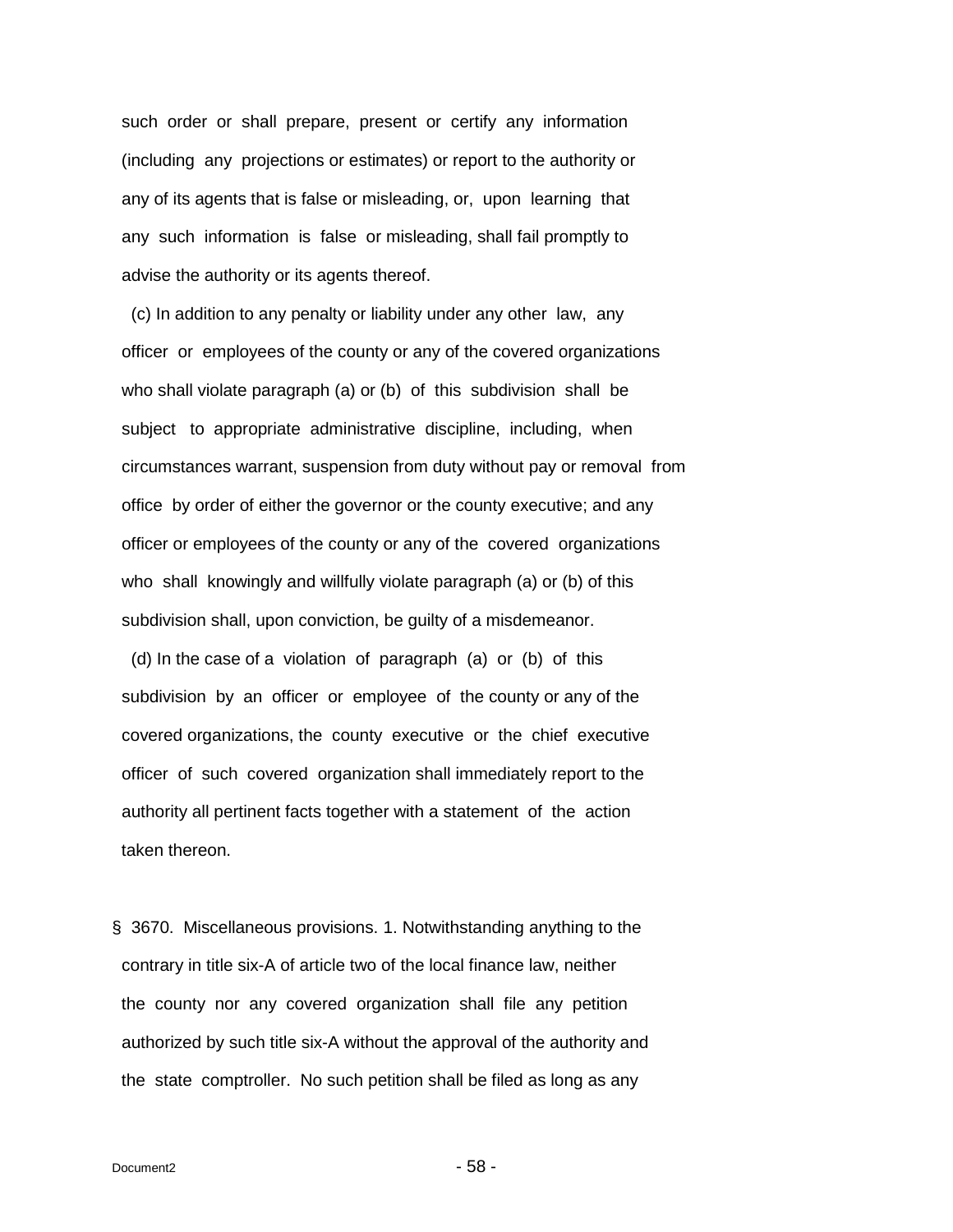bonds issued by the authority remain outstanding. Failure of the authority or the state comptroller to notify the county or a covered organization within thirty days (or such additional time, not exceeding thirty days, as the authority or state comptroller shall have notified the county or covered organization that it requires to complete its review) after submission to it of a petition shall be deemed to constitute authority or state comptroller approval thereof.

 2. Nothing contained in this title shall limit the right of the county or any covered organization to comply with the provisions of any existing contract within or for the benefit of the holders of any bonds or notes of the county or such covered organization.

 3. Nothing contained in this title shall be construed to limit the power of the county or a covered organization during any interim finance period to determine, from time to time, within available funds for the county or for such covered organization, the purposes for which expenditures are to be made by the county or such covered organization and the amounts of such expenditures, consistent with the aggregate expenditures then permitted under the financial plan for the county or such covered organization.

 4. The authority's fiscal year shall be January first through December thirty-first.

 5. Nothing contained in this title shall alter or modify the right of any town, city or village within the county regarding funding assistance due from the county as authorized pursuant to section twelve hundred sixty-two-e of the tax law.

6. The authority shall adopt guidelines for procurement contracts in